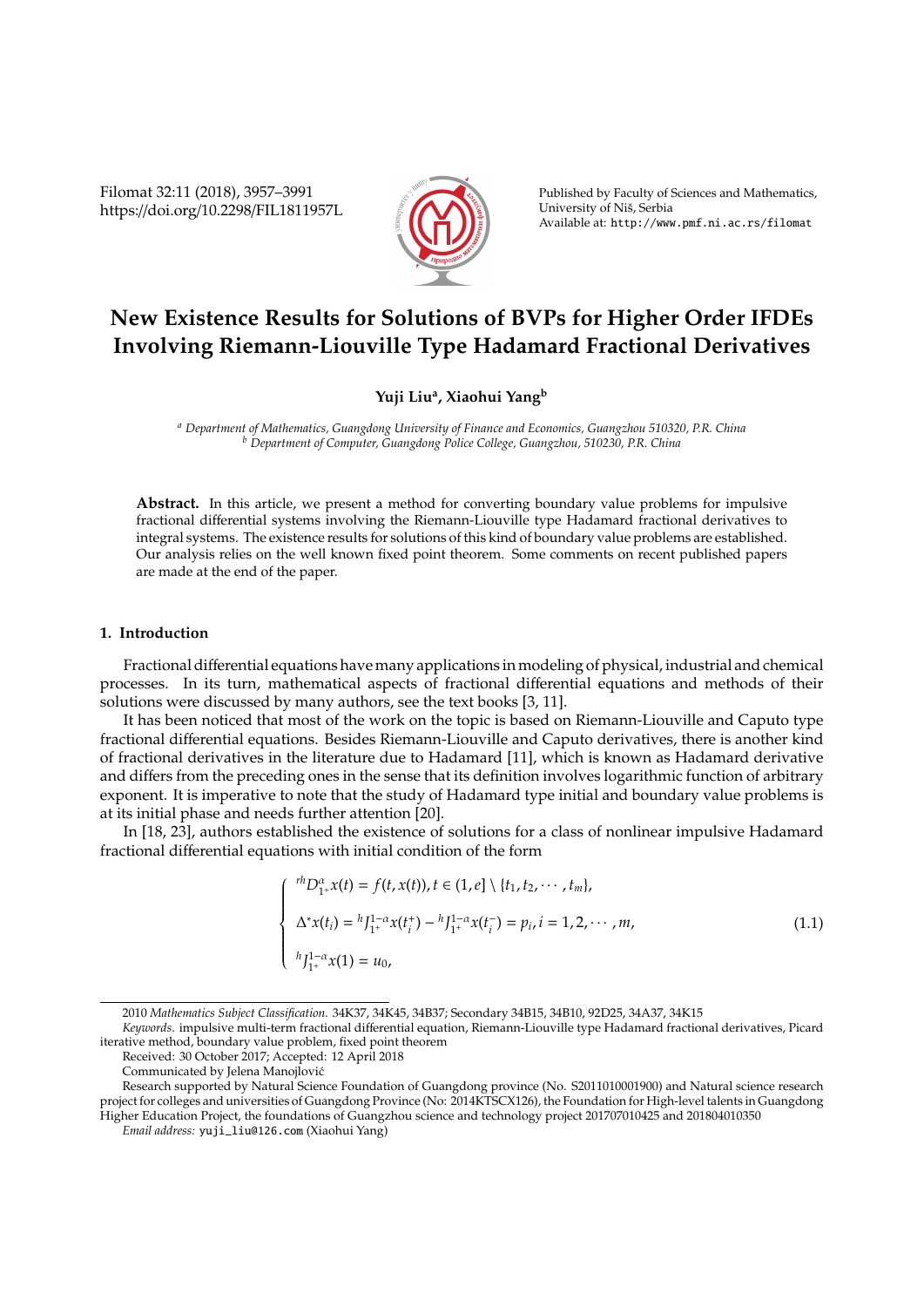where  ${}^{rh}D_{1+}^\alpha$  is the left-side Riemann-Liouville type Hadamard derivative of order  $\alpha \in (0,1)$  with the starting point 1 and  ${}^h J_1^{1-\alpha}$  denotes left-side Hadamard fractional integral of order  $1-\alpha$ ,  $1=t_0 < t_1 < \cdots < t_m <$  $t_{m+1} = e$ ,  $u_0$ ,  $p_i \in \mathbb{R}$  (*i* = 1, 2, · · · , *m*),  $f : [1, e] \times \mathbb{R} \mapsto \mathbb{R}$  is a continuous function.

In [22], Zhang and Wang Studied the existence and finite-time stability for the following impulsive fractional differential equation

$$
\begin{cases}\n^{rh}D_{1^+}^{\alpha}x(t) = f(t, x(t), \max_{\xi \in [\beta t, t]} x(\xi)), t \in (1, e] \setminus \{t_1, t_2, \cdots, t_m\}, \\
\Delta^* x(t_i) = ^hJ_{1^+}^{1-\alpha}x(t_i^+) - ^hJ_{1^+}^{1-\alpha}x(t_i^-) = a_i x(t_i) + b_i, i = 1, 2, \cdots, m, \\
^{h}J_{1^+}^{1-\alpha}x(1) = u_0,\n\end{cases}
$$

with the initial condition  $x(t) = \Phi(t)$ ,  $t \in [\beta, 1]$ , where  ${}^{rh}D_{1+}^\alpha$  is the left-side Riemann-Liouville type Hadamard derivative of order  $\alpha \in (0, 1)$  with the starting point 1 and  $h_{1+}^{1-\alpha}$  denotes left-side Hadamard fractional integral of order  $1 - \alpha$ ,  $\beta \in (0, 1)$ ,  $1 = t_0 < t_1 < \cdots < t_m < t_{m+1} = e$ ,  $u_0, p_i \in \mathbb{R}$ (*i* = 1, 2, · ⋅ , *m*),  $\Phi : [\beta, 1] \to \mathbb{R}$  and  $f$  :  $[1,e] \times \mathbb{R} \mapsto \mathbb{R}$  are continuous functions.

In [21], Zhang studied the following impulsive system with Hadamard fractional derivative:

$$
\begin{cases}\n r^h D_{a^+}^\alpha x(t) = f(t, x(t)), t \in (a, T], t \neq t_k, \bar{t}_l, k = 1, 2, \cdots, m, l = 1, 2, \cdots, n, \\
 \Delta^h J_{a^+}^{2-\alpha} x(t_i) = {}^h J_{a^+}^{2-\alpha} x(t_i^+) - {}^h J_{a^+}^{2-\alpha} x(t_i^-) = \Delta_i (x(t_i)), i = 1, 2, \cdots, m, \\
 \Delta^h D_{a^+}^{\alpha-1} x(\bar{t}_l) = {}^{rh} D_{a^+}^{\alpha-1} x(\bar{t}_l^+) - {}^{rh} D_{a^+}^{\alpha-1} x(\bar{t}_l^-) = \overline{\Delta}_l (x(\bar{t}_l)), l = 1, 2, \cdots, n, \\
 h J_{a^+}^{2-\alpha} x(a) = x_2, {}^{rh} D_{a^+}^{\alpha-1} x(a) = x_1\n\end{cases} \tag{1.2}
$$

and its special case:

$$
\begin{cases}\n r^h D_{a^+}^\alpha x(t) = f(t, x(t)), t \in (a, T], t \neq t_k, k = 1, 2, \cdots, m, \\
 \Delta^h J_{a^+}^{2-\alpha} x(t_i) = {}^h J_{a^+}^{2-\alpha} x(t_i^+) - {}^h J_{a^+}^{2-\alpha} x(t_i^-) = \Delta_i (x(t_i)), i = 1, 2, \cdots, m, \\
 \Delta^h D_{a^+}^{\alpha-1} x(t_i) = {}^{rh} D_{a^+}^{\alpha-1} x(\bar{t}_i^+) - {}^{rh} D_{a^+}^{\alpha-1} x(\bar{t}_i^-) = \overline{\Delta}_l (x(t_i)), i = 1, 2, \cdots, m, \\
 h J_{a^+}^{2-\alpha} x(a) = x_2, {}^{rh} D_{a^+}^{\alpha-1} x(a) = x_1\n\end{cases} (1.3)
$$

where  ${}^{rh}D_{1+}^\alpha$  is the left-side Riemann-Liouville type Hadamard derivative of order  $\alpha \in (1,2)$  with the starting point  $a > 0$  and  $hJ_{1^+}^{2-a}$  denotes left-side Hadamard fractional integral of order  $2 - a$ ,  $a = t_0 < t_1 < \cdots < t_m <$  $t_{m+1} = T$ ,  $a = \bar{t}_0 < \bar{t}_1 < \cdots < \bar{t}_n < \bar{t}_{n+1} = T$ ,  $x_1, x_2 \in \mathbf{R}$ ,  $f : [a, T] \times \mathbf{R} \mapsto \mathbf{R}$  is a continuous function.

In [6], Liu studied the following boundary value problem for impulsive higher order fractional differential equation involving the Riemann-Liouville type Hadamard fractional derivatives

$$
\begin{cases}\n r^h D_{1^+}^\alpha x(t) - \lambda x(t) = p(t) f(t, x(t)), a.e., t \in (t_k, t_{k+1}], k \in \mathbb{N}_0^m, \\
 \Delta^h I_{1^+}^{n-\alpha} x(t_k) = I_n(t_k, x(t_k)), k \in \mathbb{N}_1^m, \\
 \Delta^{rh} D_{1^+}^{\alpha-\nu} x(t_k) = I_\nu(t_k, x(t_k)), k \in \mathbb{N}_1^m, \nu \in \mathbb{N}_1^{n-1}, \\
 r^h D_{1^+}^{n-\nu} x(1) = 0, \ x(e) = 0, \ \nu \in \mathbb{N}_1^{n-1},\n\end{cases}
$$
\n(1.4)

where  $\alpha \in (n-1, n)$ ,  $\lambda \in \mathbf{R}$ ,  ${}^hI_1^*$ <sup>∗</sup><sub>1</sub>+ and <sup>*rh*</sup>D<sup>∗</sup><sub>1</sub>+ are the Hadamard fractional integral and the Riemann-Liouville Hadamard fractional derivative respectively, *m* is a positive integer, denote  $N_a^b = {a, a + 1, a + 2, \cdots, b}$  for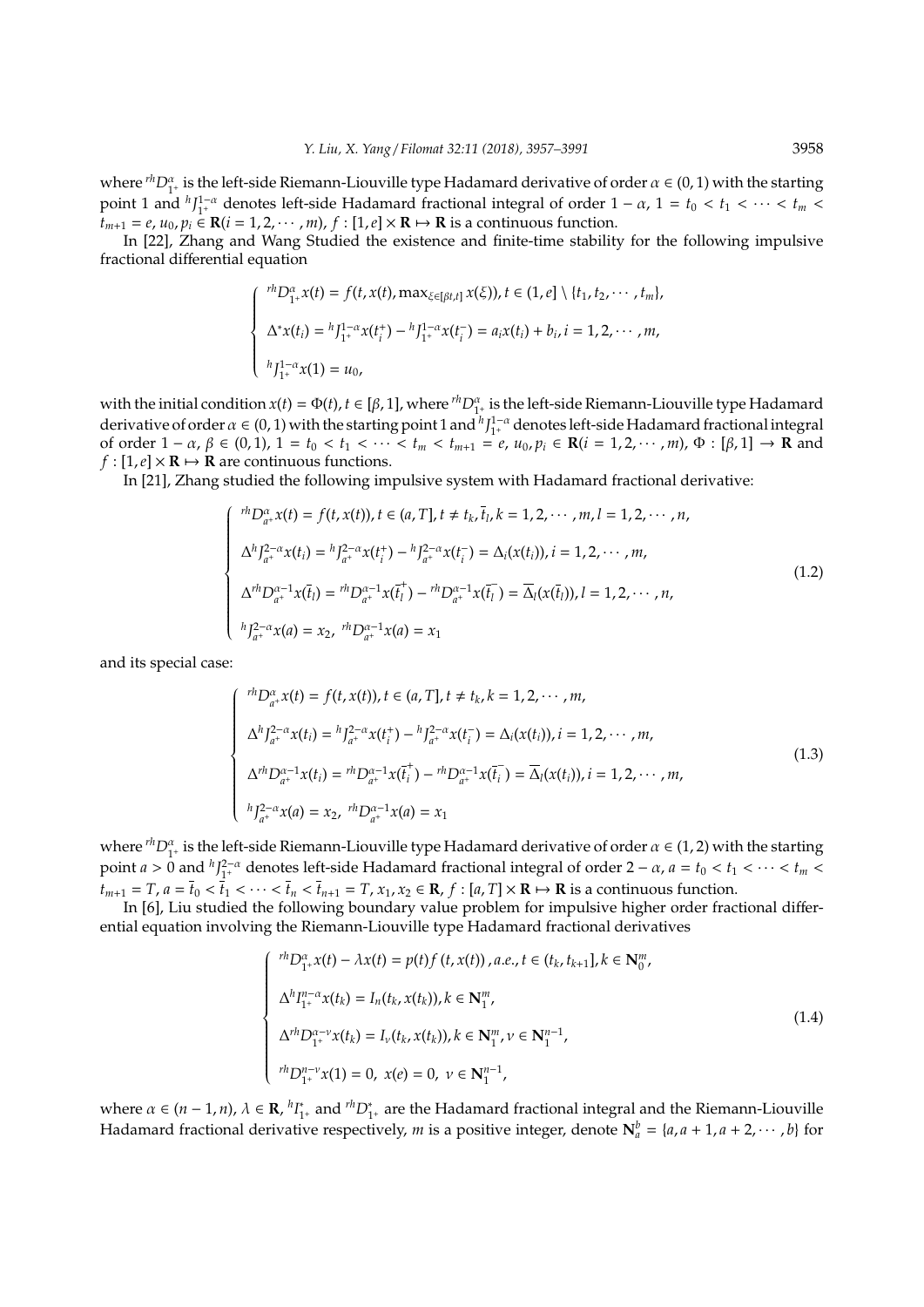integers *a*, *b* with  $a < b$ ,  $1 = t_0 < t_1 < t_2 < \cdots < t_m < t_{m+1} = e$ ,  $p \in C^0(1,e)$  and there exist constants  $\sigma > -1$ ,  $\tau \in (max{-\alpha, -n - \sigma}$ , 0] such that  $|p(t)| \leq (ln t)^{\sigma} (1 - ln t)^{\tau}$  on  $(1, e)$ ,  $f : (1, e) \times \mathbf{R} \mapsto \mathbf{R}$  is a Carathéodory function,  $I_i$ : { $t_i$ } × **R**  $\mapsto$  **R** are discrete Caratheodory functions.

This paper is motivated by [6, 9, 18, 21, 23], we consider the following boundary value problem for impulsive Riemann-Liouville Hadamard fractional differential equation

$$
\begin{cases}\n\ ^{rh}D_{1+}^{\alpha}x(t) - \lambda^{rh}D_{1+}^{\beta}x(t) = h(t)f(t,x(t)), a.e., t \in (t_k, t_{k+1}], k \in \mathbb{N}_{0}^{m}, \\
\Delta^{h}I_{1+}^{n-\alpha}x(t_k) = I_{n}(t_k, x(t_k)), k \in \mathbb{N}_{1}^{m}, \\
\Delta^{rh}D_{1+}^{\alpha-\nu}x(t_k) = I_{\nu}(t_k, x(t_k)), k \in \mathbb{N}_{1}^{m}, \nu \in \mathbb{N}_{p+1}^{n-1}, \\
\Delta I^{\prime h}D_{1+}^{\alpha-\nu}x - A^hI_{1+}^{\beta-\beta}x](t_k) = I_{p}(t_k, x(t_k)), k \in \mathbb{N}_{1}^{m}, \\
\Delta I^{\prime h}D_{1+}^{\alpha-\nu}x - A^hI_{1+}^{\beta-\nu}x](t_k) = I_{\nu}(t_k, x(t_k)), k \in \mathbb{N}_{1}^{m}, \nu \in \mathbb{N}_{1}^{p-1}, \\
r^{h}D_{1+}^{\alpha-\nu}x(1) = 0, \nu \in \mathbb{N}_{p+1}^{n-1}, \\
\left[\begin{matrix} r^{h}D_{1+}^{\alpha-\nu}x - A^hI_{1+}^{\beta-\nu}x](1) = 0, \\ r^{h}D_{1+}^{\alpha-\nu}x - A^hI_{1+}^{\beta-\nu}x](1) = 0, \nu \in \mathbb{N}_{1}^{p-1}, x(e) = 0, \end{matrix}\right.\n\end{cases} \tag{1.5}
$$

where *n*, *p* are positive integers and  $\alpha \in (n-1, n)$ ,  $\beta \in (p-1, p)$ ,  $\beta < \alpha$ ,  $\lambda \in \mathbb{R}$ ,  $h_1^{\alpha}$ <sup>∗</sup><sup>+</sup> and <sup>*rh*</sup>D<sup>\*</sup><sub>1</sub><sup>+</sup> are the Hadamard fractional integral and the Riemann-Liouville Hadamard fractional derivative respectively, *m* is a positive integer, denote  $N_a^b = \{a, a + 1, a + 2, \dots, b\}$  for integers a, b with  $a < b$ ,  $1 = t_0 < t_1 < t_2 < \dots < t_m < t_{m+1} = e$ ,  $h \in C^0(1,e)$  and there exist constants  $\sigma > -1$ ,  $\tau \in (\max\{-\alpha, -n-\sigma\}, 0]$  such that  $|h(t)| \leq (\ln t)^{\sigma}(1 - \ln t)^{\tau}$  on  $(1, e), f: (1, e) \times \mathbb{R} \mapsto \mathbb{R}$  is a Caratheodory function,  $I_i: \{t_i\} \times \mathbb{R} \mapsto \mathbb{R}$  are discrete Caratheodory functions. A function  $u : (1, e] \mapsto \mathbf{R}$  is called a solution of BVP(1.5) if

$$
u|_{(t_k,t_{k+1}]}\in C^0(t_k,t_{k+1}], k\in\mathbf{N}_0^m, \lim_{t\to t_k^+}(\ln t-\ln t_k)^{n-\alpha}u(t) \text{ are finite}, k\in\mathbf{N}_0^m
$$

and all equations in (1.5) are satisfied. The first purpose of this paper is to give continuous general solutions of the following Riemann-Liouville Hadamard fractional differential equation

$$
{}^{rh}D_{1^+}^\alpha x(t) - \lambda {}^{rh}D_{1^+}^\beta x(t) = p(t), a.e., t \in (1, e].
$$

The second purpose of this paper is to give piecewise continuous general solutions of the following impulsive Riemann-Liouville Hadamard fractional differential equation

$$
{}^{rh}D_{1^+}^\alpha x(t) - \lambda {}^{rh}D_{1^+}^\beta x(t) = p(t), a.e., t \in (t_k, t_{k+1}], k \in \mathbb{N}_0^m.
$$

The third purpose of this paper is to transform BVP(1.5) to an equivalent integral equation and to establish existence results for solutions of BVP(1.5).

The remainder of the paper is organized as follows: In Section 2, we present some preliminary results. In Section 3, the existence results for solutions of BVP(1.5). Some examples are given in the final section.

#### **2. Preliminary results**

In this section, we present some necessary definitions from the fractional calculus theory which can be found in the literatures [3, 11]. Let  $a < b$ . Denote  $L^1(a, b)$  the set of all integrable functions on  $(a, b)$ ,  $C^0(a, b)$ the set of all continuous functions on  $(a, b]$ . For  $\phi \in L^1(a, b)$ , denote  $\|\phi\|_1 = \int_a^b |\phi(s)| ds$ . For  $\phi \in C^0[a, b]$ ,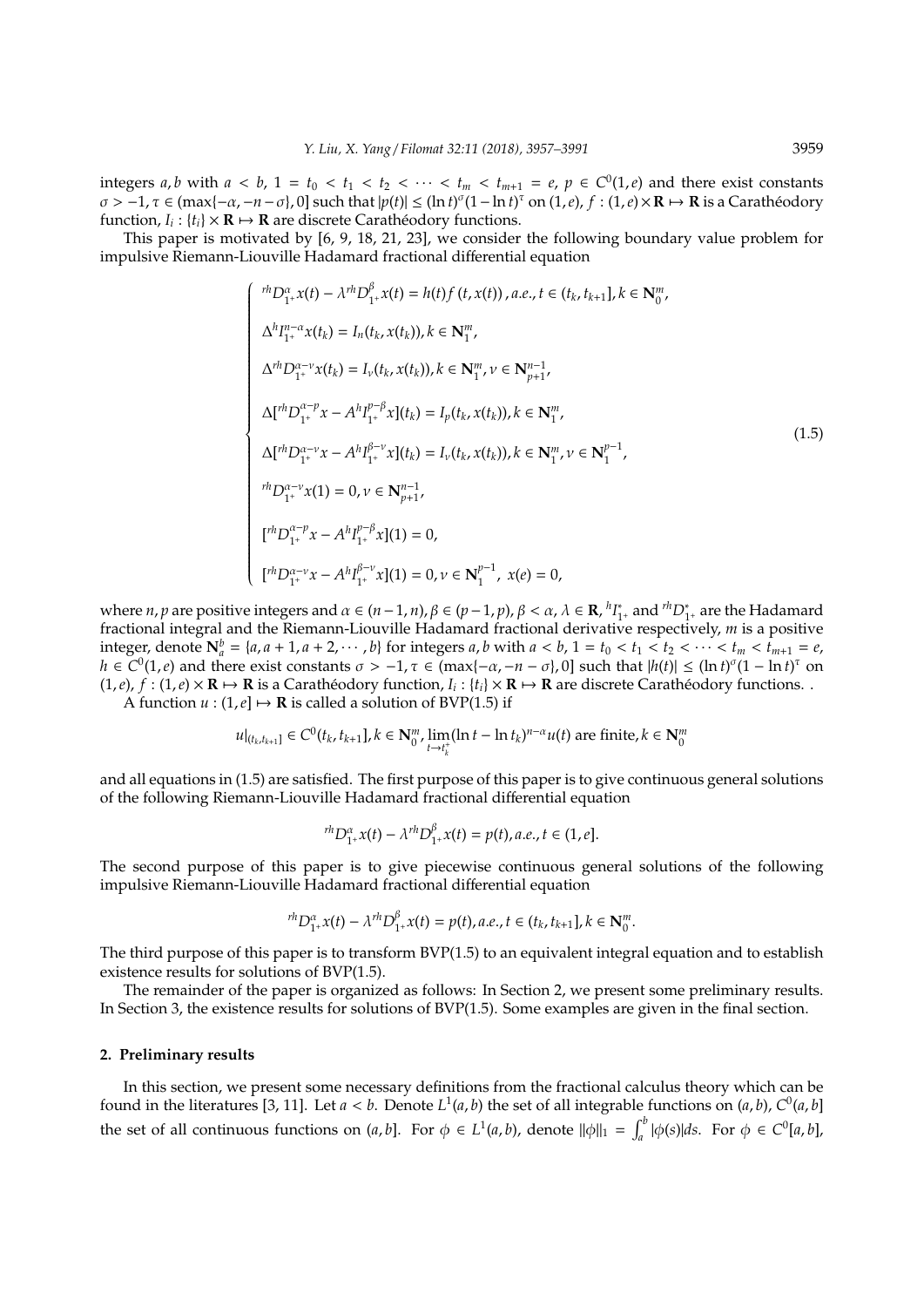denote  $\|\phi\|_0 = \max_{i} |\phi(t)|$ . Let the Gamma and Beta functions  $\Gamma(\alpha)$ ,  $\mathbf{B}(p,q)$  and the Mitag-Leffler function *t*∈[*a*,*b*]  $E_{\alpha,\delta}(x)$  be defined by

$$
\Gamma(\alpha) = \int_0^{+\infty} x^{\alpha-1} e^{-x} dx, \quad \mathbf{B}(p,q) = \int_0^1 x^{p-1} (1-x)^{q-1} dx, \quad \mathbf{E}_{\alpha,\delta}(x) = \sum_{k=0}^{\infty} \frac{x^k}{\Gamma(k\alpha+\delta)}, \alpha, p, q, \delta > 0.
$$

**Definition 2.1[11].** The left Hadamard fractional integral of order  $\alpha > 0$  of a function  $h : (1, e] \mapsto \mathbf{R}$  is given by  ${}^hI_{1+}^\alpha h(t) = \frac{1}{\Gamma(\alpha)} \int_1^t (\ln t - \ln s)^{\alpha-1} h(s) \frac{ds}{s}$ ,  $t > 1$  provided that the right-hand side exists.

**Definition 2.2[11].** The left Riemann-Liouville Hadamard fractional derivative of order α > 0 of a function *h* : (1,*e*]  $\mapsto$  **R** is given by <sup>*rh*</sup> $D_{1+}^{\alpha}h(t) = \frac{1}{\Gamma(n-\alpha)} \left(t\frac{d}{dt}\right)^n \int_1^t$  $\frac{h(s)}{(t-s)^{\alpha-n+1}} \frac{ds}{s}$ , *t* > 1 where *n* − 1 <  $\alpha$  < *n*, provided that the right-hand side exists.

**Remark 2.1.** It is known that if the traditional derivative (integer order derivative)  $x^{(n)}(t)$  exists,  $x(t)$ ,  $x'(t)$ ,  $\cdots$ ,  $x^{(n-1)}(t)$  are continuous. Motivated by this fact, it follows certainly for  $a > 0$  that if  ${}^{rh}D_{a^*}^{\alpha}h(t)$ exists  $(\alpha \in (n-1,n), x \in C(a,b), \lim_{t \to a^+} (\ln t - \ln a)^{n-\alpha} x(t)$  exists and  ${}^{rh}D_{a^+}^{\alpha-(n-1)}$  $\int_{a^+}^{\alpha-(n-1)} x$ ,  $\int_{a^+}^{\alpha-(n-2)} x$ *α*<sup>-(*n*-2)</sup>*x*, ···, <sup>*rh*</sup>*D*<sub>*a*<sup>+</sup></sub><sup>-1</sup>*x* are continuous on [*a*, *t*].

**Definition 2.3.**  $h : (1, e) \times \mathbb{R} \mapsto \mathbb{R}$  is called a Caratheodory function if **(i)** *t*  $\mapsto$  *h* (*t*, (ln *t* − ln *t*<sub>*i*</sub>)<sup> $\alpha$ −*n*</sup> $x$ ) is integrable on (*t*<sub>*i*</sub>, *t*<sub>*i*+1</sub>) for every  $x \in \mathbb{R}$ , (ii)  $x$  → *h* (*t*, (ln *t* − ln *t*<sub>*i*</sub>)<sup> $\alpha$ −*n*</sup> $x$ ) is continuous on **R** for each  $t \in (t_i, t_{i+1}](i \in \mathbb{N}_0^m)$ , **(iii)** for each  $r > 0$ , there exists  $M_r > 0$  such that  $|x| \leq r$  implies that

$$
|h(t,(\ln t - \ln t_i)^{\alpha - n}x)| \le M_r, t \in (t_i,t_{i+1}), i \in \mathbb{N}_0^m.
$$

**Definition 2.4.**  $I: \{t_i : i \in \mathbb{N}_1^m\} \times \mathbb{R} \mapsto \mathbb{R}$  is a discrete Caratheodory function if  $\mathbf{H}(\mathbf{i})\mathbf{x} \mapsto I(t_i, (\ln t_i - \ln t_{i-1})^{\alpha - n}\mathbf{x})$  is continuous on **R** for each  $i \in \mathbb{N}_1^m$ , **(ii)** for each  $r > 0$ , there exists  $M_{I,r} > 0$  such that  $|x| \leq r$  implies that

$$
|I(t_i,(\ln t_i - \ln t_{i-1})^{\alpha - n}x)| \le M_{I,r}, i \in \mathbb{N}_1^m.
$$

Let *n* be a positive integer,  $\alpha \in (n-1, n)$ ,  $1 = t_0 < t_1 < \cdots < t_m < t_{m+1} = e$ . Denote

$$
PC_{n-\alpha}(1, e] =
$$
  

$$
\left\{ x : (1, e] \mapsto \mathbf{R} : x|_{(t_k, t_{k+1}]} \in C^0(t_k, t_{k+1}], \lim_{t \to t_k^+} (\ln t - \ln t_k)^{n-\alpha} x(t) \text{ are finite, } i \in \mathbf{N}_0^m \right\}.
$$

Define

$$
||x|| = \max \left\{ \sup_{t \in (t_k, t_{k+1}]} (\ln t - \ln t_k)^{n-\alpha} |x(t)| : k \in \mathbf{N}_0^m \right\}, x \in PC_{n-\alpha}(1, e].
$$

Then  $PC_{n-\alpha}(1,e)$  is a Banach space.

We firstly, by the Picard iterative method, give an exact expression of solutions of the following linear fractional differential equation

$$
{}^{rh}D_{1^+}^\alpha x(t) - A^{rh}D_{1^+}^\beta x(t) = h(t), a.e., t \in (1, e], \tag{2.1}
$$

where *n*, *p* are two positive integers,  $\alpha \in (n-1,n)$ ,  $\beta \in (0,\alpha)$  with  $p-1 < \beta < p$ ,  $A \in \mathbb{R}$ ,  $h \in C(1,e)$  and there exist constants  $\sigma > -1$ ,  $\tau \in \max[-\alpha + n - 1, -1 - \sigma]$ , 0] such that  $|h(t)| \leq (\ln t)^{\sigma} (1 - \ln t)^{\tau}$  for all  $t \in (1, e)$ ,  $n, p$ are positive integers. We give the exact expression of continuous general solutions of (2.1).

We secondly consider the impulsive linear fractional differential equation

$$
{}^{rh}D_{1^+}^{\alpha}x(t) - A^{rh}D_{1^+}^{\beta}x(t) = h(t), a.e., t \in (t_i, t_{i+1}], i \in \mathbb{N}_0^m,
$$
\n(2.2)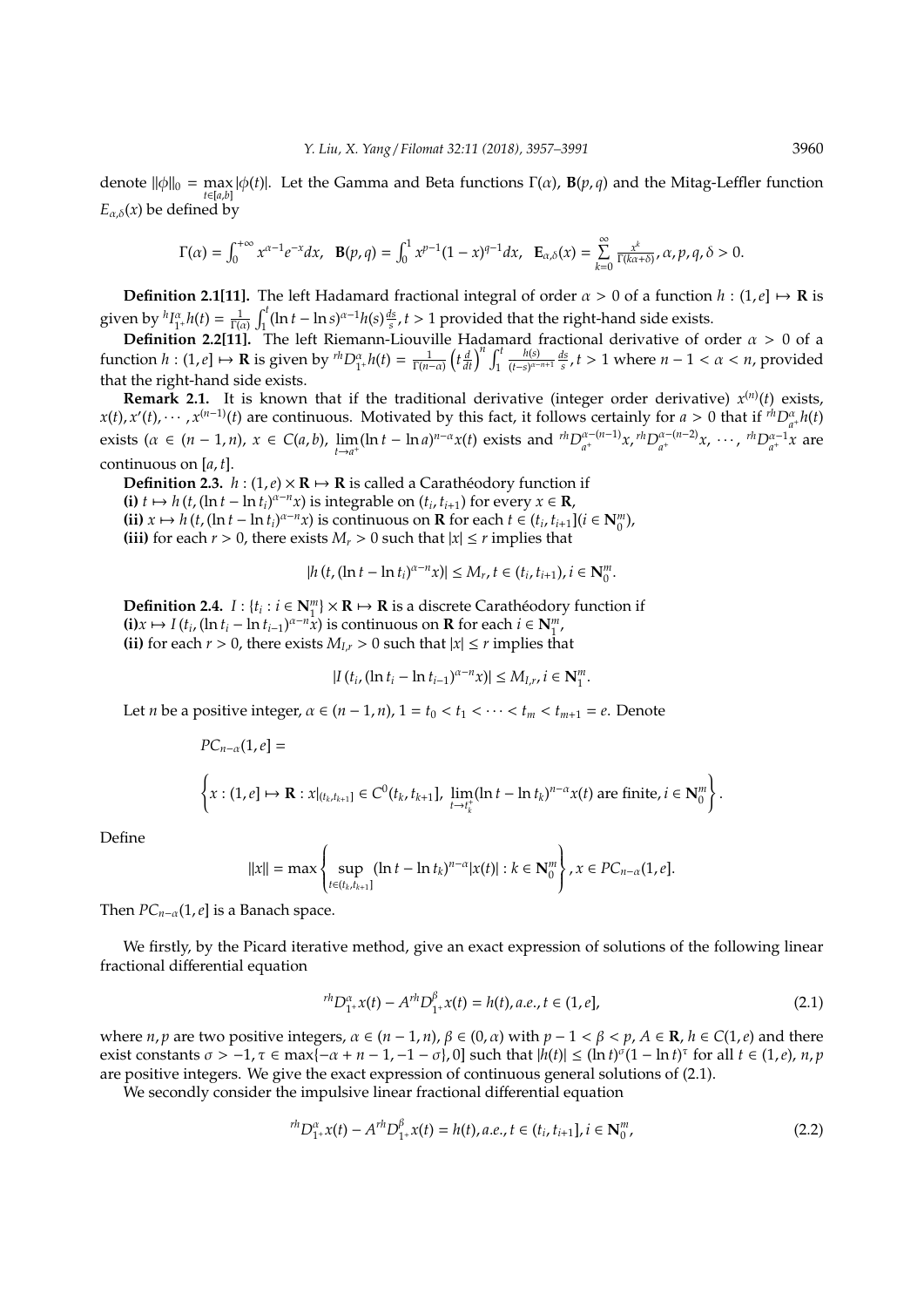where  $1 = t_0 < t_1 < t_2 < \cdots < t_m < t_{m+1} = e$ ,  $n, p$  are two positive integers,  $\alpha \in (n-1, n)$ ,  $\beta \in (0, \alpha)$  with  $\beta \in (p-1,p)$ ,  $A \in \mathbb{R}$ ,  $h \in C(1,e)$  and there exist constants  $\sigma > -1$ ,  $\tau \in \max\{-\alpha + n - 1, -1 - \sigma\}$ , 0] such that  $|h(t)| \leq (\ln t)^{\sigma} (1 - \ln t)^{\tau}$  for all  $t \in (1, e)$ , *n*, *p* are positive integers. We given the exact expression of piecewise general continuous solutions of (2.2).

We note that if a function  $x : (1, e] \mapsto \mathbf{R}$  is a continuous solution of (2.1), we can get that

$$
\label{eq:2.1} \begin{split} &\big[{}^{rh}D_{1^+}^{\alpha-i}x - A^{rh}D_{1^+}^{\beta-i}x\big] \in C[1,e], i \in \textbf{N}_1^{p-1}, \;\; [{}^{rh}D_{1^+}^{\alpha-p} - A^hI_{1^+}^{p-\beta}x] \in C[1,e],\\ &\;{}^{rh}D_{1^+}^{\alpha-i}x \in C[1,e],\; i \in \textbf{N}_{p+1}^{n-1}, \;{}^{h}I_{1^+}^{n-\alpha}x \in C[1,e] \end{split}
$$

and *x* satisfies (2.1).

We also note that if a function  $x : (1, e] \mapsto \mathbf{R}$  is a piecewise continuous solution of (2.2), we can get that

$$
[I^{rh}D_{1^+}^{\alpha-i}x - A^{rh}D_{1^+}^{\beta-i}x]|_{(t_j,t_{j+1}]}\in C(t_j,t_{j+1}], i \in \mathbb{N}_1^{p-1}, j \in \mathbb{N}_0^m,
$$
  
\n
$$
\lim_{t \to t_j^+} [I^{rh}D_{1^+}^{\alpha-i}x - A^{rh}D_{1^+}^{\beta-i}x](t) \text{ is finite, } i \in \mathbb{N}_1^{p-1}, j \in \mathbb{N}_0^m,
$$
  
\n
$$
[I^{rh}D_{1^+}^{\alpha-p} - A^{h}I_{1^+}^{p-\beta}x]_{(t_j,t_{j+1}]}\in C(t_j,t_{j+1}], j \in \mathbb{N}_0^m,
$$
  
\n
$$
\lim_{t \to t_j^+} [I^{rh}D_{1^+}^{\alpha-p} - A^{h}I_{1^+}^{p-\beta}x](t) \text{ is finite, } j \in \mathbb{N}_0^m,
$$
  
\n
$$
\lim_{t \to t_j^+} I^{rh}D_{1^+}^{\alpha-i}x(t_{j,t_{j+1}]}\in C(t_j,t_{j+1}], i \in \mathbb{N}_{p+1}^{n-1}, j \in \mathbb{N}_0^m,
$$
  
\n
$$
\lim_{t \to t_j^+} I^{rh}D_{1^+}^{\alpha-i}x(t) \text{ is finite, } j \in \mathbb{N}_0^m, i \in \mathbb{N}_{p+1}^{n-1},
$$
  
\n
$$
\lim_{t \to t_j^+} I^{rh}D_{1^+}^{\alpha}x(t_{j,t_{j+1}]}\in C(t_j,t_{j+1}], \lim_{t \to t_j^+} I^{rh}D_{1^+}^{\alpha}x(t) \text{ is finite, } j \in \mathbb{N}_0^m
$$

and *x* satisfies (2.2).

We firstly give an exact expression of solutions of (2.1) satisfying the following initial conditions The initial conditions are as follows:

$$
[thD_{1^{+}}^{\alpha-i}x - A^{h}D_{1^{+}}^{\beta-i}x]|_{t=1} = x_{i}, i \in \mathbf{N}_{1}^{p-1},
$$
  

$$
[thD_{1^{+}}^{\alpha-p}x - A^{h}I_{0^{+}}^{\beta-p}x]|_{t=1} = x_{p},
$$
  

$$
thD_{1^{+}}^{\alpha-i}x(1) = x_{i}, i \in \mathbf{N}_{p+1}^{n-1}, \quad {}^{h}I_{1^{+}}^{\alpha-\alpha}x(1) = x_{n}
$$
 (2.3)

where  $x_i \in \mathbf{R}$  ( $i \in \mathbf{N}_1^n$ ).

We choose the following Picard function sequence:

$$
\phi_0(t) = \sum_{i=1}^n \frac{x_i}{\Gamma(\alpha - i + 1)} (\ln t)^{\alpha - i} + \int_1^t \frac{(\ln t - \ln s)^{\alpha - 1}}{\Gamma(\alpha)} h(s) \frac{ds}{s}, \ t \in (1, e],
$$
  

$$
\phi_i(t) = \phi_0(t) + \frac{A}{\Gamma(\alpha - \beta)} \int_1^t (\ln t - \ln s)^{\alpha - \beta - 1} \phi_{i-1}(s) \frac{ds}{s}, \ t \in (1, e], i = 1, 2, \cdots.
$$

**Claim 2.1.**  $t \mapsto (\ln t)^{n-\alpha} \phi_i(t)$  is continuous on [1,*e*].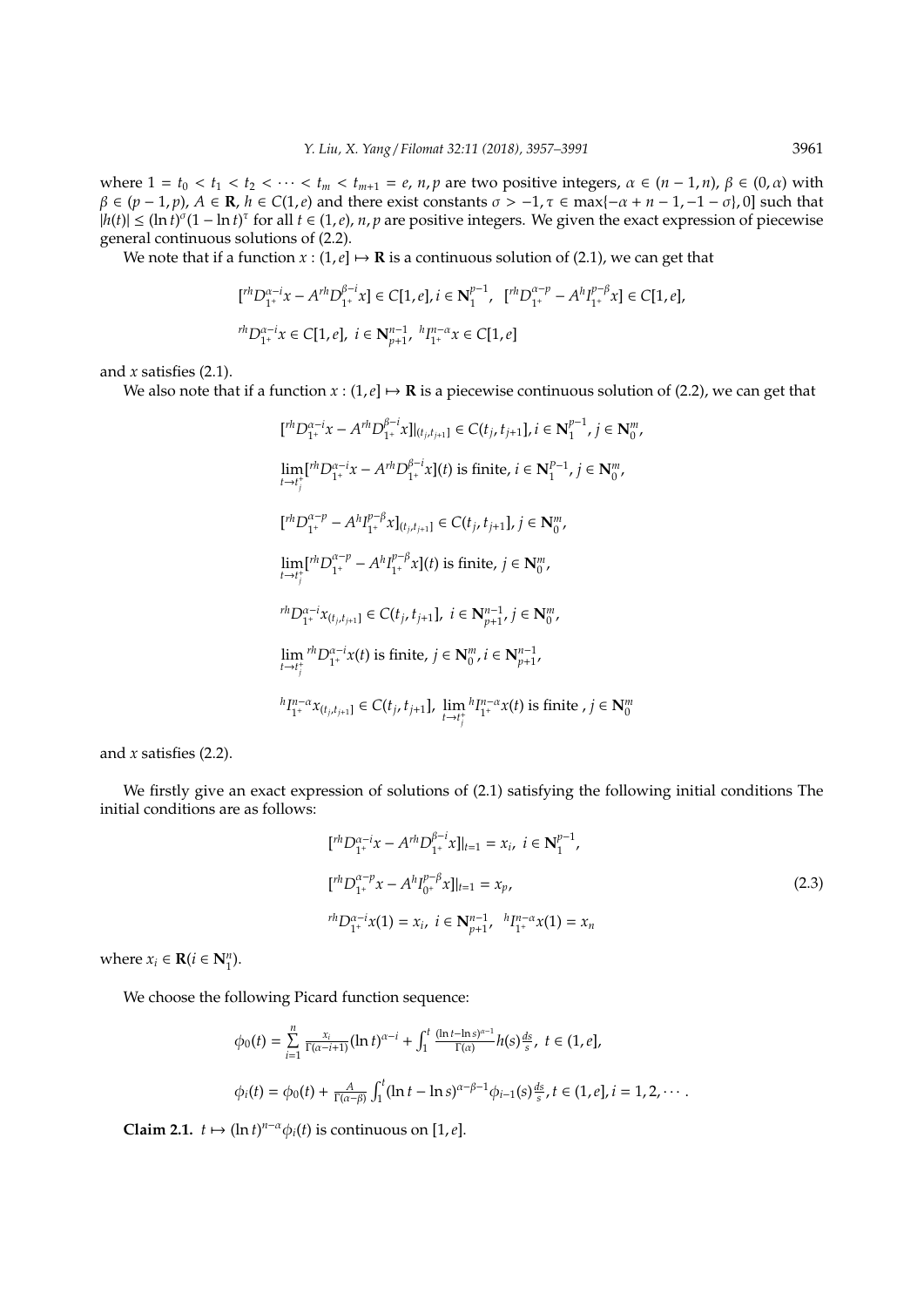In fact, one sees that

$$
\left|\int_{1}^{t} \frac{(\ln t - \ln s)^{\alpha - 1}}{\Gamma(\alpha)} h(s) \frac{ds}{s} \right| \leq \int_{1}^{t} \frac{(\ln t - \ln s)^{\alpha - 1}}{\Gamma(\alpha)} (\ln s)^{\sigma} (1 - \ln s)^{\tau} \frac{ds}{s}
$$
  

$$
\leq \int_{1}^{t} \frac{(\ln t - \ln s)^{\alpha + \tau - 1}}{\Gamma(\alpha)} (\ln s)^{\sigma} \frac{ds}{s} = (\ln t)^{\alpha + \sigma + \tau} \int_{0}^{1} \frac{(1 - w)^{\alpha + \tau - 1}}{\Gamma(\alpha)} w^{\sigma} dw.
$$

Then  $t \mapsto (\ln t)^{n-\alpha} \phi_0(t)$  is continuous on [1,*e*] by  $\tau > -n-\sigma$ . By mathematical induction method, we know that  $t \mapsto (\ln t)^{n-\alpha} \phi_i(t)$  is continuous on [1,*e*].

**Claim 2.2.**  $\{t \mapsto (\ln t)^{n-\alpha} \phi_i(t)\}$  is convergent uniformly on [1,*e*]. In fact, by Claim 2.1, we have  $\|\phi_0\|_{n-\alpha} = \sup$ *t*∈(1,*e*]  $(\ln t)^{n-\alpha} |\phi_0(t)| < +\infty$ . Then

$$
(\ln t)^{n-\alpha} |\phi_1(t) - \phi_0(t)| = (\ln t)^{n-\alpha} \left| \frac{A}{\Gamma(\alpha-\beta)} \int_1^t (\ln t - \ln s)^{\alpha-\beta-1} \phi_0(s) \frac{ds}{s} \right|
$$
  
\n
$$
\leq \frac{|A|}{\Gamma(\alpha-\beta)} (\ln t)^{n-\alpha} \int_1^t (\ln t - \ln s)^{\alpha-\beta-1} |\phi_0(s)| \frac{ds}{s}
$$
  
\n
$$
\leq \frac{|A|}{\Gamma(\alpha-\beta)} (\ln t)^{n-\alpha} \int_1^t (\ln t - \ln s)^{\alpha-\beta-1} (\ln s)^{\alpha-n} \frac{ds}{s} \sup_{t \in [1,e]} (\ln t)^{n-\alpha} |\phi_0(t)|
$$
  
\n
$$
= \frac{|A| ||\phi_0||_{n-\alpha}}{\Gamma(\alpha-\beta)} (\ln t)^{n-\alpha} (\ln t)^{2\alpha-\beta-n} \int_0^1 (1 - w)^{\alpha-\beta-1} w^{\alpha-n} dw
$$
  
\n
$$
= \frac{|A| ||\phi_0||_{n-\alpha}}{\Gamma(\alpha-\beta)} \frac{\mathbf{B}(\alpha-\beta,\alpha-n+1)}{\Gamma(\alpha-\beta)} (\ln t)^{\alpha-\beta}.
$$

Similarly we have

$$
\begin{split}\n(\ln t)^{n-\alpha}|\phi_2(t) - \phi_1(t)| &= (\ln t)^{n-\alpha} \left| \frac{A}{\Gamma(\alpha-\beta)} \int_1^t (\ln t - \ln s)^{\alpha-\beta-1} [\phi_1(s) - \phi_0(s)] \frac{ds}{s} \right| \\
&\leq \frac{|A|}{\Gamma(\alpha-\beta)} (\ln t)^{n-\alpha} \int_1^t (\ln t - \ln s)^{\alpha-\beta-1} |\phi_1(s) - \phi_0(s)| \frac{ds}{s} \\
&\leq \frac{|A|}{\Gamma(\alpha-\beta)} (\ln t)^{n-\alpha} \int_1^t (\ln t - \ln s)^{\alpha-\beta-1} (\ln s)^{\alpha-n} \frac{|A| ||\phi_0||_{n-\alpha} \mathbf{B}(\alpha-\beta,\alpha-n+1)}{\Gamma(\alpha-\beta)} (\ln s)^{\alpha-\beta} \frac{ds}{s} \\
&= \frac{|A| ||\phi_0||_{n-\alpha} \mathbf{B}(\alpha-\beta,\alpha-n+1)}{\Gamma(\alpha-\beta)} \frac{|A| \mathbf{B}(\alpha-\beta,2\alpha-\beta-n+1)}{\Gamma(\alpha-\beta)} (\ln t)^{2\alpha-2\beta}.\n\end{split}
$$

By mathematical induction method, we can get

$$
(\ln t)^{n-\alpha} |\phi_{i+1}(t) - \phi_i(t)| = (\ln t)^{n-\alpha} \left| \frac{A}{\Gamma(\alpha-\beta)} \int_1^t (\ln t - \ln s)^{\alpha-\beta-1} [\phi_i(s) - \phi_{i-1}(s)] \frac{ds}{s} \right|
$$
  
\n
$$
\leq ||\phi_0||_{n-\alpha} \left[ \prod_{j=0}^i \frac{|A| B(\alpha-\beta, (j+1)\alpha-j\beta-n+1)}{\Gamma(\alpha-\beta)} \right] (\ln t)^{(i+1)(\alpha-\beta)}, i = 0, 1, 2, 3, \cdots.
$$

It follows for  $t \in [1, e]$  that

$$
(\ln t)^{n-\alpha}|\phi_{i+1}(t)-\phi_i(t)| \leq ||\phi_0||_{n-\alpha} \left[\prod_{j=0}^i \frac{|A|B(\alpha-\beta,(j+1)\alpha-j\beta-n+1)}{\Gamma(\alpha-\beta)}\right], i=0,1,2,\cdots.
$$

Consider

$$
\sum_{i=0}^{\infty} u_i =: \sum_{i=0}^{\infty} ||\phi_0||_{n-\alpha} \left[ \prod_{j=0}^{i} \frac{|A| B(\alpha-\beta, (j+1)\alpha-j\beta-n+1)}{\Gamma(\alpha-\beta)} \right].
$$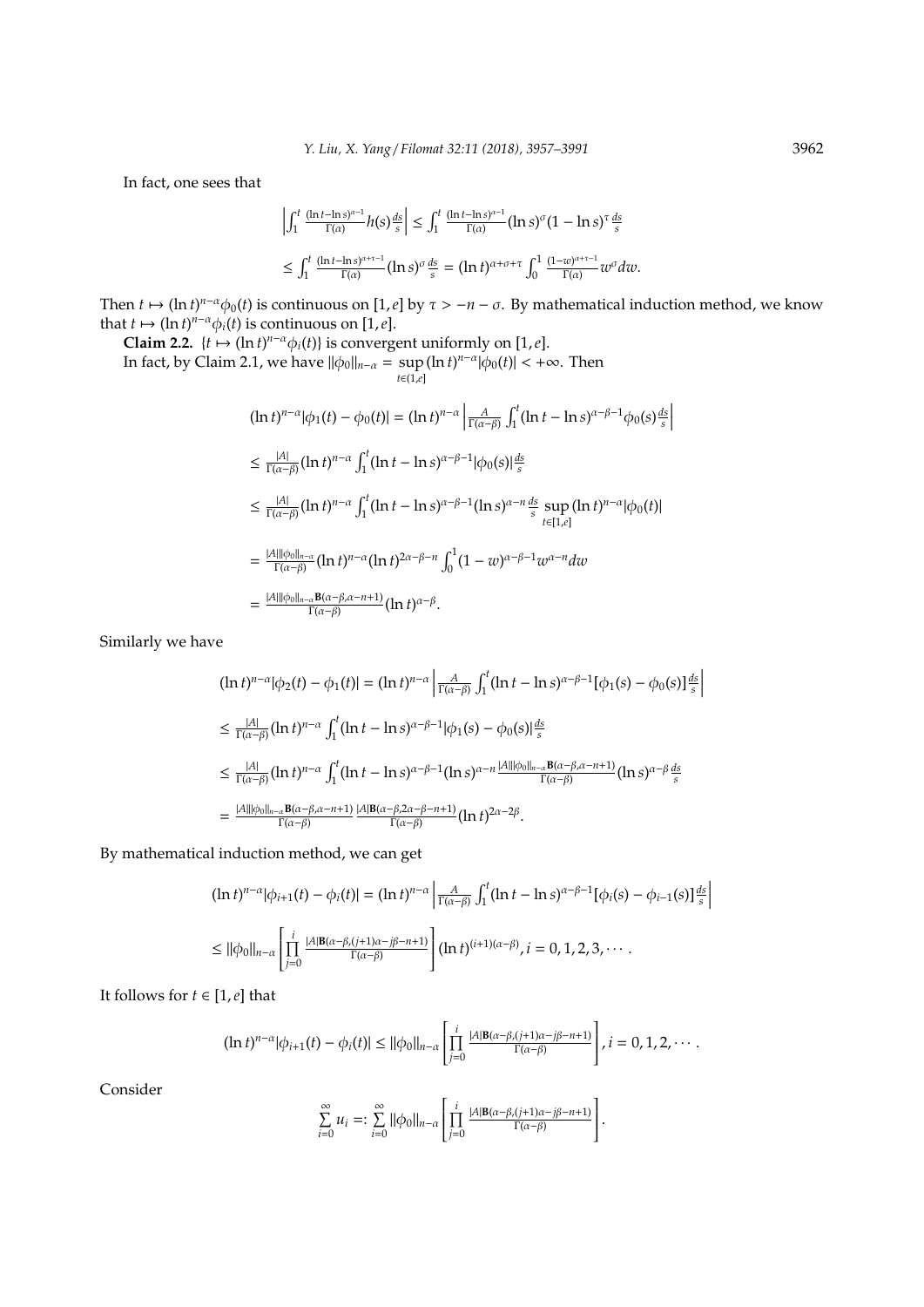It is easy to see that

$$
\frac{u_{i+1}}{u_i} = \frac{|A|\mathbf{B}(\alpha-\beta,(i+2)\alpha-(i+1)\beta-n+1)}{\Gamma(\alpha-\beta)} = \frac{|A|}{\Gamma(\alpha-\beta)} \int_0^1 (1-s)^{\alpha-\beta-1} s^{(i+2)\alpha-(i+1)\beta-n} ds
$$

For each  $\epsilon > 0$ , choose  $\delta \in (0, 1)$  such that  $\int_{\delta}^{1} (1 - s)^{\alpha - \beta - 1} s^{\alpha - n} ds < \epsilon$ . Then

$$
\int_{\delta}^{1} (1-s)^{\alpha-\beta-1} s^{(i+2)\alpha-(i+1)\beta-n} ds \leq \int_{\delta}^{1} (1-s)^{\alpha-\beta-1} s^{\alpha-n} ds < \epsilon.
$$

Choose *N* sufficiently large such that  $\frac{\delta^{(i+1)(\alpha-\beta)+\alpha-n}}{\alpha-\beta} < \epsilon$  for all  $i > N$ . Then

$$
\int_0^1 (1-s)^{\alpha-\beta-1} s^{(i+2)\alpha-(i+1)\beta-n} ds
$$
\n
$$
= \int_0^{\delta} (1-s)^{\alpha-\beta-1} s^{(i+2)\alpha-(i+1)\beta-n} ds + \int_{\delta}^1 (1-s)^{\alpha-\beta-1} s^{(i+2)\alpha-(i+1)\beta-n} ds
$$
\n
$$
\leq \int_0^{\delta} (1-s)^{\alpha-\beta-1} ds \delta^{(i+1)(\alpha-\beta)+\alpha-n} + \int_{\delta}^1 (1-s)^{\alpha-\beta-1} s^{\alpha-n} ds
$$
\n
$$
\leq \frac{\delta^{(i+1)(\alpha-\beta)+\alpha-n}}{\alpha-\beta} + \epsilon < 2\epsilon, i > N.
$$

It follows that lim *i*→+∞  $u_{i+1}$  $\frac{u_{i+1}}{u_i} = 0$ . Then  $\sum_{i=0}^{\infty} u_i$  is convergent. Hence

$$
(\ln t)^{n-\alpha}\phi_0(t)+\sum_{i=0}^{\infty}(\ln t)^{n-\alpha}\left[\phi_{i+1}(t)-\phi_i(t)\right]
$$

is uniformly convergent. Hence  $\{t \mapsto (\ln t)^{n-\alpha} \phi_i(t)\}$  is uniformly convergent on [1, *e*].

**Claim 2.3.**  $\phi(t) = \lim_{i \to +\infty} \phi_i(t)$  defined on  $(1, e]$  is a unique continuous solution of the integral equation

$$
x(t) = \sum_{i=1}^{n} \frac{x_i}{\Gamma(\alpha - i + 1)} (\ln t)^{\alpha - i} + \int_1^t \frac{(\ln t - \ln s)^{\alpha - 1}}{\Gamma(\alpha)} h(s) \frac{ds}{s} + A \int_1^t \frac{(\ln t - \ln u)^{\alpha - \beta - 1}}{\Gamma(\alpha - \beta)} x(u) \frac{du}{u}, t \in (1, e].
$$
 (2.4)

From Claim 2.2, we have  $\lim_{i\to+\infty} (\ln t)^{n-\alpha}\phi_i(t) = (\ln t)^{n-\alpha}\phi(t)$  uniformly on  $(1, e]$ . Then for  $t \in (1, e]$ , we have

$$
\begin{split} \phi(t) &= \lim_{i \to +\infty} (\ln t)^{n-\alpha} \phi_i(t) \\ &= \sum_{i=1}^n \frac{x_i}{\Gamma(\alpha - i + 1)} (\ln t)^{\alpha - i} + \int_1^t \frac{(\ln t - \ln s)^{\alpha - 1}}{\Gamma(\alpha)} h(s) \frac{ds}{s} + \frac{A}{\Gamma(\alpha - \beta)} \int_1^t (\ln t - \ln s)^{\alpha - \beta - 1} \lim_{i \to +\infty} \phi_{i-1}(s) \frac{ds}{s} \\ &= \sum_{i=1}^n \frac{x_i}{\Gamma(\alpha - i + 1)} (\ln t)^{\alpha - i} + \int_1^t \frac{(\ln t - \ln s)^{\alpha - 1}}{\Gamma(\alpha)} h(s) \frac{ds}{s} + \frac{A}{\Gamma(\alpha - \beta)} \int_1^t (\ln t - \ln s)^{\alpha - \beta - 1} \phi(s) \frac{ds}{s} .\end{split}
$$

Hence  $\phi$  is a solution of (2.4).

Suppose that  $\psi$  is also a solution of (2.4) such that  $\lim_{t\to 1}(\ln t)^{n-\alpha}\psi(t)$  is finite. We will prove that  $\phi(t) \equiv \psi(t)$ on (1,*e*]. Then

$$
(\ln t)^{n-\alpha} |\psi(t) - \phi_0(t)| = (\ln t)^{n-\alpha} \left| \frac{A}{\Gamma(\alpha-\beta)} \int_1^t (\ln t - \ln s)^{\alpha-\beta-1} \psi(s) \frac{ds}{s} \right|
$$
  
\n
$$
\leq \frac{|A|}{\Gamma(\alpha-\beta)} (\ln t)^{n-\alpha} \int_1^t (\ln t - \ln s)^{\alpha-\beta-1} |\psi(s)| \frac{ds}{s}
$$
  
\n
$$
\leq \frac{|A|}{\Gamma(\alpha-\beta)} (\ln t)^{n-\alpha} \int_1^t (\ln t - \ln s)^{\alpha-\beta-1} (\ln s)^{\alpha-n} \frac{ds}{s} \sup_{t \in [1,\epsilon]} (\ln t)^{n-\alpha} |\psi(t)|
$$
  
\n
$$
= \frac{|A| ||\psi||_{n-\alpha}}{\Gamma(\alpha-\beta)} (\ln t)^{n-\alpha} (\ln t)^{2\alpha-\beta-n} \int_0^1 (1 - w)^{\alpha-\beta-1} w^{\alpha-n} dw
$$
  
\n
$$
= \frac{|A| ||\psi||_{n-\alpha} \mathbf{B}(\alpha-\beta, \alpha-n+1)}{\Gamma(\alpha-\beta)} (\ln t)^{\alpha-\beta}.
$$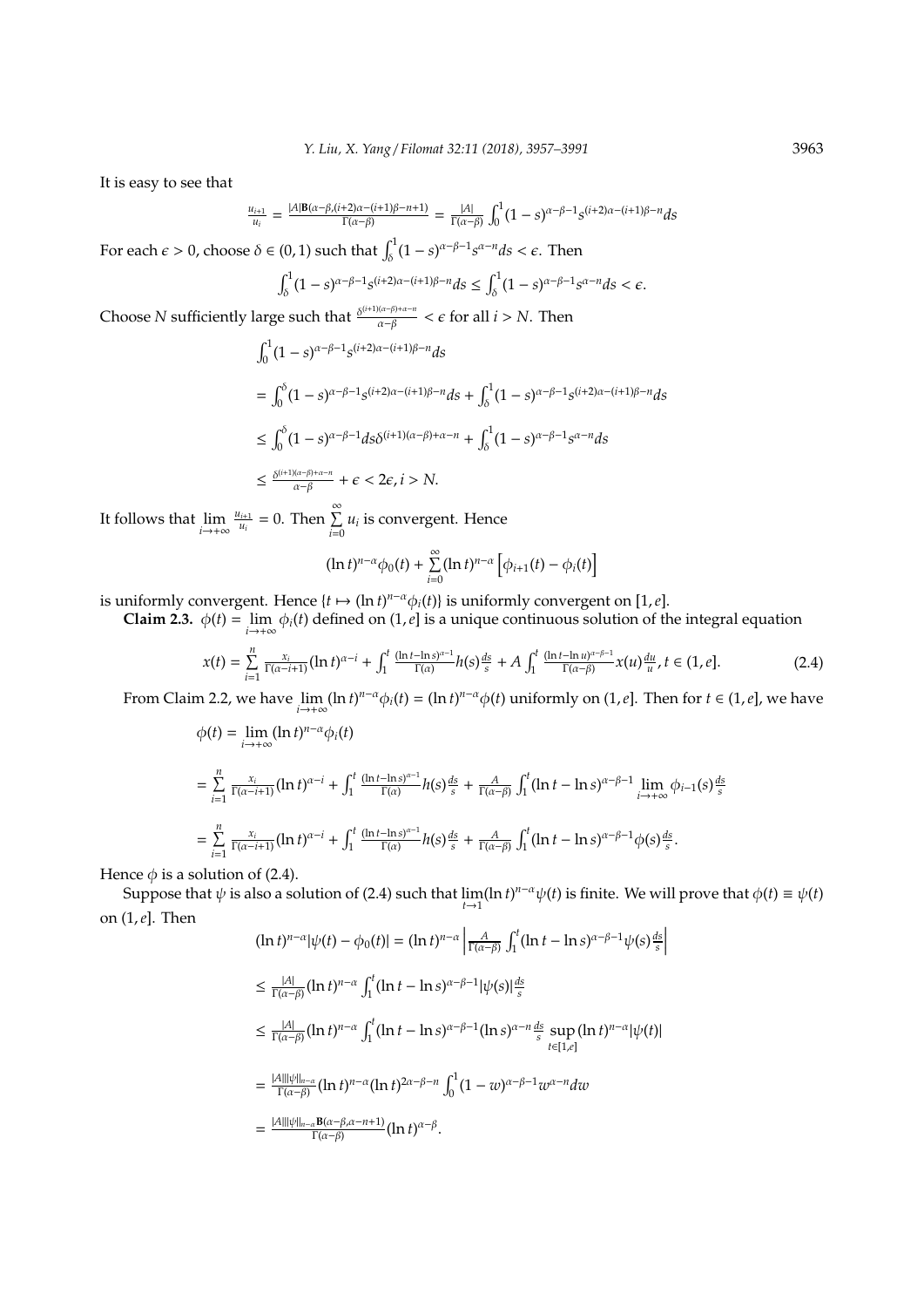Similarly we have

$$
\begin{split}\n(\ln t)^{n-\alpha}|\psi(t) - \phi_1(t)| &= (\ln t)^{n-\alpha} \left| \frac{A}{\Gamma(\alpha-\beta)} \int_1^t (\ln t - \ln s)^{\alpha-\beta-1} [\psi(s) - \phi_0(s)] \frac{ds}{s} \right| \\
&\leq \frac{|A|}{\Gamma(\alpha-\beta)} (\ln t)^{n-\alpha} \int_1^t (\ln t - \ln s)^{\alpha-\beta-1} |\psi(s) - \phi_0(s)| \frac{ds}{s} \\
&\leq \frac{|A|}{\Gamma(\alpha-\beta)} (\ln t)^{n-\alpha} \int_1^t (\ln t - \ln s)^{\alpha-\beta-1} (\ln s)^{\alpha-n} \frac{|A| ||\psi||_{n-\alpha} \mathbf{B}(\alpha-\beta,\alpha-n+1)}{\Gamma(\alpha-\beta)} (\ln s)^{\alpha-\beta} \frac{ds}{s} \\
&= \frac{|A| ||\psi||_{n-\alpha} \mathbf{B}(\alpha-\beta,\alpha-n+1)}{\Gamma(\alpha-\beta)} \frac{|A| \mathbf{B}(\alpha-\beta,2\alpha-\beta-n+1)}{\Gamma(\alpha-\beta)} (\ln t)^{2\alpha-2\beta}.\n\end{split}
$$

By mathematical induction method, we can get

$$
(\ln t)^{n-\alpha}|\psi(t) - \phi_i(t)| = (\ln t)^{n-\alpha} \left| \frac{A}{\Gamma(\alpha-\beta)} \int_1^t (\ln t - \ln s)^{\alpha-\beta-1} [\psi(s) - \phi_{i-1}(s)] \frac{ds}{s} \right|
$$
  
\n
$$
\leq ||\psi||_{n-\alpha} \left[ \prod_{j=0}^i \frac{|A|B(\alpha-\beta, (j+1)\alpha-j\beta-n+1)}{\Gamma(\alpha-\beta)} \right] (\ln t)^{(i+1)(\alpha-\beta)}, i = 0, 1, 2, 3, \cdots.
$$

It follows for  $t \in [1, e]$  that

$$
(\ln t)^{n-\alpha}|\psi(t)-\phi_i(t)|\leq ||\psi||_{n-\alpha}\left[\prod_{j=0}^i\frac{|A|\mathbf{B}(\alpha-\beta,(j+1)\alpha-j\beta-n+1)|}{\Gamma(\alpha-\beta)}\right], i=0,1,2,\cdots.
$$

Similarly to the proof of Claim 2.2, we know that

$$
\sum_{i=0}^{\infty} u_i =: \sum_{i=0}^{\infty} ||\psi||_{n-\alpha} \left[ \prod_{j=0}^{i} \frac{|A| B(\alpha-\beta,(j+1)\alpha-j\beta-n+1)}{\Gamma(\alpha-\beta)} \right]
$$

is convergent. Hence

$$
\lim_{i\to+\infty}||\psi||_{n-\alpha}\left[\prod_{j=0}^{i}\frac{|A|\mathbf{B}(\alpha-\beta,(j+1)\alpha-j\beta-n+1)}{\Gamma(\alpha-\beta)}\right]=0.
$$

Then  $\lim_{i \to +\infty} [\psi(t) - \phi_i(t)] = 0$ . So  $\psi(t) \equiv \phi(t)$ .

**Claim 2.4.** Suppose that *x* is a continuous solution of (2.1) satisfying (2.3). Then *x* is a solution of the integral equation (2.4).

**Proof.** Since *x* is a solution of (2.1) satisfying (2.3), we have  $x \in C(1, e]$  and  $\lim_{t \to 0^+} (\ln t)^{n-\alpha}x(t)$ . Since  $\alpha - \beta + p - n \ge 0$ , we know that  $\lim_{t \to 1^+} (\ln t)^{p-\beta} x(t)$  are finite. Then

$$
{}^{h}I_{1^{+}}^{n-\alpha}x(1) = \lim_{t \to 1^{+}} \int_{1}^{t} \frac{(\ln t - \ln s)^{n-\alpha-1}}{\Gamma(n-\alpha)} x(s) \frac{ds}{s} = \lim_{t \to 1^{+}} \int_{1}^{t} \frac{(\ln t - \ln s)^{n-\alpha-1}}{\Gamma(n-\alpha)} (\ln s)^{\alpha-n} (\ln s)^{n-\alpha} x(s) \frac{ds}{s}
$$
  
\n
$$
= \lim_{t \to 1^{+}} \int_{1}^{t} \frac{(\ln t - \ln s)^{n-\alpha-1}}{\Gamma(n-\alpha)} (\ln s)^{\alpha-n} \frac{ds}{s} \xi^{n-\alpha} x(\xi) \text{ (where } \xi \in (1, t))
$$
  
\n
$$
= \lim_{t \to 1^{+}} \int_{0}^{1} \frac{(1-w)^{n-\alpha-1}}{\Gamma(n-\alpha)} w^{\alpha-n} dw \xi^{n-\alpha} x(\xi) = \Gamma(\alpha - n + 1) \lim_{\xi \to 1^{+}} \xi^{n-\alpha} x(\xi) \text{ is finite.}
$$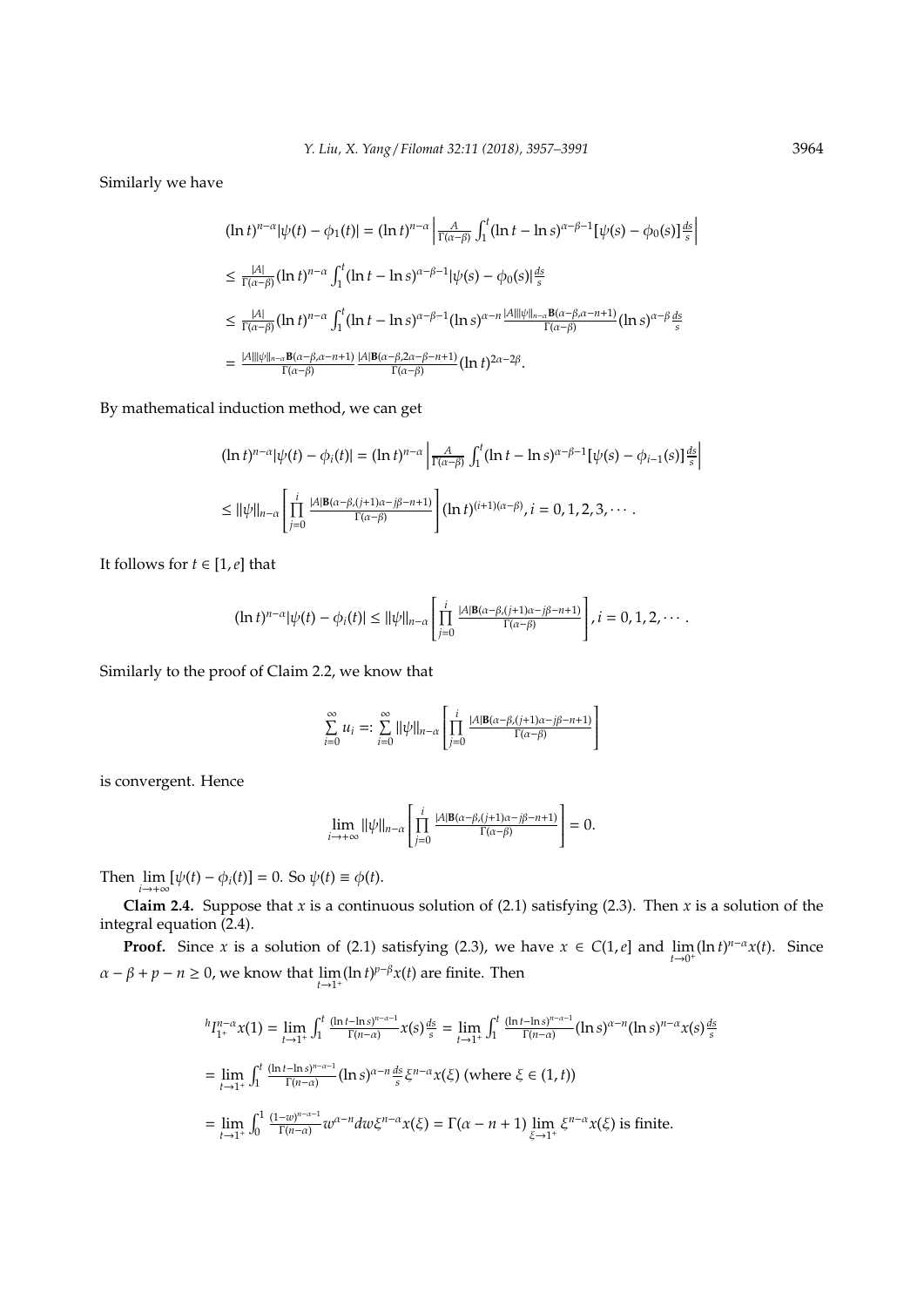Similarly we know that  ${}^hI_{1+}^{p-\beta}$  $_{1^+}^{p-p}$ x(1) is finite. It follows from (2.1) and (2.108) in [11] (page 70) that

$$
x(t) = \sum_{i=1}^{n-1} \frac{^{n}D_{1}^{\alpha-i}x(1)}{\Gamma(\alpha-i+1)} (\ln t)^{\alpha-i} + \frac{^{n}I_{1}^{n-\alpha}x(1)}{\Gamma(\alpha-n+1)} (\ln t)^{\alpha-n} + \int_{1}^{t} \frac{(\ln t - \ln s)^{\alpha-1}}{\Gamma(\alpha)} [h(s) + A^{rh}D_{1}^{\beta}x(s)] \frac{ds}{s}
$$
  
\n
$$
= \sum_{i=1}^{n-1} \frac{^{n}D_{1}^{\alpha-i}x(1)}{\Gamma(\alpha-i+1)} (\ln t)^{\alpha-i} + \frac{^{h}I_{1}^{n-\alpha}x(1)}{\Gamma(\alpha-n+1)} (\ln t)^{\alpha-n} + \int_{1}^{t} \frac{(\ln t - \ln s)^{\alpha-1}}{\Gamma(\alpha)} h(s) \frac{ds}{s}
$$
  
\n
$$
+ A \int_{1}^{t} \frac{(\ln t - \ln s)^{\alpha-1}}{\Gamma(\alpha)} r^{h} D_{1}^{\beta}x(s) \frac{ds}{s}.
$$
\n(2.5)

Since  $x \in C(1, e]$  and  $\lim_{t \to 1^+} (\ln t)^{n-\alpha} x(t)$  is finite, there exists a constant  $M > 0$  such that  $(\ln t)^{n-\alpha} |x(t)| \le M$  for all  $t \in (1, e]$ . For  $t > 1$ ,  $\epsilon_1$ ,  $\epsilon_2$ ,  $\epsilon_3 > 0$  with  $1 + \epsilon_1 + \epsilon_2 + \epsilon_3 \in (1, t)$  and  $\epsilon = \max{\epsilon_1, \epsilon_2, \epsilon_3}$ , we have

$$
\int_{1+e_2+e_3}^{1-e_1} (\ln t - \ln s)^{\alpha-p} \int_{1+e_3}^{e_1-e_2} (\ln s - \ln u)^{p-\beta-1} x(u) \frac{du}{u} \frac{ds}{s} \n\leq \int_{1+e_2+e_3}^{e_1-e_1} (\ln t - \ln s)^{\alpha-p} \int_{1+e_3}^{e_2-e_2} (\ln s - \ln u)^{p-\beta-1} (\ln u)^{\alpha-1} M \frac{du}{u} \frac{ds}{s} \n= M \int_{1+e_2+e_3}^{1-e_1} (\ln t - \ln s)^{\alpha-p} (\ln s)^{\alpha-\beta-n+p} \int_{\frac{\ln(n-e_3)}{\ln n}}^{e_1-e_2} (1-w)^{p-\beta-1} w^{\alpha-n} dw \frac{ds}{s} \n\leq M \int_{1+e_2+e_3}^{1-e_1} (\ln t - \ln s)^{\alpha-p} (\ln s)^{\alpha-\beta-n+p} B(p - \beta, \alpha - n + 1) \frac{ds}{s} \n= M(\ln t)^{2\alpha-\beta-n} \int_{\frac{\ln(n+e_3)}{\ln n}}^{e_1-e_2} (1-w)^{\alpha-p} w^{\alpha-p-n+p} d\omega B(p - \beta, \alpha - n + 1) \n\leq M(\ln t)^{2\alpha-\beta-n} B(\alpha - p + 1, \alpha - \beta - n + p + 1) B(p - \beta, \alpha - n + 1) \n\int_{1+e_3}^{t-e_1-e_2} \int_{u+e_2}^{t-e_1} (\ln t - \ln s)^{\alpha-p} (\ln s - \ln u)^{p-\beta-1} \frac{ds}{s} x(u) \frac{du}{u} \n\leq \int_{1+e_3}^{t-e_1-e_2} \int_{u+e_2}^{t-e_1} (\ln t - \ln s)^{\alpha-p} (\ln s - \ln u)^{p-\beta-1} \frac{ds}{s} (\ln u)^{\alpha-n} M \frac{du}{u} \n= M \int_{1+e_3}^{t-e_1-e_2} \int_{u+e_2}^{t-e_1} (\ln t - \ln s)^{\alpha-p} (\ln s - \ln u)^{p-\beta-1} \frac{ds}{s} (\ln u)^{\alpha-n} M \frac{du}{u} \n\leq M \int_{\ln(1+e_3)}^{h(t-e
$$

and

Then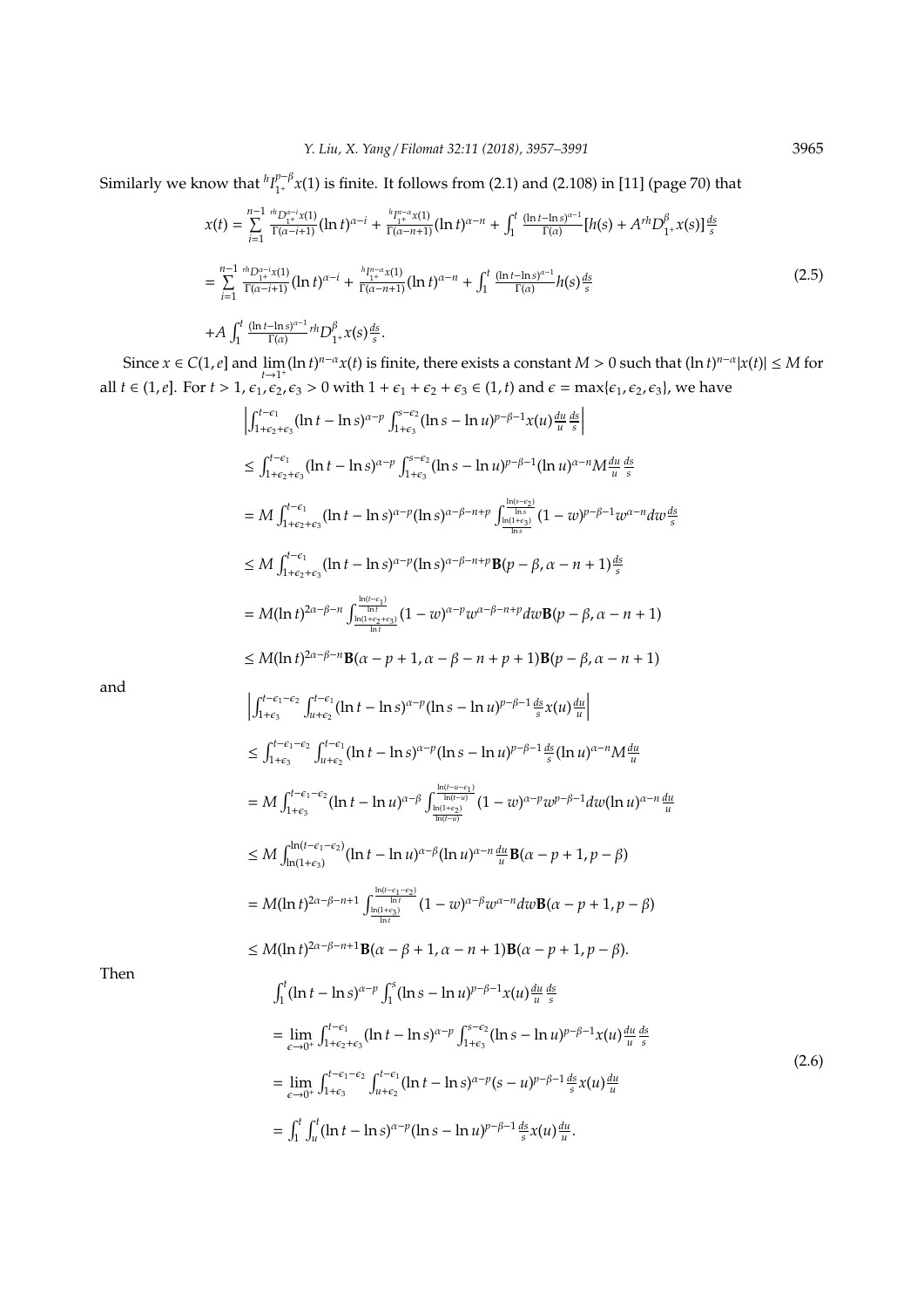From Remark 2.1,  $x \in C(1, e]$ ,  $\lim_{t \to 1^+} (\ln t)^{n-\alpha} x(t)$  and  $\lim_{t \to 1^+} (\ln t)^{p-\beta} x(t)$  are finite,  ${}^{rh}D_{1^+}^{\alpha-i} x(t \in N_1^{n-1})$  and  ${}^{rh}D_{1^+}^{\beta-j}$ 1 <sup>+</sup> *x*(*j* ∈  $N_1^{p-1}$  $\binom{p-1}{1}$  are continuous on [1, *e*]. One sees

$$
\int_{1}^{t} \frac{(\ln t - \ln s)^{n-1}}{\Gamma(\alpha)} r^{h} D_{1}^{0} x(s) \frac{ds}{s} = \int_{1}^{t} \frac{(\ln t - \ln s)^{n-1}}{\Gamma(\alpha)} \int_{1}^{s} \frac{(\ln s - \ln t)^{p-p-1}}{\Gamma(p-p)} x(u) \frac{du}{u} \Big|^{(p)} \frac{ds}{s}
$$
\n
$$
= \int_{1}^{t} \frac{(\ln t - \ln s)^{n-1}}{\Gamma(\alpha)} d \left[ \int_{1}^{s} \frac{(\ln s - \ln t)^{p-p-1}}{\Gamma(p-p)} x(u) \frac{du}{u} \right]^{(p-1)} \frac{1}{\Gamma(\alpha)} \int_{1}^{s} (\ln t - \ln s)^{n-2} \left[ \int_{1}^{s} (\ln s - \ln u)^{p-p-1} x(u) \frac{du}{u} \right]^{(p-1)} \frac{ds}{\Gamma(\alpha)\Gamma(p-p)} \right]
$$
\n
$$
= \frac{(\ln t)^{n-1}}{\Gamma(\alpha)} r^{h} D_{1}^{0} x x(1) + \frac{\int_{1}^{t} (\ln t - \ln s)^{n-2} \left[ \int_{1}^{s} (\ln s - \ln u)^{p-p-1} x(u) \frac{du}{u} \right]^{(p-1)} \frac{ds}{u}}{\Gamma(\alpha-1)\Gamma(p-p)} \right]
$$
\n
$$
= - \frac{\int_{i=1}^{p-1} (\ln t)^{n-i}}{\Gamma(\alpha-i+1)} r^{h} D_{1}^{0} x x(1) + \frac{\int_{1}^{t} (\ln t - \ln s)^{n-p} \left[ \int_{1}^{s} (\ln s - \ln u)^{p-p-1} x(u) \frac{du}{u} \right]^{s} \frac{ds}{u}}{\Gamma(\alpha-p+1)\Gamma(p-p)} \right]
$$
\n
$$
= - \sum_{i=1}^{p-1} \frac{(\ln t)^{n-i}}{\Gamma(\alpha-i+1)} r^{h} D_{1}^{0} x^{i} x(1) + \left[ \frac{\int_{1}^{t} (\ln t - \ln s)^{n-p-1} \left[ \int_{1}^{s} (\ln s - \ln u)^{p-p-1} x(u) \frac{du}{u} \right]^{s} \frac{ds}{s}} \right]_{t}^{t}
$$
\n
$$
= - \sum_{i=1}^{p-
$$

Note  $\beta < \alpha$  and  $p \leq n$ . It follows from (2.5) that

$$
x(t) = \sum_{i=1}^{n-1} \frac{{}^{n}D_{1+}^{\alpha-i}x(1)}{\Gamma(\alpha-i+1)} (\ln t)^{\alpha-i} + \frac{{}^{h}I_{1+}^{n-\alpha}x(1)}{\Gamma(\alpha-n+1)} (\ln t)^{\alpha-n} + \int_{1}^{t} \frac{(\ln t - \ln s)^{\alpha-1}}{\Gamma(\alpha)} h(s) \frac{ds}{s}
$$
  
- $A \sum_{i=1}^{p-1} \frac{{}^{n}D_{1+}^{\beta-i}x(1)}{\Gamma(\alpha-i+1)} (\ln t)^{\alpha-i} + A \frac{{}^{h}I_{1+}^{p-\beta}x(1)}{\Gamma(\alpha-p+1)} (\ln t)^{\alpha-p} + A \int_{1}^{t} \frac{(\ln t - \ln u)^{\alpha-\beta-1}}{\Gamma(\alpha-\beta)} x(u) \frac{du}{u}$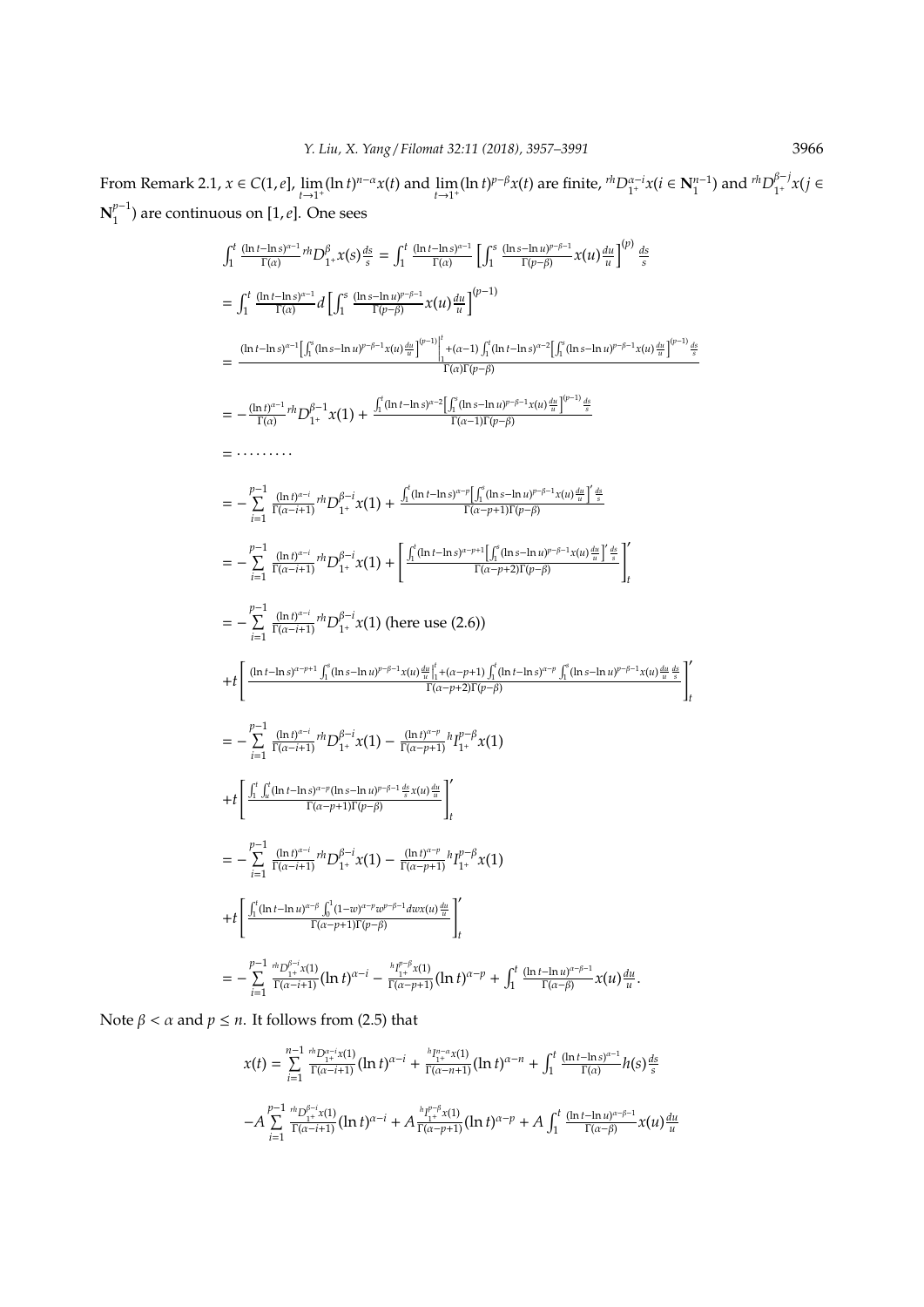*Y. Liu, X. Yang* / *Filomat 32:11 (2018), 3957–3991* 3967

$$
= \sum_{i=1}^{p-1} \frac{{}^{n}D_{1}^{\alpha-i}x(1)-A^{rh}D_{1^{+}}^{\beta-i}x(1)}{\Gamma(\alpha-i+1)} (\ln t)^{\alpha-i} + \frac{{}^{n}D_{1^{+}}^{\alpha-p}x(1)-A^{h}I_{1^{+}}^{\beta-p}x(1)}{\Gamma(\alpha-p+1)} (\ln t)^{\alpha-p} + \sum_{i=p+1}^{n-1} \frac{{}^{n}D_{1^{+}}^{\alpha-i}x(1)}{\Gamma(\alpha-i+1)} (\ln t)^{\alpha-i} + \frac{{}^{h}I_{1^{+}}^{\alpha-\alpha}x(1)}{\Gamma(\alpha-n+1)} (\ln t)^{\alpha-n} + \int_{1}^{t} \frac{(\ln t - \ln s)^{\alpha-1}}{\Gamma(\alpha)} h(s) \frac{ds}{s} + A \int_{1}^{t} \frac{(\ln t - \ln u)^{\alpha-\beta-1}}{\Gamma(\alpha-\beta)} x(u) \frac{du}{u} = \sum_{i=1}^{n} \frac{x_{i}}{\Gamma(\alpha-i+1)} (\ln t)^{\alpha-i} + \int_{1}^{t} \frac{(\ln t - \ln s)^{\alpha-1}}{\Gamma(\alpha)} h(s) \frac{ds}{s} + A \int_{1}^{t} \frac{(\ln t - \ln u)^{\alpha-\beta-1}}{\Gamma(\alpha-\beta)} x(u) \frac{du}{u}.
$$

Then *x* is a solution of (2.4). The proof is completed.  $\Box$ 

**Lemma 2.1.** Suppose  $\alpha - \beta + p - n \ge 0$ . Then *x* is a continuous solution of (2.1) satisfying (2.3) if and only if

$$
x(t) = \sum_{\nu=1}^{n} x_{\nu} (\ln t)^{\alpha-\nu} \mathbf{E}_{\alpha-\beta,\alpha-\nu+1}(A(\ln t)^{\alpha-\beta})
$$
  
+ 
$$
\int_{1}^{t} (\ln t - \ln s)^{\alpha-1} \mathbf{E}_{\alpha-\beta,\alpha}(A(\ln t - \ln s)^{\alpha-\beta}) h(s) \frac{ds}{s}, t \in (1, e].
$$
 (2.7)

**Proof.** We divide the proof into two steps:

**Step 1.** Suppose that *x* is a solution of (2.1) satisfying (2.3). We prove that *x* satisfies (2.7).

In fact, by Claim 2.4, *x* is a solution of (2.4). Claim 2.3 implies  $x(t) = \lim_{i \to +\infty} \phi_i(t)$  is the unique solution of (2.4).

On the other hand, we have

$$
\phi_i(t) = \phi_0(t) + \frac{A}{\Gamma(\alpha-\beta)} \int_1^t (\ln t - \ln s)^{\alpha-\beta-1} \phi_{i-1}(s) \frac{ds}{s}
$$
\n
$$
= \phi_0(t) + \frac{A}{\Gamma(\alpha-\beta)} \int_1^t (\ln t - \ln s)^{\alpha-\beta-1} \left(\phi_0(s) + \frac{A}{\Gamma(\alpha-\beta)} \int_1^s (\ln s - \ln u)^{\alpha-\beta-1} \phi_{i-2}(u) \frac{du}{u}\right) \frac{ds}{s}
$$
\n
$$
= \phi_0(t) + \frac{A}{\Gamma(\alpha-\beta)} \int_1^t (\ln t - \ln s)^{\alpha-\beta-1} \phi_0(s) ds
$$
\n
$$
+ \frac{A^2}{\Gamma(\alpha-\beta)^2} \int_1^t \int_u^t (\ln t - \ln s)^{\alpha-\beta-1} (\ln s - \ln u)^{\alpha-\beta-1} \frac{ds}{s} \phi_{i-2}(u) \frac{du}{u}
$$
\n
$$
= \phi_0(t) + \frac{A}{\Gamma(\alpha-\beta)} \int_1^t (\ln t - \ln s)^{\alpha-\beta-1} \phi_0(s) \frac{ds}{s}
$$
\n
$$
+ \frac{A^2}{\Gamma(\alpha-\beta)^2} \int_1^t (\ln t - \ln u)^{2\alpha-2\beta-1} \int_0^1 (1 - w)^{\alpha-\beta-1} w^{\alpha-\beta-1} dw \phi_{i-2}(u) \frac{du}{u}
$$
\n
$$
= \phi_0(t) + \frac{A}{\Gamma(\alpha-\beta)} \int_1^t (\ln t - \ln s)^{\alpha-\beta-1} \phi_0(s) \frac{ds}{s} + \frac{A^2}{\Gamma(2\alpha-2\beta)} \int_1^t (\ln t - \ln u)^{2\alpha-2\beta-1} \phi_{i-2}(u) \frac{du}{u}
$$
\n
$$
= \cdots \cdots \cdots
$$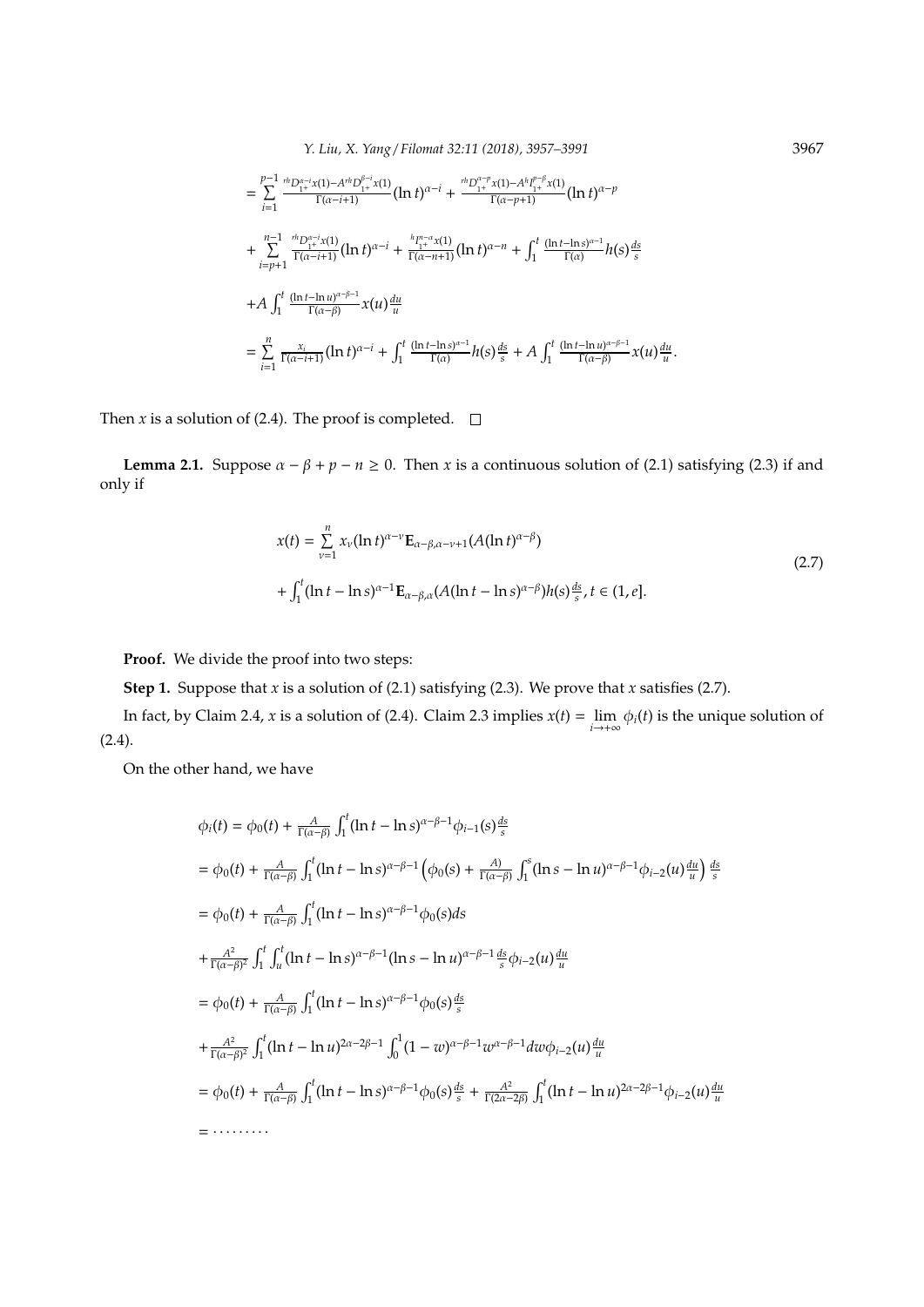$$
= \phi_0(t) + \sum_{j=1}^{i} \frac{A^{j}}{\Gamma(j\alpha-j\beta)} \int_1^t (\ln t - \ln u)^{j\alpha-j\beta-1} \phi_0(u) \frac{du}{u}
$$
  
\n
$$
= \sum_{\nu=1}^{n} \frac{x_{\nu}}{\Gamma(\alpha-\nu+1)} (\ln t)^{\alpha-\nu} + \int_1^t \frac{(\ln t - \ln s)^{\alpha-1}}{\Gamma(\alpha)} h(s) \frac{ds}{s}
$$
  
\n
$$
+ \sum_{j=1}^{i} \frac{A^{j}}{\Gamma(j\alpha-j\beta)} \int_1^t (\ln t - \ln s)^{j\alpha-j\beta-1} \left[ \sum_{\nu=1}^{n} \frac{x_{\nu}}{\Gamma(\alpha-\nu+1)} (\ln s)^{\alpha-\nu} + \int_1^s \frac{(\ln s - \ln u)^{\alpha-1}}{\Gamma(\alpha)} h(u) \frac{du}{u} \right]
$$
  
\n
$$
= \sum_{\nu=1}^{n} \frac{x_{\nu}}{\Gamma(\alpha-\nu+1)} (\ln t)^{\alpha-\nu} + \int_1^t \frac{(\ln t - \ln s)^{\alpha-1}}{\Gamma(\alpha)} h(s) \frac{ds}{s}
$$
  
\n
$$
+ \sum_{j=1}^{i} \frac{A^{j}}{\Gamma(j\alpha-j\beta)} \int_1^t (\ln t - \ln s)^{j\alpha-j\beta-1} \sum_{\nu=1}^{n} \frac{x_{\nu}}{\Gamma(\alpha-\nu+1)} (\ln s)^{\alpha-\nu} \frac{ds}{s}
$$
  
\n
$$
+ \sum_{j=1}^{i} \frac{A^{j}}{\Gamma(j\alpha-j\beta)} \int_1^t \int_0^t (\ln t - \ln s)^{j\alpha-j\beta-1} \frac{\ln s - \ln u^{\gamma-1}}{\Gamma(\alpha)} \frac{ds}{s} h(u) \frac{du}{u}
$$
  
\n
$$
= \sum_{\nu=1}^{n} \frac{x_{\nu}}{\Gamma(\alpha-\nu+1)} (\ln t)^{\alpha-\nu} + \int_1^t \frac{(\ln t - \ln s)^{\alpha-1}}{\Gamma(\alpha)} h(s) \frac{ds}{s}
$$
  
\n
$$
+ \sum_{j=1}^{i} \frac{A^{j}}{\Gamma(j\alpha-j\beta)} \int_{1}^t \int_1^t (\ln t - \ln u)^{j\alpha-j\beta+\alpha-\nu} \int_0^1 (
$$

Thus

$$
x(t) = \lim_{i \to +\infty} \left[ \sum_{\nu=1}^{n} x_{\nu} \sum_{j=0}^{i} \frac{A^{j}}{\Gamma((j+1)\alpha - j\beta - \nu+1)} (\ln t)^{(j+1)\alpha - j\beta - \nu} + \sum_{j=0}^{i} \frac{A^{j}}{\Gamma((j+1)\alpha - j\beta)} \int_{1}^{t} (\ln t - \ln u)^{(j+1)\alpha - j\beta - 1} h(u) \frac{du}{u} \right]
$$
  
= 
$$
\sum_{\nu=1}^{n} x_{\nu} (\ln t)^{\alpha - \nu} \mathbf{E}_{\alpha - \beta, \alpha - \nu+1} (A(\ln t)^{\alpha - \beta}) + \int_{1}^{t} (\ln t - \ln s)^{\alpha - 1} \mathbf{E}_{\alpha - \beta, \alpha} (A(\ln t - \ln s)^{\alpha - \beta}) h(s) \frac{ds}{s}.
$$

So *x* satisfies (2.7).

*ds s*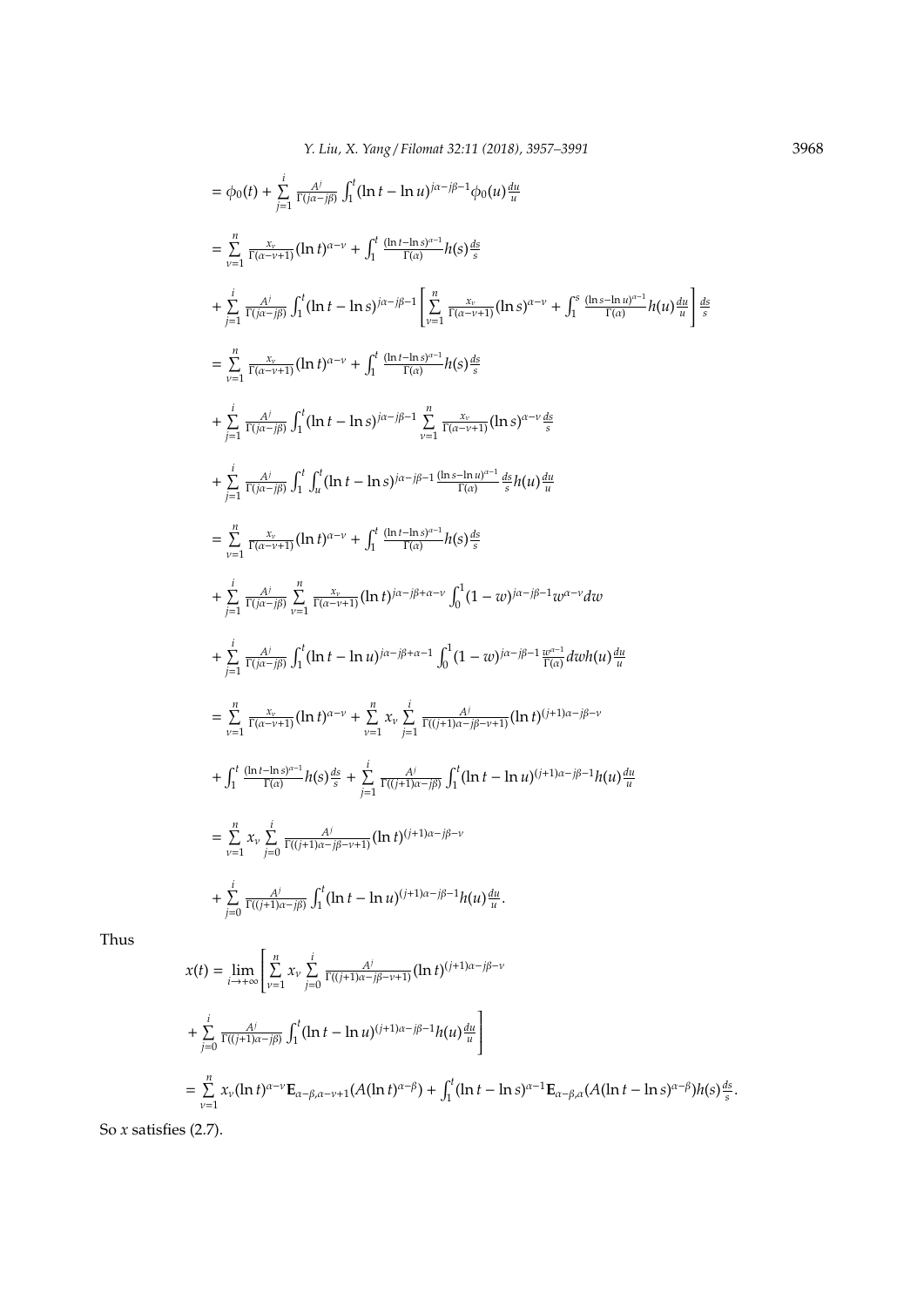**Step 2.** Suppose that *x* satisfies (2.7). We prove that *x* is a solution of (2.1) satisfying (2.3). Since  $h \in C(1, e)$  and  $|h(t)| \le (\ln t)^{\sigma} (1 - \ln t)^{\tau}$  for  $t \in (1, e)$  with  $\sigma > -1$ ,  $\tau \in (-n - \sigma, 0]$ , we know

$$
\left| \int_{1}^{t} (\ln t - \ln s)^{i-1} \mathbf{E}_{\alpha - \beta, i} (A(\ln t - \ln s)^{\alpha - \beta}) h(s) \frac{ds}{s} \right|
$$
  
\n
$$
\leq \int_{1}^{t} (\ln t - \ln s)^{i-1} \mathbf{E}_{\alpha - \beta, i} (|A|) (\ln s)^{\sigma} (1 - \ln s)^{\tau} \frac{ds}{s} \leq \int_{1}^{t} (\ln t - \ln s)^{i+\tau-1} (\ln s)^{\sigma} \frac{ds}{s} \mathbf{E}_{\alpha - \beta, i} (|A|)
$$
  
\n
$$
= (\ln t)^{i+\sigma+\tau} \int_{0}^{1} (1 - w)^{i+l-1} w^{k} dw \mathbf{E}_{\alpha - \beta, i} (|A|).
$$

Then  $t \to \int_1^t (\ln t - \ln s)^{i-1} \mathbf{E}_{\alpha-\beta,i}(A(\ln t - \ln s)^{\alpha-\beta}) h(s) \frac{ds}{s}$  is continuous on  $[1, e]$  for all  $i \in \mathbb{N}_1^n$ . Similarly we have

$$
\left| \int_{1}^{t} (\ln t - \ln s)^{\alpha - \beta + i - 1} \mathbf{E}_{\alpha - \beta, \alpha - \beta + i} (A(\ln t - \ln s)^{\alpha - \beta}) h(s) \frac{ds}{s} \right|
$$
  
\n
$$
\leq \int_{1}^{t} (\ln t - \ln s)^{\alpha - \beta + i - 1} \mathbf{E}_{\alpha - \beta, \alpha - \beta + i} (|A|) (\ln s)^{\sigma} (1 - \ln s)^{\tau} \frac{ds}{s}
$$
  
\n
$$
\leq \int_{1}^{t} (\ln t - \ln s)^{\alpha - \beta + i + \tau - 1} (\ln s)^{\sigma} \frac{ds}{s} \mathbf{E}_{\alpha - \beta, \alpha - \beta + i} (|A|)
$$
  
\n
$$
= (\ln t)^{\alpha - \beta + i + \sigma + \tau} \int_{0}^{1} (1 - w)^{\alpha - \beta + i + \tau - 1} w^{\sigma} dw \mathbf{E}_{\alpha - \beta, \alpha - \beta + i} (|A|).
$$

Then  $t \to \int_1^t (\ln t - \ln s)^{\alpha - \beta + i - 1} \mathbf{E}_{\alpha - \beta, \alpha - \beta + i} (A(\ln t - \ln s)^{\alpha - \beta}) h(s) \frac{ds}{s}$  is continuous on [1, e] for all  $i \in \mathbb{N}_1^{\beta}$  $\frac{1}{1}$ For  $i \in \mathbb{N}_1^{n-1}$ , we have

$$
r^{h}D_{1+}^{\alpha-i}x(t) = \frac{(t\frac{d}{dt})^{n-i}\int_{1}^{t}(\ln t - \ln s)^{n-\alpha-1}x(s)^{\frac{ds}{s}}}{\Gamma(n-\alpha)}
$$
\n
$$
= \frac{(t\frac{d}{dt})^{n-i}\int_{1}^{t}(\ln t - \ln s)^{n-\alpha-1}\left(\sum_{\nu=1}^{n} x_{\nu}s^{\alpha-\nu}E_{\alpha-\beta,\alpha-\nu+1}(A(\ln s)^{\alpha-\beta}) + \int_{1}^{a}(\ln s - \ln u)^{\alpha-1}E_{\alpha-\beta,\alpha}(A(\ln s - \ln u)^{\alpha-\beta})h(u)^{\frac{du}{u}}\right)ds}{\Gamma(n-\alpha)}
$$
\n
$$
= \frac{(t\frac{d}{dt})^{n-i}\left[\sum_{\nu=1}^{n} x_{\nu}\int_{1}^{t}(\ln t - \ln s)^{n-\alpha-1}\sum_{\lambda=0}^{\infty}\frac{A^{\lambda}}{\Gamma(x(\alpha-\beta)+\alpha-\nu+1)}(\ln s)^{x(\alpha-\beta)+\alpha-\nu+\frac{ds}{s}}\right]}{\Gamma(n-\alpha)}
$$
\n
$$
+ \frac{(t\frac{d}{dt})^{n-i}\left[\int_{1}^{t}(\ln t - \ln s)^{n-\alpha-1}\int_{1}^{s}\sum_{\lambda=0}^{\infty}\frac{A^{\lambda}}{\Gamma(x(\alpha-\beta)+\alpha-\nu+1)}(\ln s - \ln u)^{x(\alpha-\beta)+\alpha-1}h(u)\frac{u}{u}\frac{ds}{s}\right]}{\Gamma(n-\alpha)}
$$
\n
$$
= \frac{(t\frac{d}{dt})^{n-i}\left[\sum_{\nu=1}^{n} x_{\nu}\sum_{\lambda=0}^{\infty}\frac{A^{\lambda}}{\Gamma(x(\alpha-\beta)+\alpha-\nu+1)}(\ln t)^{x(\alpha-\beta)+n-\nu}\int_{0}^{t} (1-w)^{n-\alpha-1}w^{x(\alpha-\beta)+\alpha-\nu}dw\right]}{\Gamma(n-\alpha)}
$$
\n
$$
+ \frac{(t\frac{d}{dt})^{n-i}\left[\sum_{\nu=1}^{\infty} x_{\nu}\sum_{\lambda=0}^{\infty}\frac{A^{\lambda}}{\Gamma(x(\alpha-\beta)+n-\nu+1)}(\ln t)^{x(\alpha-\beta)+n-\nu}\right]}{\Gamma(n-\alpha)}
$$
\n
$$
= \left(t\frac{d}{dt}\right)^{n-i}\left[\sum_{\nu=0
$$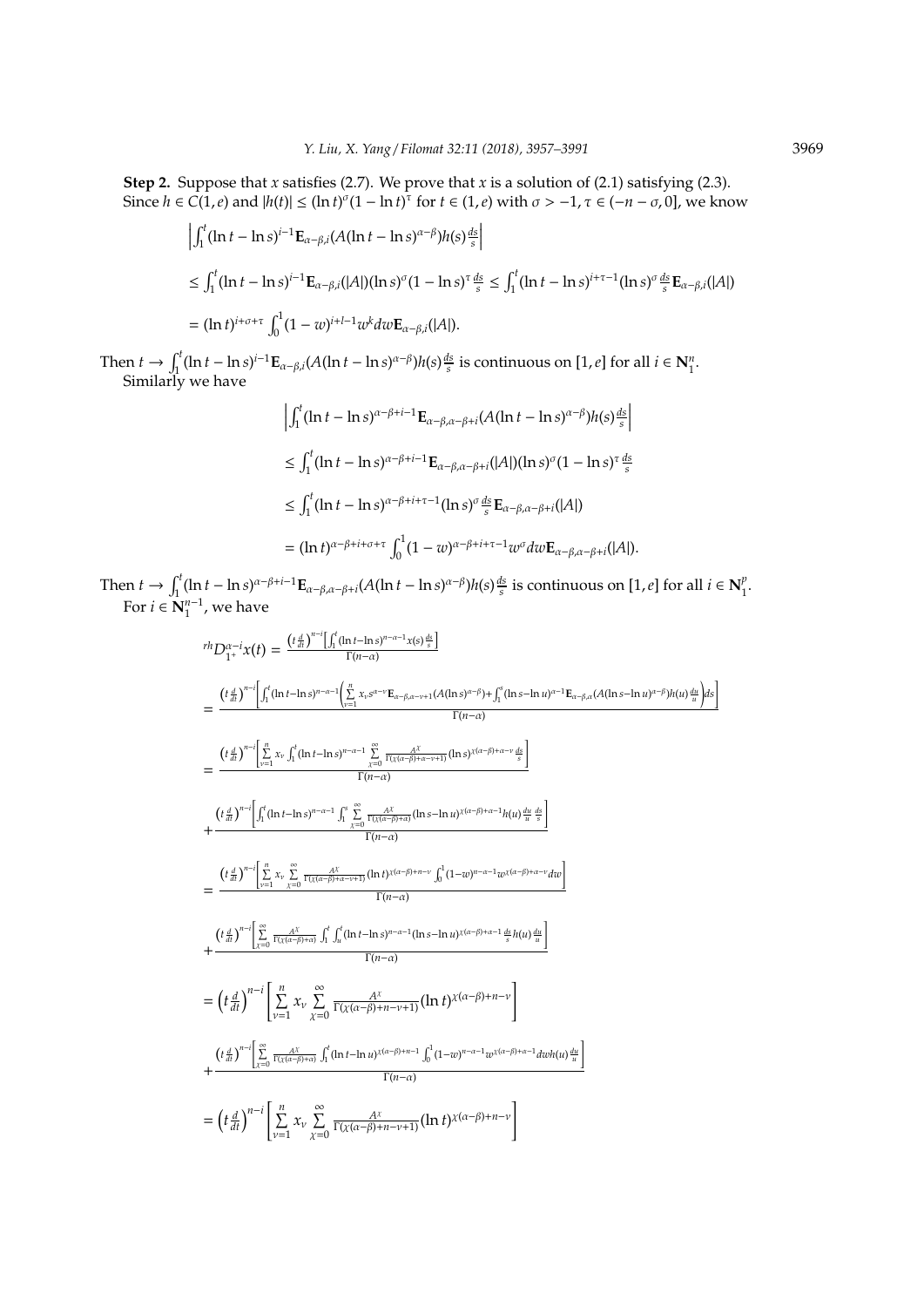*Y. Liu, X. Yang* / *Filomat 32:11 (2018), 3957–3991* 3970

$$
+\left(t\frac{d}{dt}\right)^{n-i}\left[\sum_{\chi=0}^{\infty}\frac{A^{\chi}}{\Gamma(\chi(\alpha-\beta)+n)}\int_{1}^{t}(\ln t-\ln u)^{\chi(\alpha-\beta)+n-1}h(u)\frac{du}{u}\right]
$$
  

$$
=\sum_{\nu=1}^{i}x_{\nu}\frac{1}{\Gamma(i-\nu+1)}(\ln t)^{i-\nu}+\sum_{\nu=1}^{n}x_{\nu}\sum_{\chi=1}^{\infty}\frac{A^{\chi}}{\Gamma(\chi(\alpha-\beta)+i-\nu+1)}(\ln t)^{\chi(\alpha-\beta)+i-\nu}
$$
  

$$
+\sum_{\chi=0}^{\infty}\frac{A^{\chi}}{\Gamma(\chi(\alpha-\beta)+i)}\int_{1}^{t}(\ln t-\ln u)^{\chi(\alpha-\beta)+i-1}h(u)\frac{du}{u}.
$$

Then

$$
{}^{rh}D_{1^+}^{\alpha-i}x(t) = \sum_{\nu=1}^{i} x_{\nu} \frac{1}{\Gamma(i-\nu+1)} (\ln t)^{i-\nu} + \sum_{\nu=1}^{n} x_{\nu} \sum_{\chi=1}^{\infty} \frac{A^{\chi}}{\Gamma(\chi(\alpha-\beta)+i-\nu+1)} (\ln t)^{\chi(\alpha-\beta)+i-\nu}
$$
  
+ 
$$
\sum_{\chi=0}^{\infty} \frac{A^{\chi}}{\Gamma(\chi(\alpha-\beta)+i)} \int_{1}^{t} (\ln t - \ln u)^{\chi(\alpha-\beta)+i-1} h(u) \frac{du}{u}.
$$
 (2.8)

Similarly we get for  $j \in N_1^{p-1}$  $\int_1^{p-1}$  that

$$
r h D_{1}^{\beta-j} x(t) = \frac{(t \frac{d}{dt})^{p-j} \left[ \int_{1}^{t} (t-s)^{p-\beta-1} x(s) ds \right]}{ \Gamma(p-\beta)}
$$
\n
$$
= \frac{(t \frac{d}{dt})^{p-j} \left[ \int_{1}^{t} (ln t - ln s)^{p-\beta-1} \left( \frac{n}{\nu-1} x_{\nu} (ln s)^{\alpha-\nu} E_{\alpha-\beta,\alpha-\nu+1} (A(ln s)^{\alpha-\beta}) + \int_{1}^{\infty} (ln s - ln u)^{\alpha-1} E_{\alpha-\beta,\alpha} (A(ln s - ln u)^{\alpha-\beta}) h(u) \frac{du}{u} \right] \frac{ds}{s}}{ \Gamma(p-\beta)}
$$
\n
$$
= \frac{(t \frac{d}{dt})^{p-j} \left[ \sum_{\nu=1}^{n} x_{\nu} \int_{1}^{t} (ln t - ln s)^{p-\beta-1} \sum_{\lambda=0}^{\infty} \frac{A^{\lambda}}{\Gamma(x(\alpha-\beta)+\alpha-\nu+1)} (ln s)^{\chi(\alpha-\beta)+\alpha-\nu} \frac{ds}{s} \right]}{\Gamma(p-\beta)}
$$
\n
$$
+ \frac{(t \frac{d}{dt})^{p-j} \left[ \int_{1}^{t} (ln t - ln s)^{p-\beta-1} \int_{1}^{s} \sum_{\lambda=0}^{\infty} \frac{A^{\lambda}}{\Gamma(x(\alpha-\beta)+\alpha-\nu+1)} (ln s - ln u)^{\chi(\alpha-\beta)+\alpha-1} h(u) \frac{du}{u} \frac{ds}{s} \right]}{\Gamma(p-\beta)}
$$
\n
$$
= \frac{(t \frac{d}{dt})^{p-j} \left[ \sum_{\nu=1}^{n} x_{\nu} \sum_{\lambda=0}^{\infty} \frac{A^{\lambda}}{\Gamma(x(\alpha-\beta)+\alpha-\nu+1)} (ln t)^{\chi(\alpha-\beta)+\rho-\beta+\alpha-\nu} \int_{0}^{1} (1-u)^{p-\beta-1} t^{\nu} (a-\beta+\alpha-\nu) du \right]}{\Gamma(p-\beta)}
$$
\n
$$
+ \frac{(t \frac{d}{dt})^{p-j} \left[ \sum_{\lambda=0}^{\infty} \frac{A^{\lambda}}{\Gamma(x(\alpha-\beta)+\alpha)} \int_{1}^{t} \int_{u}^{t} (ln t - ln s)^{p-\beta-1} (ln s - ln u)^{\chi(\alpha-\beta)+\alpha
$$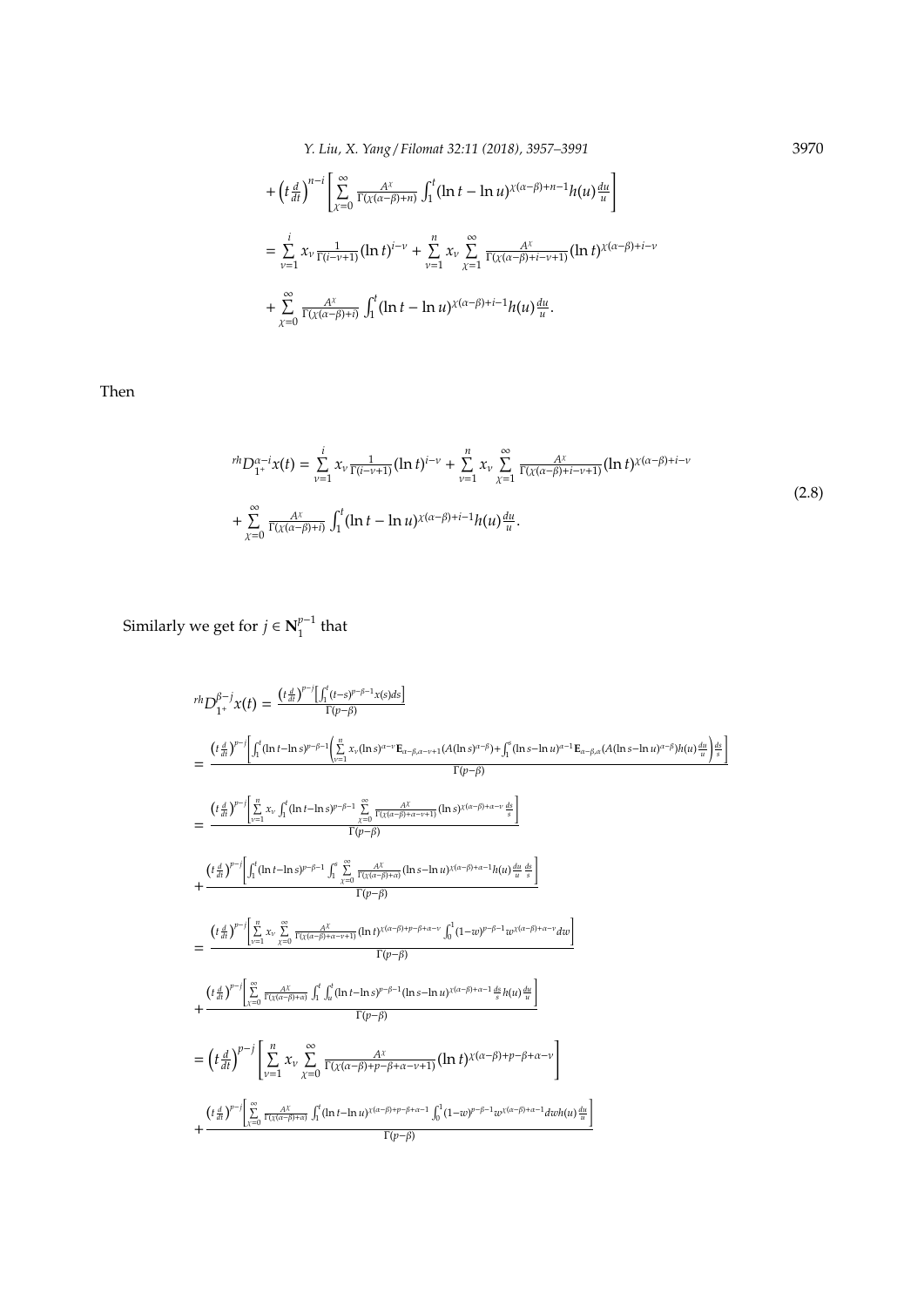*Y. Liu, X. Yang* / *Filomat 32:11 (2018), 3957–3991* 3971

$$
= \left(t\frac{d}{dt}\right)^{p-j} \left[\sum_{\nu=1}^{n} x_{\nu} \sum_{\chi=0}^{\infty} \frac{A^{\chi}}{\Gamma(\chi(\alpha-\beta)+p-\beta+\alpha-\nu+1)} (\ln t)^{\chi(\alpha-\beta)+p-\beta+\alpha-\nu}\right] + \left(t\frac{d}{dt}\right)^{p-j} \left[\sum_{\chi=0}^{\infty} \frac{A^{\chi}}{\Gamma(\chi(\alpha-\beta)+p-\beta+\alpha)} \int_{1}^{t} (\ln t - \ln u)^{\chi(\alpha-\beta)+p-\beta+\alpha-1} h(u) \frac{du}{u}\right] = \left(t\frac{d}{dt}\right)^{p-j} \left[\sum_{\nu=1}^{n} x_{\nu} \sum_{\chi=0}^{\infty} \frac{A^{\chi}}{\Gamma(\chi(\alpha-\beta)+\alpha-\beta+p-\nu+1)} (\ln t)^{\chi(\alpha-\beta)+\alpha-\beta+p-\nu}\right] + \sum_{\chi=0}^{\infty} \frac{A^{\chi}}{\Gamma(\chi(\alpha-\beta)+\alpha-\beta+\beta)} \int_{1}^{t} (\ln t - \ln u)^{\chi(\alpha-\beta)+\alpha-\beta+j-1} h(u) \frac{du}{u}.
$$

It follows that

$$
{}^{rh}D_{1^+}^{\beta-i}x(t) = \sum_{\nu=1}^n x_{\nu} \sum_{\chi=0}^{\infty} \frac{A^{\chi}}{\Gamma(\chi(\alpha-\beta)+\alpha-\beta+i-\nu+1)} (\ln t)^{\chi(\alpha-\beta)+\alpha-\beta+i-\nu}
$$
  
+ 
$$
\sum_{\chi=0}^{\infty} \frac{A^{\chi}}{\Gamma(\chi(\alpha-\beta)+\alpha-\beta+i)} \int_1^t (\ln t - \ln u)^{\chi(\alpha-\beta)+\alpha-\beta+i-1} h(u) \frac{du}{u}.
$$
 (2.9)

From (2.8) and (2.9), we get for  $i \in N_1^{p-1}$  $\int_1^{p-1}$  that

$$
[t^{h}D_{1^{+}}^{\alpha-i}x - A^{rh}D_{1^{+}}^{\beta-i}x](t) = \sum_{\nu=1}^{i} x_{\nu} \frac{1}{\Gamma(i-\nu+1)} (\ln t)^{i-\nu} + \sum_{\nu=1}^{n} x_{\nu} \sum_{\chi=1}^{\infty} \frac{A^{\chi}}{\Gamma(\chi(\alpha-\beta)+i-\nu+1)} (\ln t)^{\chi(\alpha-\beta)+i-\nu} + \sum_{\chi=0}^{\infty} \frac{A^{\chi}}{\Gamma(\chi(\alpha-\beta)+i)} \int_{1}^{t} (\ln t - \ln u)^{\chi(\alpha-\beta)+i-1} h(u) \frac{du}{u} - A \left[ \sum_{\nu=1}^{n} x_{\nu} \sum_{\chi=0}^{\infty} \frac{A^{\chi}}{\Gamma(\chi(\alpha-\beta)+\alpha-\beta+i-\nu+1)} (\ln t)^{\chi(\alpha-\beta)+\alpha-\beta+i-\nu} + \sum_{\chi=0}^{\infty} \frac{A^{\chi}}{\Gamma(\chi(\alpha-\beta)+\alpha-\beta+i)} \int_{1}^{t} (\ln t - \ln u)^{\chi(\alpha-\beta)+\alpha-\beta+i-1} h(u) \frac{du}{u} \right] = \sum_{\nu=1}^{i} x_{\nu} \frac{1}{\Gamma(i-\nu+1)} (\ln t)^{i-\nu} + \int_{1}^{t} \frac{(\ln t - \ln u)^{i-1}}{\Gamma(i)} h(u) \frac{du}{u}.
$$
 (2.10)

We have

$$
{}^{h}I_{1^{+}}^{n-\alpha}x(t) = \sum_{\nu=1}^{n} x_{\nu} \sum_{\chi=0}^{\infty} \frac{A^{\chi}}{\Gamma(\chi(\alpha-\beta)+n-\nu+1)} (\ln t)^{\chi(\alpha-\beta)+n-\nu}
$$
  
+ 
$$
\sum_{\chi=0}^{\infty} \frac{A^{\chi}}{\Gamma(\chi(\alpha-\beta)+n)} \int_{1}^{t} (\ln t - \ln u)^{\chi(\alpha-\beta)+n-1} h(u) \frac{du}{u}
$$
 (2.11)

and

$$
{}^{h}I_{1^{+}}^{p-\beta}x(t) = \sum_{\nu=1}^{n} x_{\nu} \sum_{\chi=0}^{\infty} \frac{A^{\chi}}{\Gamma(\chi(\alpha-\beta)+p-\beta+\alpha-\nu+1)} (\ln t)^{\chi(\alpha-\beta)+p-\beta+\alpha-\nu}
$$
  
+ 
$$
\sum_{\chi=0}^{\infty} \frac{A^{\chi}}{\Gamma(\chi(\alpha-\beta)+p-\beta+\alpha)} \int_{1}^{t} (\ln t - \ln u)^{\chi(\alpha-\beta)+p-\beta+\alpha-1} h(u) \frac{du}{u}.
$$
 (2.12)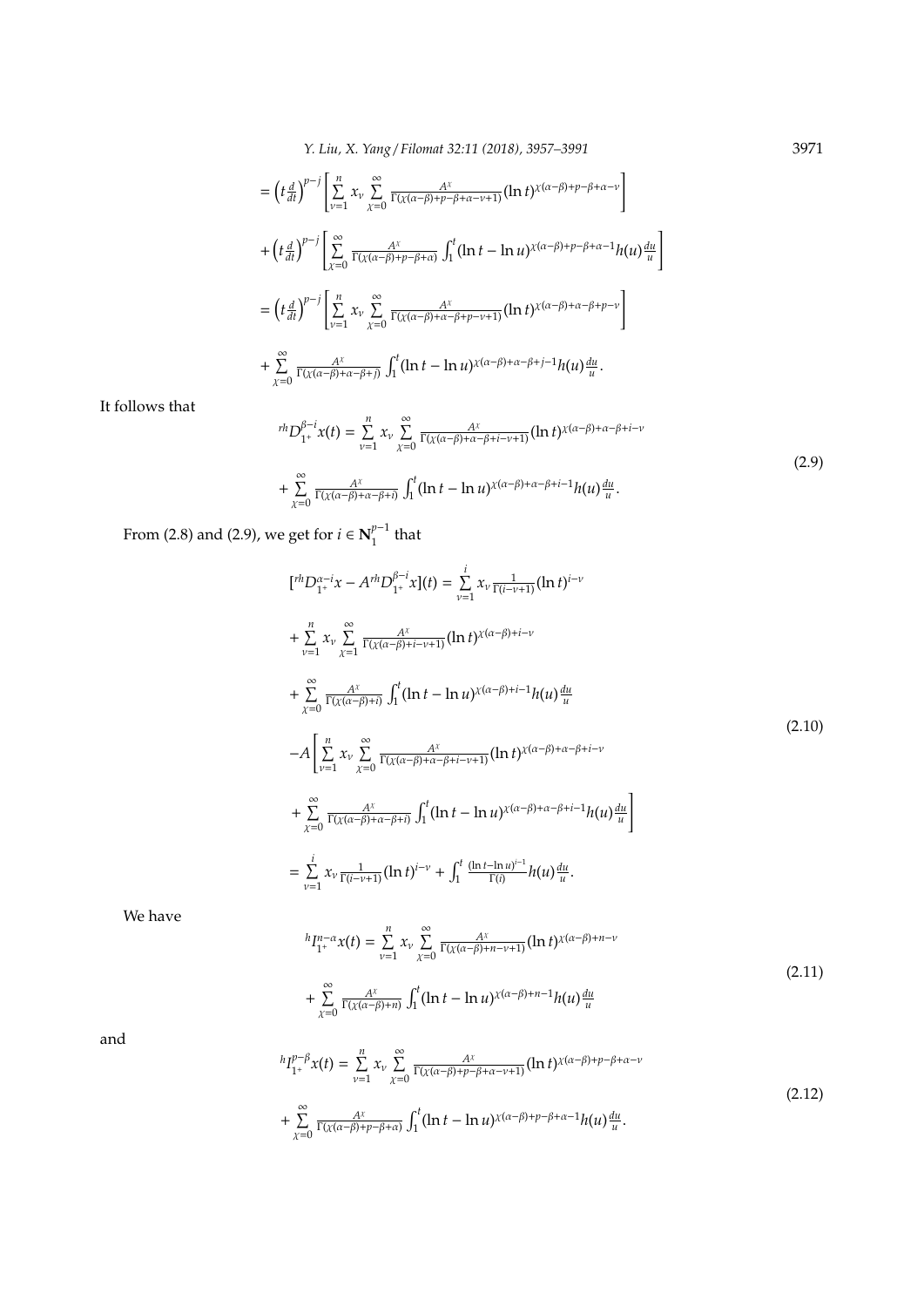It follows for  $i \in \mathbf{N}_1^{p-1}$  $\int_{1}^{\rho}$  from (2.8), (2.12) that

$$
[I^{h}D_{1^{+}}^{\alpha-p}x - A^{h}I_{1^{+}}^{p-\beta}x](t) = \sum_{\nu=1}^{p} x_{\nu} \frac{1}{\Gamma(n-\nu+1)} (\ln t)^{p-\nu}
$$
  
\n
$$
\sum_{\nu=1}^{n} x_{\nu} \sum_{\chi=1}^{\infty} \frac{A^{\chi}}{\Gamma(\chi(\alpha-\beta)+p-\nu+1)} (\ln t)^{\chi(\alpha-\beta)+p-\nu}
$$
  
\n+
$$
\sum_{\chi=0}^{\infty} \frac{A^{\chi}}{\Gamma(\chi(\alpha-\beta)+p)} \int_{1}^{t} (\ln t - \ln u)^{\chi(\alpha-\beta)+p-1} h(u) \frac{du}{u}
$$
  
\n-
$$
A \left[ \sum_{\nu=1}^{n} x_{\nu} \sum_{\chi=0}^{\infty} \frac{A^{\chi}}{\Gamma(\chi(\alpha-\beta)+p-\beta+\alpha-\nu+1)} (\ln t)^{\chi(\alpha-\beta)+p-\beta+\alpha-\nu}
$$
  
\n+
$$
\sum_{\chi=0}^{\infty} \frac{A^{\chi}}{\Gamma(\chi(\alpha-\beta)+p-\beta+\alpha)} \int_{1}^{t} (\ln t - \ln u)^{\chi(\alpha-\beta)+p-\beta+\alpha-1} h(u) \frac{du}{u} \right]
$$
  
\n=
$$
\sum_{\nu=1}^{p} x_{\nu} \frac{1}{\Gamma(p-\nu+1)} (\ln t)^{p-\nu} + \int_{1}^{t} \frac{(\ln t - \ln u)^{p-1}}{\Gamma(p)} h(u) \frac{du}{u}.
$$

For *i* ∈  $N_{p+1}^{n-1}$ , we have  $\alpha - \beta + i - \nu \ge \alpha - \beta + p + 1 - (n - 1) = \alpha - \beta + p - n + 2 \ge 0$ . From (2.8), we get

$$
{}^{rh}D_{1^+}^{\alpha-i}x(t) = \sum_{\nu=1}^i x_{\nu} \frac{1}{\Gamma(i-\nu+1)} (\ln t)^{i-\nu} + A \sum_{\nu=1}^n x_{\nu} (\ln t)^{\alpha-\beta+i-\nu} \mathbf{E}_{\alpha-\beta,\alpha-\beta+i-\nu+1} (A(\ln t)^{\alpha-\beta})
$$
  
+ 
$$
\int_1^t (\ln t - \ln u)^{i-1} \mathbf{E}_{\alpha-\beta,i} (A(\ln t - \ln u)^{\alpha-\beta}) h(u) \frac{du}{u}.
$$
 (2.14)

One sees easily from (2.10), (2.13), (2.14) and (2.11) that

$$
\label{eq:2.1} \begin{split} &\big[{}^{rh}D_{1^+}^{\alpha-i}x - A^{rh}D_{1^+}^{\beta-i}x\big] \in C[1,e], i \in \textbf{N}_1^{p-1}, \;\; [{}^{rh}D_{1^+}^{\alpha-p} - A^hI_{1^+}^{p-\beta}x] \in C[1,e],\\ &\hspace{.2in} {}^{rh}D_{1^+}^{\alpha-i}x \in C[1,e], \; i \in \textbf{N}_{p+1}^{n-1}, \; {}^{h}I_{1^+}^{n-\alpha}x \in C[1,e] \end{split}
$$

and

$$
\begin{aligned} [^{rh}D_{1^+}^{\alpha-i}x - A^{rh}D_{1^+}^{\beta-i}x](1) &= x_i, i \in \mathbf{N}_1^{p-1}, \ [^{rh}D_{1^+}^{\alpha-p} - A^{h}I_{1^+}^{p-\beta}x](1) = x_p, \\ &\text{r}^{rh}D_{1^+}^{\alpha-i}x(1) = x_i, \ i \in \mathbf{N}_{p+1}^{n-1}, \ {^hI}_{1^+}^{n-\alpha}x(1) = x_n. \end{aligned}
$$

We now by direct computation get

$$
{}^{rh}D_{1^+}^{\alpha}x(t) = \sum_{\nu=1}^n x_{\nu} \sum_{\chi=1}^{\infty} \frac{A^{\chi}}{\Gamma(\chi(\alpha-\beta)-\nu+1)} (\ln t)^{\chi(\alpha-\beta)-\nu}
$$

$$
+h(t) + \sum_{\chi=1}^{\infty} \frac{A^{\chi}}{\Gamma(\chi(\alpha-\beta))} \int_1^t (\ln t - \ln u)^{\chi(\alpha-\beta)-1} h(u) \frac{du}{u}
$$

and

$$
{}^{rh}D_{1^+}^{\beta}x(t) = \sum_{\nu=1}^n x_{\nu} \sum_{\chi=0}^{\infty} \frac{A^{\chi}}{\Gamma(\chi(\alpha-\beta)-\beta+\alpha-\nu+1)} (\ln t)^{\chi(\alpha-\beta)-\beta+\alpha-\nu}
$$

$$
+ \sum_{\chi=0}^{\infty} \frac{A^{\chi}}{\Gamma(\chi(\alpha-\beta)-\beta+\alpha)} \int_1^t (\ln t - \ln u)^{\chi(\alpha-\beta)-\beta+\alpha-1} h(u) \frac{du}{u}.
$$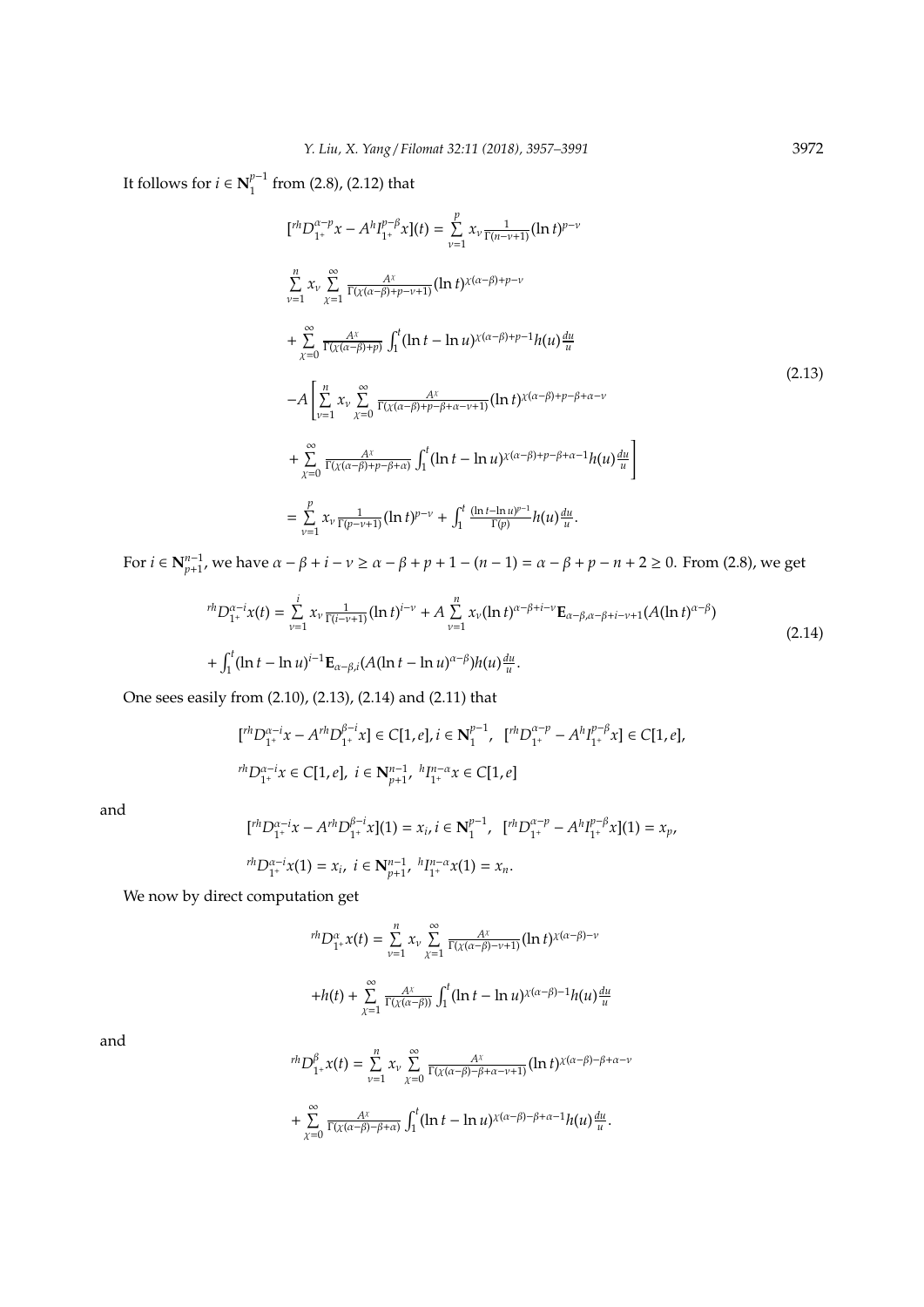It follows that  ${}^{rh}D_{1^+}^{\alpha}x(t) - A^{rh}D_1^{\beta}$  $h_{1^+}^{\beta} x(t) = h(t), t \in (1, e].$ 

From above discussion, we know from that *x* is a solution of (2.1) satisfies (2.3). The proof is completed.  $\square$ 

**Remark 2.2.** Consider the following fractional differential equation:

$$
{}^{rh}D^{\frac{3}{2}}_{1^+}x(t) - {}^{rh}D^{\frac{3}{4}}_{1^+}x(t) = \ln t, t \in (1, e].
$$

Corresponding to (2.1),  $\alpha = \frac{3}{2}$ ,  $\beta = \frac{3}{4}$ ,  $A = 1$  and  $h(t) = \ln t$ . By Lemma 2.1, it has solutions

$$
x(t) = x_1(\ln t)^{\frac{1}{2}} \mathbf{E}_{3/4,3/2}(\ln t^{3/4}) + x_2(\ln t)^{-\frac{1}{2}} \mathbf{E}_{3/4,1/2}((\ln t)^{3/4})
$$

$$
+ \int_1^t (\ln t - \ln s)^{\frac{1}{2}} \mathbf{E}_{3/4,3/2}((\ln t - \ln s)^{3/4}) \ln s^{\frac{ds}{s}}, t \in (1, e].
$$

One can get

$$
{}^{rh}D_{1^+}^{\alpha-1}x(t) = {}^{rh}D_{1^+}^{\frac{1}{2}}x(t) = x_1 + x_1(\ln t)^{3/4} \mathbf{E}_{3/4,7/4}((\ln t)^{3/4}) + x_2(\ln t)^{-\frac{1}{4}} \mathbf{E}_{3/4,3/4}((\ln t)^{3/4})
$$
  
+ 
$$
\int_1^t \mathbf{E}_{3/4,1}((\ln t - \ln u)^{3/4})h(u)\frac{du}{u}, t \in (1, e],
$$
  

$$
I_{0^+}^{1-\beta}x(t) = I_{0^+}^{\frac{1}{4}}x(t) = x_1 t^{\frac{3}{4}} \mathbf{E}_{3/4,7/4}((t^{3/4}) + x_2 t^{-\frac{1}{4}} \mathbf{E}_{3/4,3/4}((t^{3/4}) + \int_0^t (t - u)^{\frac{3}{4}} \mathbf{E}_{3/4,7/4}((t - s)^{3/4})s ds, t \in (0, 1],
$$

and

$$
{}^{h}I_{1^+}^{2-\alpha}x(t) = {}^{h}I_{1^+}^{\frac{1}{2}}x(t) = x_1 \ln t \mathbf{E}_{3/4,2}((\ln t)^{3/4}) + x_2 \mathbf{E}_{3/4,1}((\ln t)^{3/4})
$$

$$
+ \int_1^t (\ln t - \ln u) \mathbf{E}_{3/42}((t - u)^{3/4}) h(u) \frac{du}{u}, t \in (1, e].
$$

One finds that  $x$ ,  $^{rh}D_{1^+}^{\alpha-1}x$ ,  $^{h}I_{1^+}^{1-\beta}$  $\int_{1^+}^{1-\beta} x$  are not continuous on [1, *e*], but both  ${}^{rh}D_{1^+}^{\alpha-1}x - {}^{h}I_{1^+}^{1-\beta}$  $_{1^+}^{1-\beta}$ *x* and  $_{1^+}^{h}$  $_{1^+}^{2-\alpha}$ *x* are continuous on [1,*e*].

**Remark 2.3.** Consider the following equation:

$$
{}^{rh}D_{1^+}^\alpha x(t) - A^{rh}D_{1^+}^\beta x(t) = h(t), t \in (1, e],
$$

where *α* ∈ (1, 2),  $β$  ∈ (0, *α* − 1],  $h$  ∈ C(1, *e*) and  $|h(t)| ≤$  (ln *t*)<sup>*k*</sup>(1 − ln *t*)<sup>*l*</sup> for all *t* ∈ (1, *e*), *k* > −1 and *l* ∈  $\left(\max\{-1-k,-\frac{1}{2}\},0\right], A \in \mathbf{R}.$ 

By Lemma 2.1, it has solutions

$$
x(t) = \sum_{\nu=1}^{2} x_{\nu} (\ln t)^{\alpha-\nu} \mathbf{E}_{\alpha-\beta,\alpha-\nu+1}(A(\ln t)^{\alpha-\beta})
$$
  
+ 
$$
\int_{1}^{t} (\ln t - \ln s)^{\alpha-1} \mathbf{E}_{\alpha-\beta,\alpha}(A(\ln t - \ln s)^{\alpha-\beta}) h(s) \frac{ds}{s}, t \in (1, e].
$$

One can get

$$
{}^{rh}D_{1^+}^{\alpha-1}x(t) = x_1 + \sum_{\nu=1}^2 x_\nu (\ln t)^{\alpha-\beta+i-\nu} \mathbf{E}_{\alpha-\beta,\alpha-\beta+i-\nu+1}(A(\ln t)^{\alpha-\beta})
$$
  
+ 
$$
\int_1^t (\ln t - \ln u)^{i-1} \mathbf{E}_{\alpha-\beta,i}(A(\ln t - \ln u)^{\alpha-\beta}) h(u) \frac{du}{u}, t \in (1, e],
$$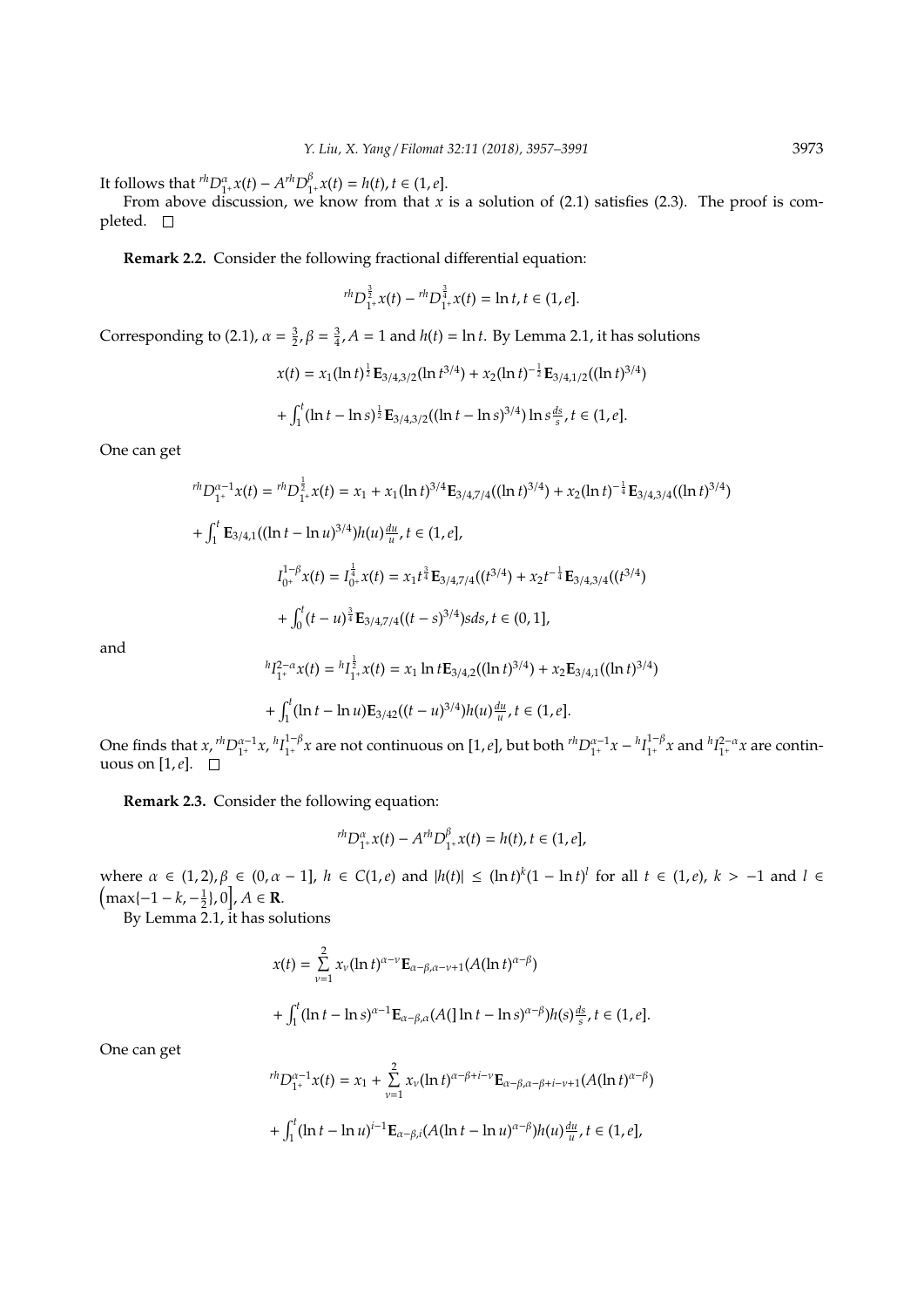*Y. Liu, X. Yang* / *Filomat 32:11 (2018), 3957–3991* 3974

$$
{}^{h}I_{1^{+}}^{1-\beta}x(t) = \sum_{\nu=1}^{2} x_{\nu}(\ln t)^{\alpha-\beta+1-\nu} \mathbf{E}_{\alpha-\beta,\alpha-\beta+2-\nu}(A(\ln t^{\alpha-\beta})
$$
  
+ 
$$
\int_{1}^{t} (\ln t - \ln u)^{\alpha-\beta} \mathbf{E}_{\alpha-\beta,\alpha-\beta+1}(A(\ln t - \ln u)^{\alpha-\beta})h(u) \frac{du}{u}, t \in (1, e]
$$

and

$$
{}^{h}I_{1^{+}}^{2-\alpha}x(t) = \sum_{\nu=1}^{2} x_{\nu}(\ln t)^{2-\nu} \mathbf{E}_{\alpha-\beta,3-\nu}(A(\ln t)^{\alpha-\beta})
$$
  
+ 
$$
\int_{1}^{t} (\ln t - \ln u) \mathbf{E}_{\alpha-\beta,2}(A(\ln t - \ln u)^{\alpha-\beta}) h(u) \frac{du}{u}, t \in (1, e].
$$

One finds that *x* is not continuous on [1,*e*], however  ${}^{rh}D_{1^+}^{\alpha-1}x$ ,  ${}^{h}I_{1^+}^{1-\beta}$  $\int_{1^+}^{1-\beta} x$  and  $hI_{1^+}^{2-\alpha}x$  are continuous on [1, *e*].

Now we give an exact expression of piecewise continuous solutions of (2.2).

**Lemma 2.2.** Suppose that  $\alpha - \beta + p - n \ge 0$ , there exist constants  $\sigma > -1$ ,  $\tau \in (-n - \sigma, 0]$  such that  $|h(t)| \leq (\ln t)^{\sigma} (1 - \ln t)^{\tau}$  for all  $t \in (1, e)$ . Then *x* is a piecewise continuous solution of (2.2) if and only if there exist constants  $c_{j,\nu} \in \mathbf{R}(j \in \mathbf{N}_0^m, \nu \in \mathbf{N}_1^n)$  such that

$$
x(t) = \sum_{j=0}^{\tau} \sum_{\nu=1}^{n} c_{j,\nu} (\ln t - \ln t_j)^{\alpha-\nu} \mathbf{E}_{\alpha-\beta,\alpha-\nu+1} (A(\ln t - \ln t_j)^{\alpha-\beta})
$$
  
+ 
$$
\int_{1}^{t} (\ln t - \ln s)^{\alpha-1} \mathbf{E}_{\alpha-\beta,\alpha} (A(\ln t - \ln s)^{\alpha-\beta}) h(s) \frac{ds}{s}, t \in (t_{\tau}, t_{\tau+1}], \tau \in \mathbf{N}_{0}^{m}.
$$
 (2.15)

**Proof.** The proof is divide into two steps:

**Step 1.** Suppose that *x* satisfies (2.15). We prove that *x* is a piecewise solution of (2.2).

Similar to Step 2 in the proof of Lemma 2.1, we get that  $t \to \int_1^t (\ln t - \ln s)^{i-1} \mathbf{E}_{\alpha-\beta,i} (A(\ln t - \ln s)^{\alpha-\beta}) h(s) \frac{ds}{s}$ is continuous on [1, e] for  $i \in \mathbb{N}_1^n$  and  $t \to \int_1^t (\ln t - \ln s)^{\alpha - \beta + i - 1} \mathbf{E}_{\alpha - \beta, \alpha - \beta + i} (A(\ln t - \ln s)^{\alpha - \beta}) h(s) \frac{ds}{s}$  is continuous on [1, *e*] for  $i \in \mathbb{N}_1^p$  $\frac{p}{1}$ .

For  $t > 0$ ,  $\epsilon_1$ ,  $\epsilon_2$ ,  $\epsilon_3 > 0$  with  $1 + \epsilon_1 + \epsilon_2 + \epsilon_3 \in (1, t)$  and  $\epsilon = \max{\{\epsilon_1, \epsilon_2, \epsilon_3\}}$ , we have

$$
\begin{split}\n&\left|\int_{1+\epsilon_2+\epsilon_3}^{t-\epsilon_1} (\ln t - \ln s)^{n-\alpha-1} \int_{1+\epsilon_3}^{s-\epsilon_2} (\ln s - \ln u)^{\alpha-1} \mathbf{E}_{\alpha-\beta,\alpha}(A(\ln s - \ln u)^{\alpha-\beta}) h(u) \frac{du}{u} \frac{ds}{s}\right| \\
&\leq \sum_{\chi=0}^{\infty} \frac{A^{\chi}}{\Gamma(\chi(\alpha-\beta)+\alpha)} \int_{1+\epsilon_2+\epsilon_3}^{t-\epsilon_1} \int_{1+\epsilon_2}^{s-\epsilon_2} (\ln t - \ln s)^{n-\alpha-1} (\ln s - \ln u)^{\chi(\alpha-\beta)+\alpha-1} (\ln u)^{\sigma} (1 - \ln u)^{\tau} \frac{du}{u} \frac{ds}{s} \\
&\leq \sum_{\chi=0}^{\infty} \frac{A^{\chi}}{\Gamma(\chi(\alpha-\beta)+\alpha)} \int_{1+\epsilon_2+\epsilon_3}^{t-\epsilon_1} (\ln t - \ln s)^{n-\alpha-1} (\ln s)^{\chi(\alpha-\beta)+\tau+\sigma+\alpha} \int_{\frac{\ln(1+\epsilon_2)}{\ln s}}^{\frac{\ln(s-\epsilon_2)}{\ln s}} (1 - w)^{\chi(\alpha-\beta)+\tau+\alpha-1} w^{\sigma} dw \frac{ds}{s} \\
&\leq \sum_{\chi=0}^{\infty} \frac{A^{\chi}}{\Gamma(\chi(\alpha-\beta)+\alpha)} \int_{1+\epsilon_2+\epsilon_3}^{t-\epsilon_1} (\ln t - \ln s)^{n-\alpha-1} (\ln s)^{\chi(\alpha-\beta)+\tau+\sigma+\alpha} \frac{ds}{s} \mathbf{B}(\alpha+\tau,\sigma+1) \\
&\leq \sum_{\chi=0}^{\infty} \frac{A^{\chi}}{\Gamma(\chi(\alpha-\beta)+\alpha)} (\ln t)^{\chi(\alpha-\beta)+\sigma+\tau+n} \mathbf{B}(n-\alpha,\alpha+\sigma+\tau+1) \mathbf{B}(\alpha+\tau,\sigma+1) \\
&= t^{n+\sigma+\tau} \mathbf{E}_{\alpha-\beta,\alpha} (A(\ln t)^{\alpha-\beta}) \mathbf{B}(n-\alpha,\alpha+\sigma+\tau+1) \mathbf{B}(\alpha+\tau,\sigma+1)\n\end{split}
$$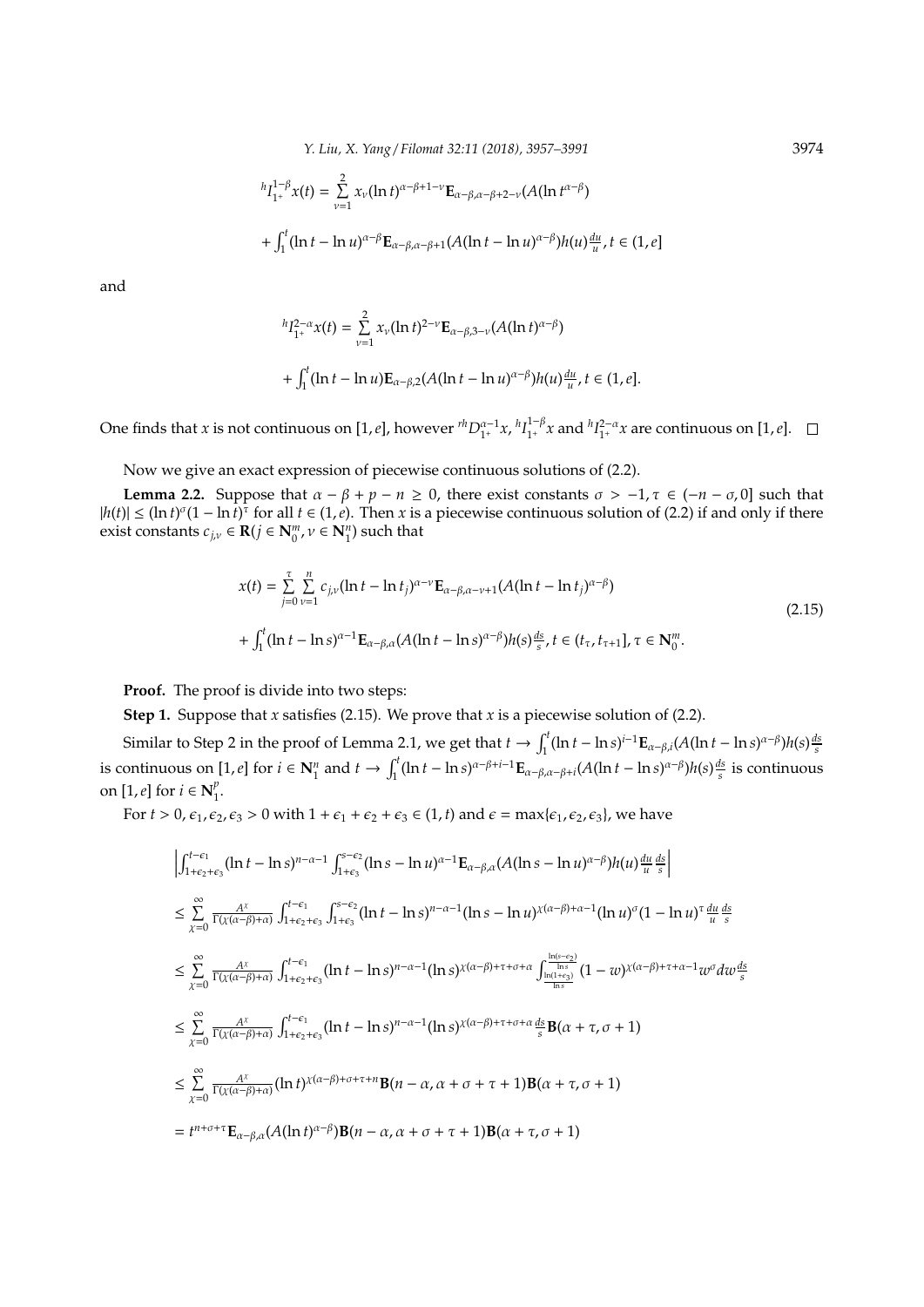and

$$
\begin{split}\n&\left|\int_{1+\epsilon_3}^{t-\epsilon_2-\epsilon_1} \int_{u+\epsilon_2}^{t-\epsilon_1} (\ln t - \ln s)^{n-\alpha-1} (\ln s - \ln u)^{\alpha-1} \mathbf{E}_{\alpha-\beta,\alpha}(A(\ln s - \ln u)^{\alpha-\beta}) \frac{ds}{s} h(u) \frac{du}{u}\right| \\
&\leq \sum_{\chi=0}^{\infty} \frac{A^{\chi}}{\Gamma(\chi(\alpha-\beta)+\alpha)} \int_{1+\epsilon_3}^{t-\epsilon_2-\epsilon_1} \int_{u+\epsilon_2}^{t-\epsilon_1} (\ln t - \ln s)^{n-\alpha-1} (\ln s - \ln u)^{\chi(\alpha-\beta)+\alpha-1} \frac{ds}{s} (\ln u)^{\sigma} (1 - \ln u)^{\tau} \frac{du}{u} \\
&\leq \sum_{\chi=0}^{\infty} \frac{A^{\chi}}{\Gamma(\chi(\alpha-\beta)+\alpha)} \int_{1+\epsilon_3}^{t-\epsilon_2-\epsilon_1} (\ln t - \ln u)^{\chi(\alpha-\beta)+n+\tau-1} \int_{\frac{\ln(t+\epsilon_2)}{\ln t - \ln u}}^{\frac{\ln(t-\epsilon_1)-\ln u}{\ln t - \ln u}} (1 - w)^{n-\alpha-1} w^{\chi(\alpha-\beta)+\tau+\alpha-1} dw u^{\sigma} \frac{du}{u} \\
&\leq \sum_{\chi=0}^{\infty} \frac{A^{\chi}}{\Gamma(\chi(\alpha-\beta)+\alpha)} \int_{1+\epsilon_3}^{t-\epsilon_2-\epsilon_1} (\ln t - \ln u)^{\chi(\alpha-\beta)+n+\tau-1} u^{\sigma} \frac{du}{u} \mathbf{B}(n - \alpha, \tau + \alpha) \\
&\leq \sum_{\chi=0}^{\infty} \frac{A^{\chi}}{\Gamma(\chi(\alpha-\beta)+\alpha)} (\ln t)^{\chi(\alpha-\beta)+\sigma+n+\tau} \mathbf{B}(n + \tau, \sigma + 1) \mathbf{B}(n - \alpha, \tau + \alpha) \\
&= (\ln t)^{n+\sigma+\tau} \mathbf{E}_{\alpha-\beta,\alpha} (A(\ln t)^{\alpha-\beta}) \mathbf{B}(n + \tau, \sigma + 1) \mathbf{B}(n - \alpha, \tau + \alpha).\n\end{split}
$$

Then

$$
\int_{1}^{t} (\ln t - \ln s)^{n-\alpha-1} \int_{1}^{s} (\ln s - \ln u)^{\alpha-1} \mathbf{E}_{\alpha-\beta,\alpha}(A(\ln s - \ln u)^{\alpha-\beta}) h(u) \frac{du}{u} \frac{ds}{s}
$$
\n
$$
= \lim_{\epsilon \to 0^{+}} \int_{1+\epsilon_{2}+\epsilon_{3}}^{t-\epsilon_{1}} (\ln t - \ln s)^{n-\alpha-1} \int_{1+\epsilon_{3}}^{s-\epsilon_{2}} (\ln s - \ln u)^{\alpha-1} \mathbf{E}_{\alpha-\beta,\alpha}(A(\ln s - \ln u)^{\alpha-\beta}) h(u) \frac{du}{u} \frac{ds}{s}
$$
\n
$$
= \lim_{\epsilon \to 0^{+}} \int_{1+\epsilon_{3}}^{t-\epsilon_{2}-\epsilon_{1}} \int_{u+\epsilon_{2}}^{t-\epsilon_{1}} (\ln t - \ln s)^{n-\alpha-1} (\ln s - \ln u)^{\alpha-1} \mathbf{E}_{\alpha-\beta,\alpha}(A(\ln s - \ln u)^{\alpha-\beta}) \frac{ds}{s} h(u) \frac{du}{u}
$$
\n
$$
= \int_{1}^{t} \int_{u}^{t} (\ln t - \ln s)^{n-\alpha-1} (\ln s - \ln u)^{\alpha-1} \mathbf{E}_{\alpha-\beta,\alpha}(A(\ln s - \ln u)^{\alpha-\beta}) \frac{ds}{s} h(u) \frac{du}{u}.
$$

By Definition 2.1 and (2.11), we have for  $t \in (t_{\sigma}, t_{\sigma+1}]$  and  $i \in \mathbb{N}_1^{n-1}$  that

$$
r h D_{1^+}^{\alpha-1} x(t) = \frac{\left(t \frac{d}{dt}\right)^{n-i} \left[\int_1^t (\ln t - \ln s)^{n-\alpha-1} x(s) \frac{ds}{s}\right]}{\Gamma(n-\alpha)}
$$
\n
$$
= \frac{\left[\left(t \frac{d}{dt}\right)^{n-i} \sum_{\tau=0}^{\sigma-1} \int_{t_{\tau}}^{t_{\tau+1}} (\ln t - \ln s)^{n-\alpha-1} x(s) \frac{ds}{s} + \int_{t_{\sigma}}^t (\ln t - \ln s)^{n-\alpha-1} x(s) \frac{ds}{s}\right]}{\Gamma(n-\alpha)}
$$
\n
$$
= \frac{\left(t \frac{d}{dt}\right)^{n-i} \left[\sum_{\tau=0}^{\sigma-1} \int_{t_{\tau}}^{t_{\tau+1}} (\ln t - \ln s)^{n-\alpha-1} \sum_{j=0}^{\tau} \sum_{\nu=1}^n c_{j\nu} (\ln s - \ln t_j)^{\alpha-\nu} E_{\alpha-\beta,\alpha-\nu+1} (A(\ln s - \ln t_j)^{\alpha-\beta}) \frac{ds}{s}\right]}{\Gamma(n-\alpha)}
$$
\n+ 
$$
\frac{\left(t \frac{d}{dt}\right)^{n-i} \left[\int_{t_{\sigma}}^t (\ln t - \ln s)^{n-\alpha-1} \sum_{j=0}^{\sigma} \sum_{\nu=1}^n c_{j\nu} (\ln s - \ln t_j)^{\alpha-\nu} E_{\alpha-\beta,\alpha-\nu+1} (A(\ln s - \ln t_j)^{\alpha-\beta}) ds\right]}{\Gamma(n-\alpha)}
$$
\n+ 
$$
\frac{\left[\int_1^t (\ln t - \ln s)^{n-\alpha-1} \int_1^s (\ln s - \ln u)^{\alpha-1} E_{\alpha-\beta,\alpha} (A(\ln s - \ln u)^{\alpha-\beta}) h(u) \frac{du}{u} \frac{ds}{s}\right]}{\Gamma(n-\alpha)}
$$
\nby changing the order of the sum and integral respectively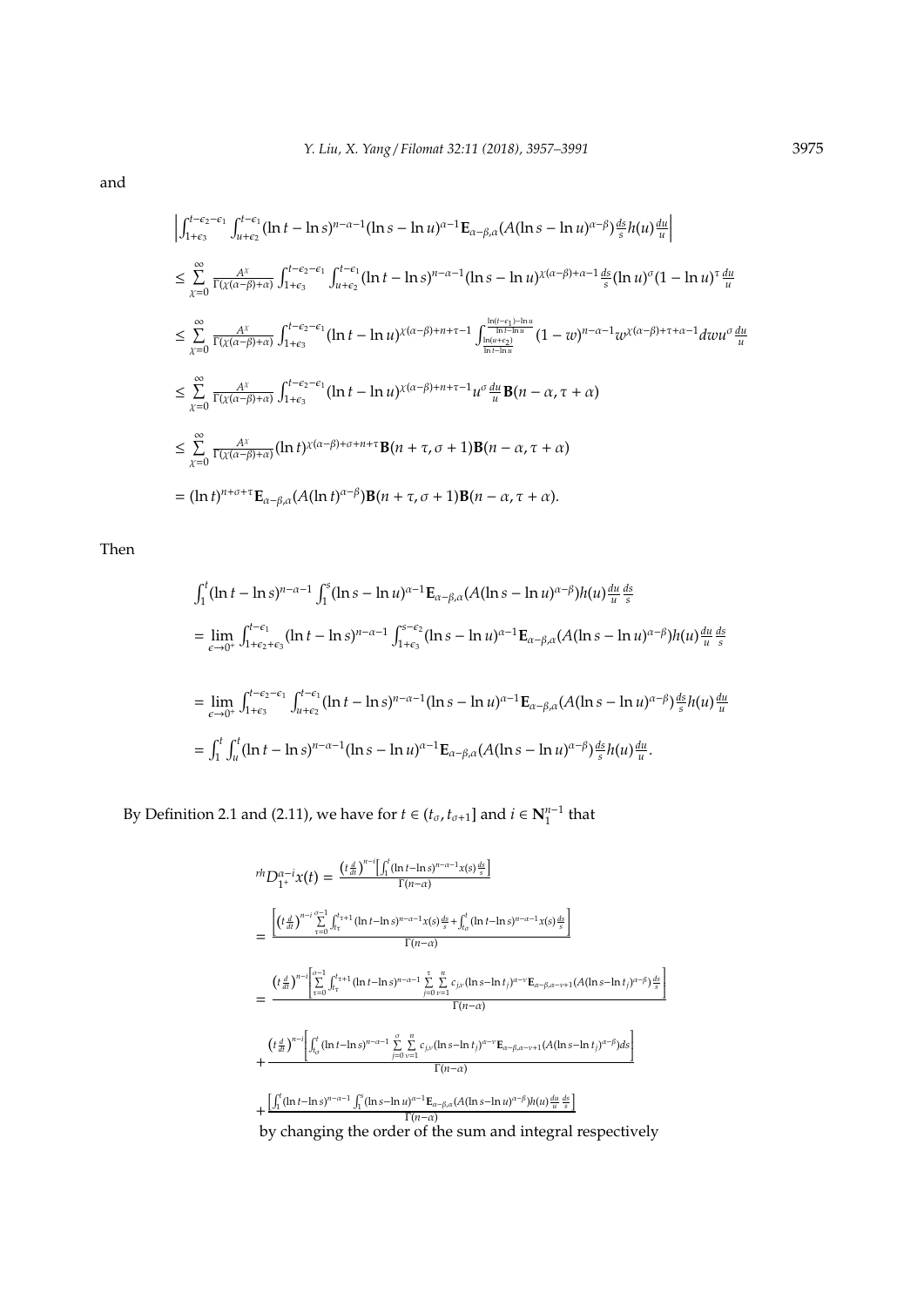$$
= \frac{\left(t\frac{d}{dt}\right)^{n-i}\left[\sum_{j=0}^{n-1}\sum_{\tau=j}^{n}c_{j,\nu}\int_{t_{\tau}}^{t_{\tau+1}}(\ln t - \ln s)^{n-\alpha-1}(\ln s - \ln t_{j})^{\alpha-\nu}\mathbf{E}_{\alpha-\beta,\alpha-\nu+1}(A(\ln s - \ln t_{j})^{\alpha-\beta})\frac{ds}{s}\right]}{\Gamma(n-\alpha)}
$$
\n
$$
+ \frac{\left(t\frac{d}{dt}\right)^{n-i}\left[\sum_{j=0}^{n}\sum_{\nu=1}^{n}c_{j,\nu}\int_{t_{\sigma}}^{t}(\ln t - \ln s)^{n-\alpha-1}(\ln s - \ln t_{j})^{\alpha-\nu}\mathbf{E}_{\alpha-\beta,\alpha-\nu+1}(A(\ln s - \ln t_{j})^{\alpha-\beta})\frac{ds}{s}\right]}{\Gamma(n-\alpha)}
$$
\n
$$
+ \frac{\left(t\frac{d}{dt}\right)^{n-i}\left[\int_{1}^{t}\int_{u}^{t}(\ln t - \ln s)^{n-\alpha-1}(\ln s - \ln u)^{\alpha-1}\mathbf{E}_{\alpha-\beta,\alpha}(\mathbf{A}(\ln s - \ln u)^{\alpha-\beta})\frac{ds}{s}h(u)\frac{du}{u}\right]}{\Gamma(n-\alpha)}
$$
\n
$$
= \frac{\left(t\frac{d}{dt}\right)^{n-i}\left[\int_{1}^{t}\int_{u}^{t}(\ln t - \ln s)^{n-\alpha-1}(\ln s - \ln t_{j})^{\alpha-\nu}\mathbf{E}_{\alpha-\beta,\alpha-\nu+1}(A(\ln s - \ln t_{j})^{\alpha-\beta})\frac{ds}{s}\right]}{\Gamma(n-\alpha)}
$$
\n
$$
+ \frac{\left(t\frac{d}{dt}\right)^{n-i}\left[\int_{1}^{t}\int_{u}^{t}(\ln t - \ln s)^{n-\alpha-1}(\ln s - \ln u)^{\alpha-1}\mathbf{E}_{\alpha-\beta,\alpha}(\mathbf{A}(\ln s - \ln u)^{\alpha-\beta})\frac{ds}{s}h(u)\frac{du}{u}\right]}{\Gamma(n-\alpha)}
$$
\n
$$
= \frac{\left(t\frac{d}{dt}\right)^{n-i}\left[\int_{1}^{t}\int_{u}^{t}(\ln t - \ln s)^{n-\alpha-1}(\ln s - \ln u)^{\alpha-1}\mathbf{E}_{\alpha-\beta,\alpha}(A(\ln s - \ln u)^{\alpha-\beta
$$

$$
+\frac{\left(t\frac{d}{dt}\right)^{n-i}\left[\int_{1}^{t}\int_{u}^{t}(\ln t-\ln s)^{n-\alpha-1}(\ln s-\ln u)^{\alpha-1}\sum_{x=0}^{\infty}\frac{A^{x}}{\Gamma(x(\alpha-\beta)+\alpha)}(\ln s-\ln u)^{x(\alpha-\beta)}\frac{ds}{s}h(u)\frac{du}{u}\right]}{\Gamma(n-\alpha)}=\frac{\left(t\frac{d}{dt}\right)^{n-i}\left[\sum_{n=0}^{\infty}\sum_{y=1}^{n}c_{j\nu}\sum_{x=0}^{\infty}\frac{A^{x}}{\Gamma(x(\alpha-\beta)+\alpha-y)}\int_{t_{j}}^{t}(\ln t-\ln s)^{n-\alpha-1}(\ln s-\ln t_{j})^{x(\alpha-\beta)+\alpha-\nu}\frac{ds}{s}\right]}{\Gamma(n-\alpha)}++\frac{\left(t\frac{d}{dt}\right)^{n-i}\left[\sum_{x=0}^{\infty}\frac{A^{x}}{\Gamma(x(\alpha-\beta)+\alpha)}\int_{1}^{t}\int_{u}^{t}(\ln t-\ln s)^{n-\alpha-1}(\ln s-\ln u)^{x(\alpha-\beta)+\alpha-1}\frac{ds}{s}h(u)\frac{du}{u}\right]}{\Gamma(n-\alpha)}\frac{b\mathbf{y}\frac{\ln s-\ln t_{j}}{\ln t-\ln t_{j}}=w, \frac{\ln s-\ln u}{\ln t-\ln u}=w=\frac{\left(t\frac{d}{dt}\right)^{n-i}\left[\sum_{j=0}^{\infty}\sum_{y=1}^{n}c_{j\nu}\sum_{x=0}^{\infty}\frac{A^{x}}{\Gamma(x(\alpha-\beta)+\alpha-y+1)}(\ln t-\ln t_{j})^{x(\alpha-\beta)+n-\nu}\int_{0}^{1}(1-w)^{n-\alpha-1}w^{x(\alpha-\beta)+\alpha-\nu}dw\right]}{\Gamma(n-\alpha)}=\left(t\frac{d}{dt}\right)^{n-i}\left[\sum_{j=0}^{\infty}\sum_{y=1}^{n}c_{j\nu}\sum_{x=0}^{\infty}\frac{A^{x}}{\Gamma(x(\alpha-\beta)+n-\nu+1)}(\ln t-\ln t_{j})^{x(\alpha-\beta)+n-1}h(u)\frac{du}{u}\right]+ \left(t\frac{d}{dt}\right)^{n-i}\left[\sum_{y=0}^{\infty}\sum_{y=1}^{n}c_{j\nu}\sum_{x=0}^{\infty}\frac{A^{x}}{\Gamma(x(\alpha-\beta)+n-\nu+1
$$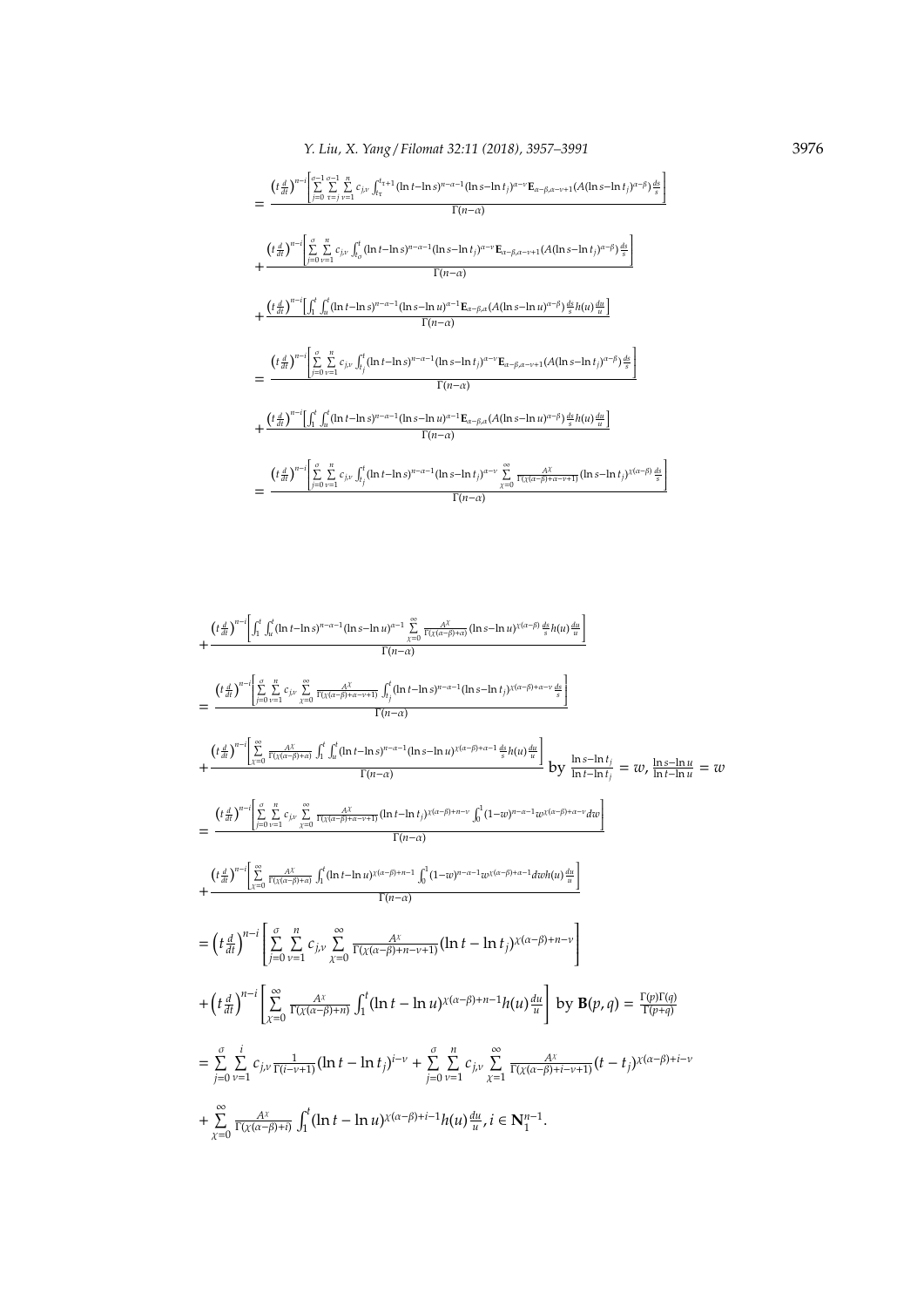Similarly we get

$$
{}^{rh}D_{1^+}^{\beta-i}x(t) = \sum_{j=0}^{\sigma}\sum_{\nu=1}^{n}c_{j\nu}\sum_{\chi=0}^{\infty}\frac{A^{\chi}}{\Gamma(\chi(\alpha-\beta)+\alpha-\beta+i-\nu+1)}(\ln t - \ln t_j)^{\chi(\alpha-\beta)+\alpha-\beta+i-\nu+1}
$$
  
+ 
$$
\sum_{\chi=0}^{\infty}\frac{A^{\chi}}{\Gamma(\chi(\alpha-\beta)+\alpha-\beta+i)}\int_{1}^{t}(\ln t - \ln u)^{\chi(\alpha-\beta)+\alpha-\beta+i-1}h(u)\frac{du}{u}, i \in \mathbb{N}_{1}^{p-1}.
$$

It follows that

$$
\begin{aligned} \n\left[ {}^{h}D_{1^{+}}^{\alpha-i}x - A^{h}D_{1^{+}}^{\beta-i}x \right] (t) &= \sum_{j=0}^{\sigma} \sum_{\nu=1}^{i} c_{j,\nu} \frac{1}{\Gamma(i-\nu+1)} (\ln t - \ln t_{j})^{i-\nu} \\ \n&+ \int_{1}^{t} \frac{(\ln t - \ln u)^{i-1}}{\Gamma(i)} h(u) \frac{du}{u}, t \in (t_{\sigma}, t_{\sigma+1}], \sigma \in \mathbb{N}_{0}^{m}, i \in \mathbb{N}_{1}^{n-1}. \n\end{aligned} \tag{2.16}
$$

Then  $\left[ {}^{rh}D_{1^+}^{\alpha-i}x - A^{rh}D_{1^+}^{\beta-i} \right]$  $\int_{1^+}^{\beta-i} x \, ||_{(t_\sigma,t_{\sigma+1}]} \in C(t_\sigma,t_{\sigma+1}](\sigma \in \mathbf{N}_0^m, i \in \mathbf{N}_1^{p-1})$  $\binom{p-1}{1}$ .

By direct computation, we also get for *t* ∈ ( $t_{\sigma}$ ,  $t_{\sigma+1}$ ] that

$$
{}^{h}I_{1^{+}}^{n-\alpha}x(t) = \sum_{j=0}^{\sigma} \sum_{\nu=1}^{n} c_{j\nu} \sum_{\chi=0}^{\infty} \frac{A^{\chi}}{\Gamma(\chi(\alpha-\beta)+n-\nu+1)} (\ln t - \ln t_{j})^{\chi(\alpha-\beta)+n-\nu}
$$
  
+ 
$$
\sum_{\chi=0}^{\infty} \frac{A^{\chi}}{\Gamma(\chi(\alpha-\beta)+n)} \int_{1}^{t} (\ln t - \ln u)^{\chi(\alpha-\beta)+n-1} h(u) \frac{du}{u}
$$
 (2.17)

and

$$
{}^{h}I_{1^{+}}^{p-\beta}x(t) = \sum_{j=0}^{\sigma} \sum_{\nu=1}^{n} c_{j\nu} \sum_{\chi=0}^{\infty} \frac{A^{\chi}}{\Gamma(\chi(\alpha-\beta)+p-\beta+\alpha-\nu+1)} (\ln t - \ln t_{j})^{\chi(\alpha-\beta)+p-\beta+\alpha-\nu}
$$
  
+ 
$$
\sum_{\chi=0}^{\infty} \frac{A^{\chi}}{\Gamma(\chi(\alpha-\beta)+p-\beta+\alpha)} \int_{1}^{t} (\ln t - \ln u)^{\chi(\alpha-\beta)+p-\beta+\alpha-1} h(u) \frac{du}{u}.
$$
 (2.18)

It follows that  ${}^hI_{1^+}^{n-\alpha}x|_{(t_\sigma,t_{\sigma+1}]}\in C(t_\sigma,t_{\sigma+1}], {}^hD_{1^+}^{\alpha-i}x|_{(t_\sigma,t_{\sigma+1}]}\in C(t_\sigma,t_{\sigma+1}](i\in \mathbf{N}_{p+1}^{n-1}),$   $[{}^hD_{1^+}^{\alpha-p}$  $A_1^{a-p}x - A^h I_{1^+}^{p-\beta}$ <sup>*p*-β</sup> $x$ ]<sub> $(t_σ, t_{σ+1}]$ </sub> ∈  $C(t_{\sigma}, t_{\sigma+1}]$  and the following limits are finite:

$$
\begin{aligned}\n&\lim_{t \to t_o^+} [t^h D_{1^+}^{\alpha - i} x - A^{rh} D_{1^+}^{\beta - i} x](t), \ i \in \mathbb{N}_1^{p-1}, \sigma \in \mathbb{N}_0^m, \\
&\lim_{t \to t_o^+} [t^h D_{1^+}^{\alpha - p} x - A^h I_{1^+}^{p - \beta} x](t), \sigma \in \mathbb{N}_0^m, \\
&\lim_{t \to t_o^+} {}^{rh} D_{1^+}^{\alpha - i} x(t), i \in \mathbb{N}_{p+1}^{m-1}, \sigma \in \mathbb{N}_0^m, \\
&\lim_{t \to t_o^+} {}^{h} I_{1^+}^{n - \alpha} x(t), \sigma \in \mathbb{N}_0^m.\n\end{aligned}
$$

Finally, we prove that *x* satisfies (2.2). From  $\alpha \in (n-1,n)$ , for  $t \in (t_{\sigma}, t_{\sigma+1}]$ , by Definition 2.2, we have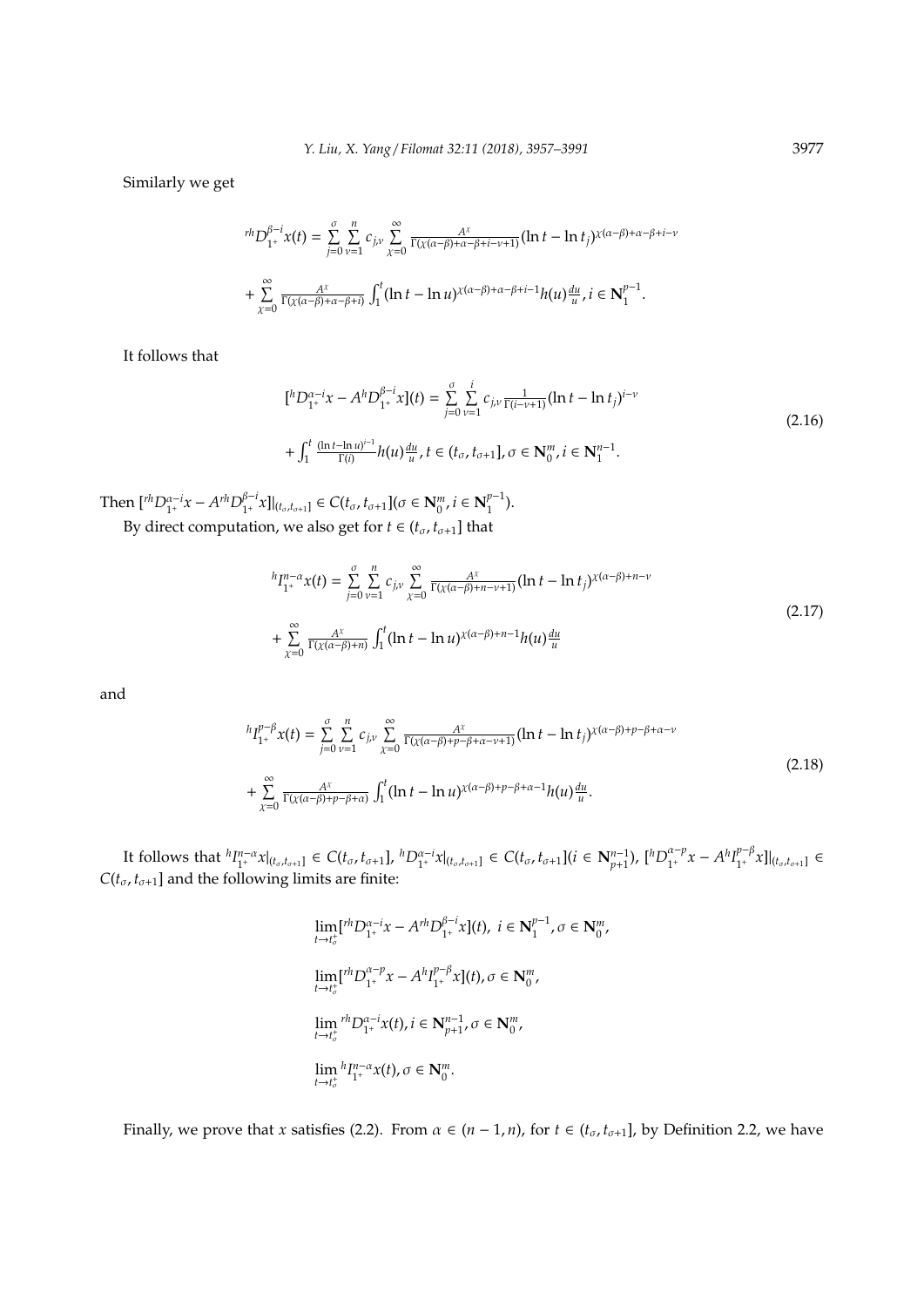similarly to above discussion that

$$
{}^{rh}D_{1^+}^{\alpha}x(t) = \frac{(t\frac{d}{dt})^n \left[\int_1^t (\ln t - \ln s)^{n-\alpha-1}x(s)\frac{ds}{s}\right]}{\Gamma(n-\alpha)}
$$
  
\n
$$
= \left(t\frac{d}{dt}\right)^n \left[\sum_{j=0}^{\sigma} \sum_{\nu=1}^n c_{j,\nu} \sum_{\chi=0}^{\infty} \frac{A^{\chi}}{\Gamma(\chi(\alpha-\beta)+n-\nu+1)} (\ln t - \ln t_j)^{\chi(\alpha-\beta)+n-\nu}\right]
$$
  
\n
$$
+ \left(t\frac{d}{dt}\right)^n \left[\sum_{\chi=0}^{\infty} \frac{A^{\chi}}{\Gamma(\chi(\alpha-\beta)+n)} \int_1^t (\ln t - \ln u)^{\chi(\alpha-\beta)+n-1} h(u) du\right]
$$
  
\n
$$
= \sum_{j=0}^{\sigma} \sum_{\nu=1}^n c_{j,\nu} \sum_{\chi=1}^{\infty} \frac{A^{\chi}}{\Gamma(\chi(\alpha-\beta)-\nu+1)} (\ln t - \ln t_j)^{\chi(\alpha-\beta)-\nu}
$$
  
\n
$$
+h(t) + \sum_{\chi=1}^{\infty} \frac{A^{\chi}}{\Gamma(\chi(\alpha-\beta))} \int_1^t (\ln t - \ln u)^{\chi(\alpha-\beta)-1} h(u) \frac{du}{u}.
$$

Similarly we have

$$
{}^{rh}D_{1^+}^{\beta}x(t) = \frac{(t\frac{d}{dt})^p \left[\int_1^t (\ln t - \ln s)^{p-\beta-1}x(s)\frac{ds}{s}\right]}{\Gamma(p-\beta)} = \frac{(t\frac{d}{dt})^p \left[\sum_{\tau=0}^{\sigma-1} \int_{t_{\tau}^+}^{t_{\tau+1}} (\ln t - \ln s)^{p-\beta-1}x(s)\frac{ds}{s} + \int_{t_{\sigma}}^t (\ln t - \ln s)^{p-\beta-1}x(s)\frac{ds}{s}\right]}{\Gamma(p-\beta)}
$$
  
\n
$$
= \left(t\frac{d}{dt}\right)^p \left[\sum_{j=0}^{\sigma} \sum_{\nu=1}^n c_{j\nu} \sum_{\chi=0}^{\infty} \frac{A^{\chi}}{\Gamma(\chi(\alpha-\beta)+\alpha-\beta-\nu+2)} (\ln t - \ln t_j) \chi(\alpha-\beta)+\alpha-\beta-\nu\right]
$$
  
\n+  $\left(t\frac{d}{dt}\right)^p \left[\sum_{\chi=0}^{\infty} \frac{A^{\chi}}{\Gamma(\chi(\alpha-\beta)+\alpha-\beta+1)} \int_1^t (\ln t - \ln u) \chi(\alpha-\beta)+\alpha-\beta h(u)\frac{du}{u}\right]$   
\n=  $\sum_{j=0}^{\sigma} \sum_{\nu=1}^n c_{j\nu} \sum_{\chi=0}^{\infty} \frac{A^{\chi}}{\Gamma(\chi(\alpha-\beta)+\alpha-\beta-\nu+1)} (\ln t - \ln t_j) \chi(\alpha-\beta)+\alpha-\beta-\nu-1$   
\n+  $\sum_{\chi=0}^{\infty} \frac{A^{\chi}}{\Gamma(\chi(\alpha-\beta)+\alpha-\beta)} \int_1^t (\ln t - \ln u) \chi(\alpha-\beta)+\alpha-\beta-\ln(u)\frac{du}{u}.$ 

It is easy to see that  ${}^h D_{1^+}^\alpha x(t) - A^h D_1^\beta$  $\int_{1^+}^{\beta} x(t) = h(t), t \in (t_{\sigma}, t_{\sigma+1}], \sigma \in \mathbb{N}_0^m$ . Then (2.2) is proved. Step 1 is completed.

**Step 2.** Suppose that *x* is a piecewise solution of (2.2). We prove that *x* satisfies (2.15).

Since  $\alpha \in (n-1, n)$ ,  $\alpha - \beta + p - n \ge 0$ , and  $h \in C(1, e)$  and  $|h(t)| \le (\ln t)^{\sigma} (1 - \ln t)^{\tau}$  for  $t \in (1, e)$ , we know by Lemma 2.1, for  $t \in (t_0, t_1]$  that there exist constants  $c_{0,\nu} \in \mathbf{R}(\nu \in \mathbf{N}_1^n)$  such that

$$
x(t) = \sum_{\nu=1}^{n} c_{0,\nu} (\ln t)^{\alpha-\nu} \mathbf{E}_{\alpha-\beta,\alpha-\nu+1}(A(\ln t)^{\alpha-\beta})
$$
  
+ 
$$
\int_{1}^{t} (\ln t - \ln s)^{\alpha-1} \mathbf{E}_{\alpha-\beta,\alpha}(A(\ln t - \ln s)^{\alpha-\beta}) h(s) \frac{ds}{s}, t \in (t_0, t_1].
$$

So we get the expression of *x* on  $(t_0, t_1]$ . This fact implies that (2.15) holds for  $k = 0$ .

We will apply the mathematical induction method to prove that (2.15) holds for all  $\mu \in \mathbb{N}_0^m$ . Suppose that (2.15) holds for  $k = 0, 1, 2, \cdots, \sigma$ , i.e., there exist constants  $c_{j,v} \in \mathbb{R}(\nu \in \mathbb{N}_1^n, j \in \mathbb{N}_0^{\sigma})$ 

$$
x(t) = \sum_{j=0}^{\mu} \sum_{\nu=1}^{n} c_{j\nu} (\ln t - \ln t_j)^{\alpha-\nu} \mathbf{E}_{\alpha-\beta,\alpha-\nu+1} (A(\ln t - \ln t_j)^{\alpha-\beta})
$$
  
+ 
$$
\int_{1}^{t} (\ln t - \ln s)^{\alpha-1} \mathbf{E}_{\alpha-\beta,\alpha} (A(\ln t - \ln s)^{\alpha-\beta}) h(s) \frac{ds}{s}, t \in (t_{\mu}, t_{\mu+1}], \mu \in \mathbf{N}_{0}^{\sigma}
$$

.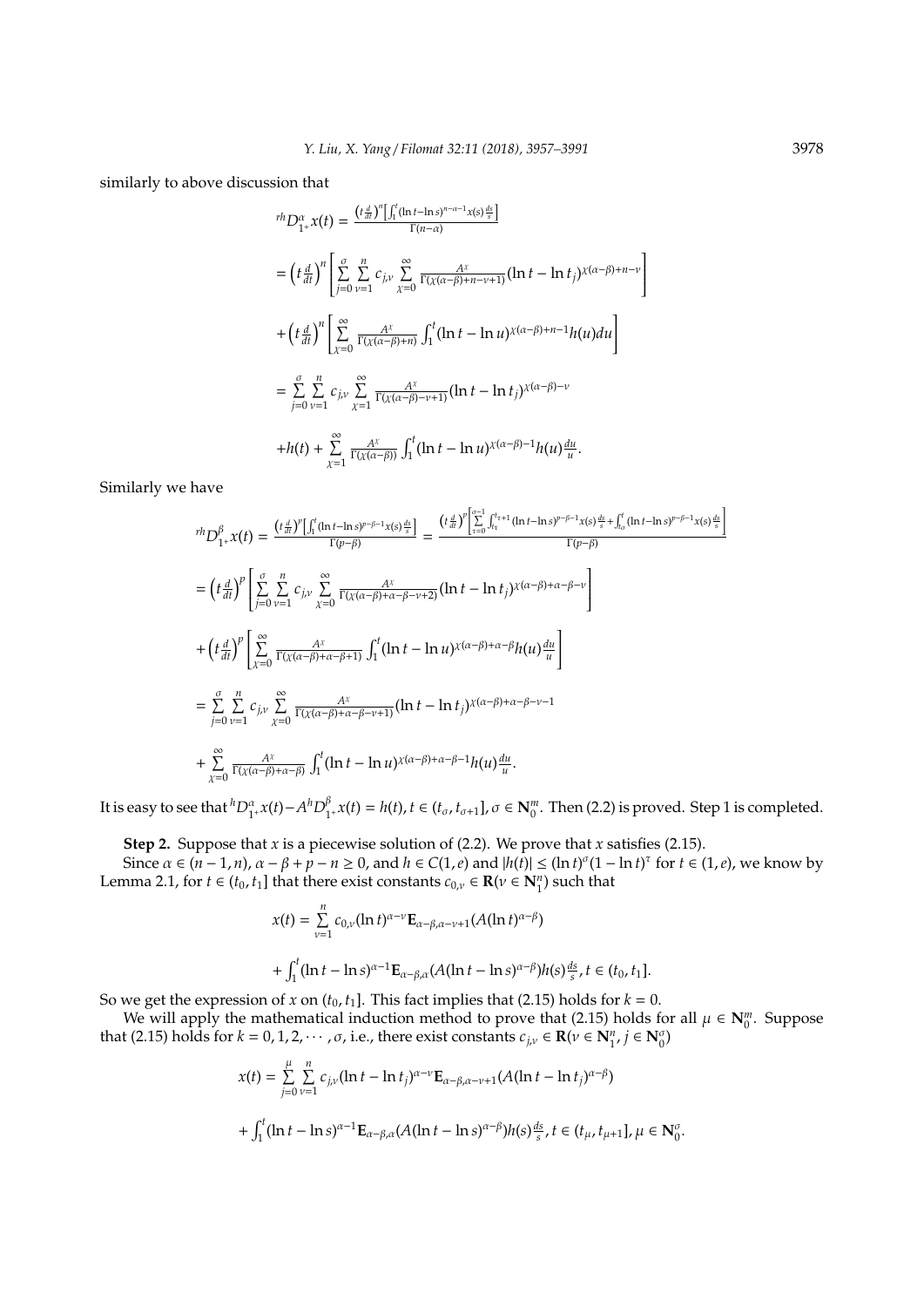In order to get the expression of *x* on  $(t_{\sigma+1}, t_{\sigma+2}]$ , we suppose that

$$
x(t) = \sum_{j=0}^{\sigma} \sum_{\nu=1}^{n} c_{j\nu} (\ln t - \ln t_j)^{\alpha-\nu} \mathbf{E}_{\alpha-\beta,\alpha-\nu+1} (A(\ln t - \ln t_j)^{\alpha-\beta})
$$
  
+ 
$$
\int_{1}^{t} (\ln t - \ln s)^{\alpha-1} \mathbf{E}_{\alpha-\beta,\alpha} (A(\ln t - \ln s)^{\alpha-\beta}) h(s) \frac{ds}{s} + \Phi(t), t \in (t_{\sigma+1}, t_{\sigma+2}].
$$
 (2.19)

Then for *t* ∈ ( $t_{\sigma+1}$ ,  $t_{\sigma+2}$ ], we have by Definition 2.2 that

$$
{}^{rh}D_{1+}^{\alpha}x(t) = \frac{(t\frac{d}{dt})^{n}\left[\int_{1}^{t}(\ln t - \ln s)^{n-\alpha-1}x(s)\frac{ds}{s}\right]}{\Gamma(n-\alpha)}
$$
\n
$$
= \frac{(t\frac{d}{dt})^{n}\left[\sum_{t=0}^{a}\int_{t_{\tau}}^{t_{\tau+1}}(\ln t - \ln s)^{n-\alpha-1}x(s)\frac{ds}{s} + \int_{a_{\tau+1}}^{t}(\ln t - \ln s)^{n-\alpha-1}x(s)\frac{ds}{s}\right]}{\Gamma(n-\alpha)}
$$
\n
$$
= {}^{rh}D_{t_{\sigma+1}^{\alpha}}^{\alpha}\Phi(t) + \frac{(t\frac{d}{dt})^{n}\left[\sum_{\tau=0}^{\sigma}\int_{t_{\tau}}^{t_{\tau+1}}(\ln t - \ln s)^{n-\alpha-1}\sum_{j=0}^{\tau}\sum_{\nu=1}^{n}c_{j\nu}(\ln s - \ln t_{j})^{\alpha-\nu}\mathbf{E}_{\alpha-\beta,\alpha-\nu+1}(A(\ln s - \ln t_{j})^{\alpha-\beta})\frac{ds}{s}\right]}{\Gamma(n-\alpha)}
$$
\n
$$
+ \frac{\left[\int_{t_{\sigma+1}^{t}}^{t}(\ln t - \ln s)^{n-\alpha-1}\sum_{j=0}^{\sigma}\sum_{\nu=1}^{n}c_{j\nu}(\ln s - \ln t_{j})^{\alpha-\nu}\mathbf{E}_{\alpha-\beta,\alpha-\nu+1}(A(\ln s - \ln t_{j})^{\alpha-\beta})\frac{ds}{s}\right]}{\Gamma(n-\alpha)}
$$
\n
$$
+ \frac{(t\frac{d}{dt})^{n}\left[\int_{1}^{t}(\ln t - \ln s)^{n-\alpha-1}\int_{1}^{s}(\ln s - \ln u)^{\alpha-1}\mathbf{E}_{\alpha-\beta,\alpha}(A(\ln s - \ln u)^{\alpha-\beta})h(u)\frac{du}{u}\frac{ds}{s}\right]}{\Gamma(n-\alpha)}
$$
 by similar method used in Step 1\n
$$
= {}^{rh}D_{t_{\sigma+1}^{\alpha}}^{\alpha}\Phi(t) + \sum_{j=0}^{\sigma}\sum_{\nu=1}^{n}c_{j\nu}\sum_{\chi=1}^{\infty}\frac{A^{\chi}}{\Gamma(\chi(\alpha-\beta)-\nu+1)}(\ln t - \ln t_{j})\chi(\alpha-\beta)-\nu
$$
\n
$$
+
$$

Similarly, we have for  $t \in (t_{\sigma+1}, t_{\sigma+2}]$  that

$$
{}^{rh}D_{1+}^{\beta}x(t) = \frac{(t\frac{d}{dt})^{p} \left[\int_{1}^{t} (\ln t - \ln s)^{p-\beta-1}x(s)\frac{ds}{s}\right]}{\Gamma(p-\beta)}
$$
  
\n
$$
= \frac{(t\frac{d}{dt})^{p} \left[\sum_{\tau=0}^{a} \int_{t_{\tau}}^{t_{\tau+1}} (\ln t - \ln s)^{p-\beta-1}x(s)\frac{ds}{s} + \int_{t_{\sigma+1}}^{t} (\ln t - \ln s)^{p-\beta-1}x(s)\frac{ds}{s}\right]}{\Gamma(p-\beta)}
$$
  
\n
$$
= {}^{rh}D_{t_{\sigma+1}^{A}}^{\beta} \Phi(t) + \sum_{j=0}^{a} \sum_{\nu=1}^{n} c_{j\nu} \sum_{\chi=0}^{\infty} \frac{A^{\chi}}{\Gamma(\chi(\alpha-\beta)+\alpha-\beta-\nu+1)} (\ln t - \ln t_{j})^{\chi(\alpha-\beta)+\alpha-\beta-\nu-1}
$$
  
\n+  $\sum_{\chi=0}^{\infty} \frac{A^{\chi}}{\Gamma(\chi(\alpha-\beta)+\alpha-\beta)} \int_{1}^{t} (\ln t - \ln u)^{\chi(\alpha-\beta)+\alpha-\beta-1} h(u)\frac{du}{u}.$ 

It follows that  ${}^{rh}D_{t_{\sigma+1}^*}^{\alpha}\Phi(t) - A^{rh}D_{t_{\sigma+1}^*}\Phi(t) = 0$  on  $(t_{\sigma+1}, t_{\sigma+2}]$ . By Lemma 2.1, we know that there exist constants σ+1  $c_{\sigma+1,\nu} \in \mathbf{R}$  such that  $\Phi(t) = \sum_{n=1}^{\infty}$  $\sum_{\nu=1}^{n} c_{\sigma+1,\nu} (\ln t - \ln t_{\nu})^{\alpha-\nu} \mathbf{E}_{\alpha-\beta,\alpha-\nu+1}(A(\ln t - \ln t_{\nu})^{\alpha-\beta})$  on  $(t_{\sigma+1}, t_{\sigma+2}]$ . Substituting  $\Phi$ into (2.19), then the expression of *x* on  $(t_{\sigma+1}, t_{\sigma+2}]$  is as follows

$$
x(t) = \sum_{j=0}^{\sigma+1} \sum_{\nu=1}^{n} c_{j,\nu} (\ln t - \ln t_j)^{\alpha-\nu} \mathbf{E}_{\alpha-\beta,\alpha-\nu+1} (A(\ln t - \ln t_j)^{\alpha-\beta})
$$
  
+ 
$$
\int_{1}^{t} (\ln t - \ln s)^{\alpha-1} \mathbf{E}_{\alpha-\beta,\alpha} (A(\ln t - \ln s)^{\alpha-\beta}) h(s) \frac{ds}{s}, t \in (t_{\sigma+1}, t_{\sigma+2}].
$$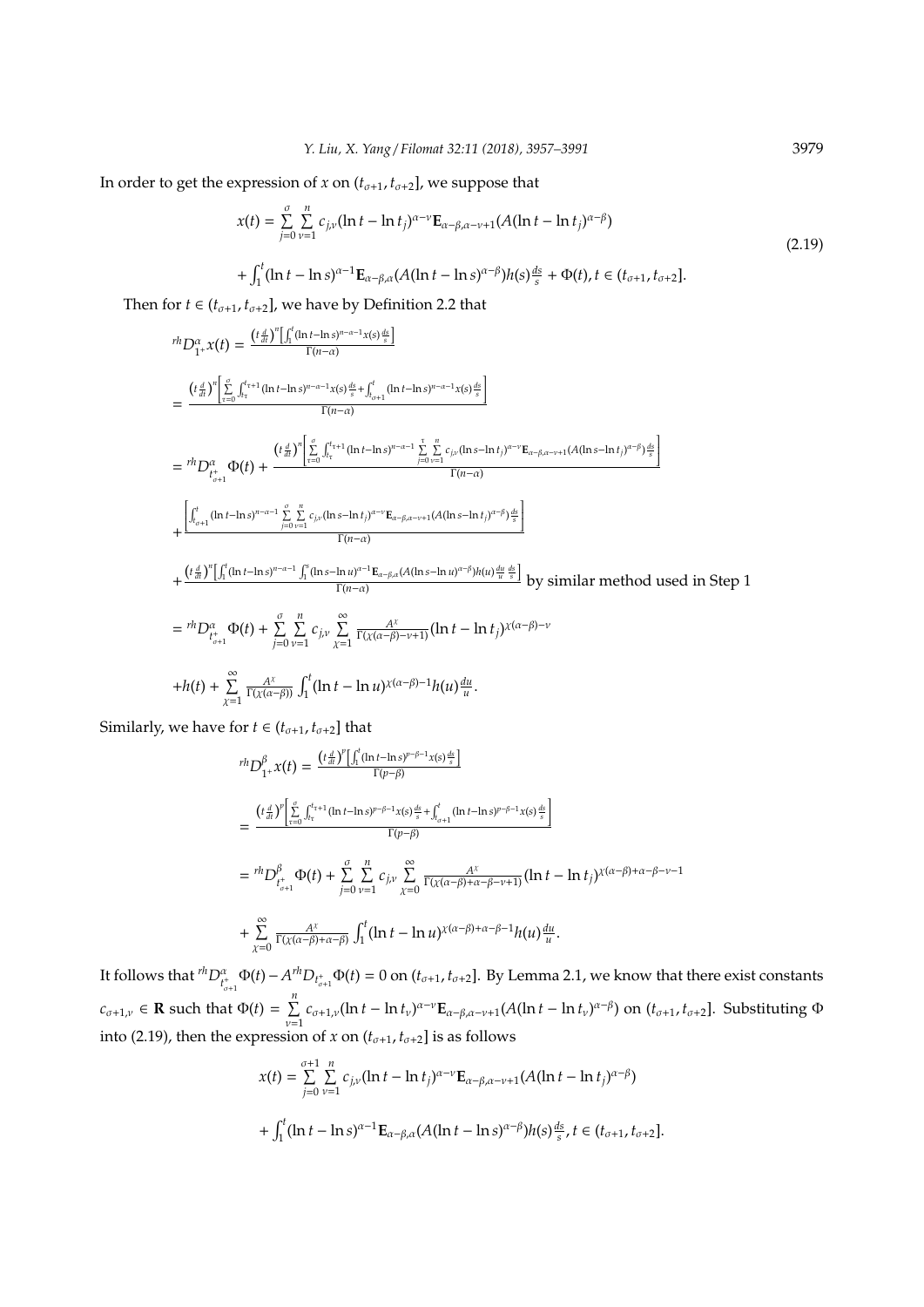So (2.15) holds for  $k = \sigma + 1$ . By the mathematical induction method, (2.15) is proved. The proof of Lemma 2.2 is completed. □

**Lemma 2.3.**  $x \in PC_{n-\alpha}(1, e]$  is a solution of

$$
\begin{cases}\n\ ^{rh}D_{1+}^{\alpha}x(t) - \lambda^{rh}D_{1+}^{\beta}x(t) = h(t), a.e., t \in (t_k, t_{k+1}], k \in \mathbf{N}_0^m, \\
\Delta^h I_{1+}^{n-\alpha}x(t_k) = I_{n,k}, k \in \mathbf{N}_1^m, \\
\Delta^{rh}D_{1+}^{\alpha-\nu}x(t_k) = I_{\nu,k}, k \in \mathbf{N}_1^m, \nu \in \mathbf{N}_1^{n-1}, \\
\ ^{rh}D_{1+}^{n-\nu}x(1) = 0, \ x(e) = 0, \ \nu \in \mathbf{N}_1^{n-1},\n\end{cases}
$$
\n(2.20)

if and only if

$$
x(t) = \overline{d}_{n0}(\ln t)^{\alpha - n} \mathbf{E}_{\alpha, \alpha - n + 1}(\lambda(\ln t)^{\alpha})
$$
  
+ 
$$
\sum_{j=1}^{i} \sum_{\nu=1}^{n} I_{\nu}(t_{j}, x(t_{j}))(\ln t - \ln t_{j})^{\alpha - \nu} \mathbf{E}_{\alpha - \beta, \alpha - \nu + 1}(\lambda(\ln t - \ln t_{j})^{\alpha - \beta})
$$
  
+ 
$$
\int_{1}^{t} (\ln t - \ln s)^{\alpha - 1} \mathbf{E}_{\alpha - \beta, \alpha}(\lambda(\ln t - \ln s)^{\alpha - \beta}) p(s) f(s, x(s)) \frac{ds}{s}, \ t \in (t_{i}, t_{i+1}], i \in \mathbb{N}_{0}^{m}
$$
 (2.21)

**Proof.** Let *x* be a solution of (2.20). From  ${}^{rh}D_{1+}^{\alpha}x(t) - \lambda {}^{rh}D_{1}^{\beta}$  $\int_{1^+}^{\beta} x(t) = h(t)$ , *a.e.*,  $t \in (t_k, t_{k+1}]$ ,  $k \in \mathbb{N}_0^m$  and Lemma 2.2, we get that exist constants  $d_{v,j} \in \mathbf{R}(j \in \mathbf{N}_0^m, v \in \mathbf{N}_1^n)$  such that

$$
x(t) = \sum_{j=0}^{\tau} \sum_{\nu=1}^{n} d_{\nu,j} (\ln t - \ln t_j)^{\alpha - \nu} \mathbf{E}_{\alpha - \beta, \alpha - \nu + 1} (\lambda (\ln t - \ln t_j)^{\alpha - \beta})
$$
  
+ 
$$
\int_{1}^{t} (\ln t - \ln s)^{\alpha - 1} \mathbf{E}_{\alpha - \beta, \alpha} (\lambda (\ln t - \ln s)^{\alpha - \beta}) h(s) \frac{ds}{s}, t \in (t_{\tau}, t_{\tau+1}], \tau \in \mathbb{N}_{0}^{m}.
$$
 (2.22)

One has for  $k \in \mathbb{N}_1^{n-1}$  by direct computation that

$$
{}^{rh}D_{1^+}^{\alpha-k}x(t) = \sum_{j=0}^{i} \sum_{\nu=1}^{k} d_{\nu j}(\ln t - \ln t_j)^{k-\nu} \mathbf{E}_{\alpha-\beta,k-\nu+1}(\lambda(\ln t - \ln t_j)^{\alpha-\beta})
$$
  
+ 
$$
\sum_{j=0}^{i} \sum_{\nu=k+1}^{n} d_{\nu j}(\ln t - \ln t_j)^{\alpha+k-\nu} \mathbf{E}_{\alpha-\beta,\alpha+k-\nu+1}(\lambda(\ln t - \ln t_j)^{\alpha-\beta})
$$
  
+ 
$$
\int_{1}^{t} (\ln t - \ln s)^{k-1} \mathbf{E}_{\alpha-\beta,k}(\lambda(\ln t - \ln s)^{\alpha-\beta})h(s) \frac{ds}{s}, \ t \in (t_i, t_{i+1}], i \in \mathbb{N}_0^m,
$$
 (2.23)

for *k* ∈  $N_1^{p-1}$  $\int_1^{p-1}$  that

$$
{}^{rh}D_{1^+}^{\beta-k}x(t) = \sum_{j=0}^{i} \sum_{\nu=1}^{n} d_{\nu,j} \sum_{\chi=0}^{\infty} \frac{\lambda^{\chi}}{\Gamma(\chi(\alpha-\beta)+\alpha-\beta+k-\nu+1)} (\ln t - \ln t_j)^{\chi(\alpha-\beta)+\alpha-\beta+k-\nu}
$$
  
+ 
$$
\sum_{\chi=0}^{\infty} \frac{\lambda^{\chi}}{\Gamma(\chi(\alpha-\beta)+\alpha-\beta+k)} \int_{1}^{t} (\ln t - \ln u)^{\chi(\alpha-\beta)+\alpha-\beta+k-1} h(u) \frac{du}{u}, \ t \in (t_i, t_{i+1}], i \in \mathbb{N}_0^m,
$$
  

$$
{}^{h}I_{1^+}^{n-\alpha}x(t) = \sum_{j=0}^{i} \sum_{\nu=1}^{n} d_{\nu,j} (\ln t - \ln t_j)^{n-\nu} \mathbf{E}_{\alpha-\beta,n-\nu+1}(\lambda(\ln t - \ln t_j)^{\alpha-\beta})
$$
  
+ 
$$
\int_{1}^{t} (\ln t - \ln s)^{n-1} \mathbf{E}_{\alpha-\beta,n}(\lambda(\ln t - \ln s)^{\alpha-\beta}) h(s) \frac{ds}{s}, \ t \in (t_i, t_{i+1}], i \in \mathbb{N}_0^m.
$$
  
(2.25)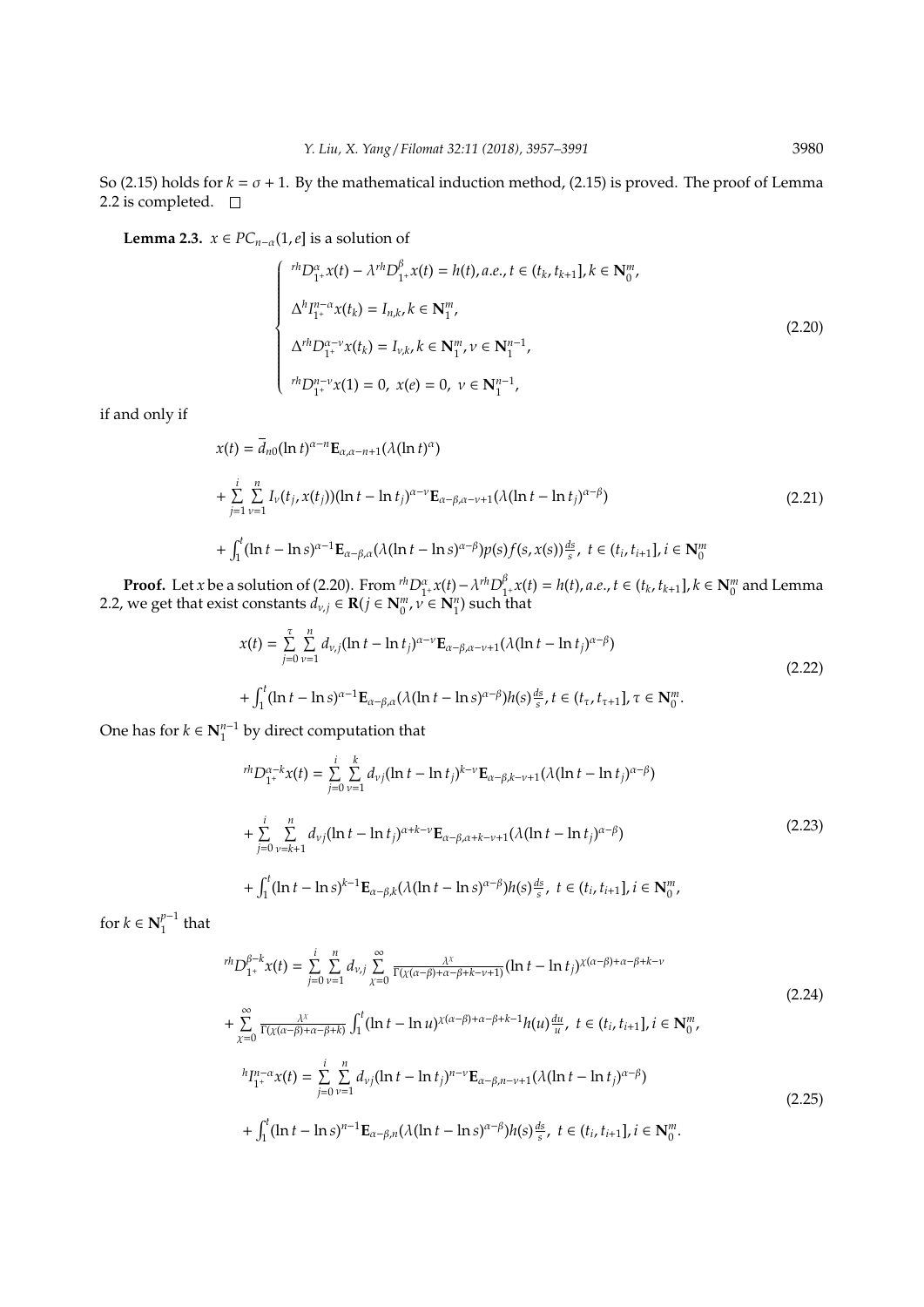and

$$
{}^{h}I_{1^{+}}^{p-\beta}x(t) = \sum_{j=0}^{i} \sum_{\nu=1}^{n} d_{\nu,j} \sum_{\chi=0}^{\infty} \frac{\lambda^{\chi}}{\Gamma(\chi(\alpha-\beta)+\alpha-\beta+p-\nu+1)} (\ln t - \ln t_{j})^{\chi(\alpha-\beta)+\alpha-\beta+p-\nu}
$$
  
+ 
$$
\sum_{\chi=0}^{\infty} \frac{\lambda^{\chi}}{\Gamma(\chi(\alpha-\beta)+\alpha-\beta+p)} \int_{1}^{t} (\ln t - \ln u)^{\chi(\alpha-\beta)+\alpha-\beta+p-1} h(u) \frac{du}{u}, \ t \in (t_{i}, t_{i+1}], i \in \mathbb{N}_{0}^{m}.
$$
 (2.26)

Then for  $k \in \mathbb{N}_1^{p-1}$  $1^{p-1}$ , from (2.23) and (2.24), we have

$$
{}^{rh}D_{1^+}^{\alpha-k}x(t) - A^{rh}D_{1^+}^{\beta-k}x(t) = \sum_{j=0}^{i} \sum_{\nu=1}^{k} d_{\nu,j} \frac{1}{\Gamma(k-\nu+1)} (\ln t - \ln t_j)^{k-\nu}
$$
  
+ 
$$
\int_{1}^{t} \frac{(\ln t - \ln u)^{k-1}}{\Gamma(k)} h(u) \frac{du}{u}, \ t \in (t_i, t_{i+1}], i \in \mathbb{N}_{0}^{m},
$$
 (2.27)

and from (2.23) and (2.26)(*p* < *n*), we get

$$
{}^{rh}D_{1^+}^{\alpha-p}x(t) - A^{rh}D_{1^+}^{p-\beta}x(t) = \sum_{j=0}^{i} \sum_{\nu=1}^{p} d_{\nu,j} \frac{1}{\Gamma(p-\nu+1)} (\ln t - \ln t_j)^{p-\nu}
$$
  
+ 
$$
\int_1^t \frac{(\ln t - \ln u)^{p-1}}{\Gamma(p)} h(u) \frac{du}{u}, \ t \in (t_i, t_{i+1}], i \in \mathbb{N}_0^m
$$
 (2.28)

or from (2.25) and (2.26) (*p* = *n*), we have

$$
{}^{rh}D_{1^+}^{n-\alpha}x(t) - A^{rh}D_{1^+}^{p-\beta}x(t) = \sum_{j=0}^{i} \sum_{\nu=1}^{n} d_{\nu,j} \frac{1}{\Gamma(n-\nu+1)} (\ln t - \ln t_j)^{n-\nu}
$$
  
+ 
$$
\int_1^t \frac{(\ln t - \ln u)^{n-1}}{\Gamma(n)} h(u) \frac{du}{u}, \ t \in (t_i, t_{i+1}], i \in \mathbb{N}_0^m.
$$
 (2.29)

(i) By (2.25) and  $\Delta^h I_{1^+}^{n-\alpha} x(t_k) = I_{n,k}$ ,  $k \in \mathbb{N}_1^m$ , we get  $d_{n,k} = I_{n,k}$ ,  $k \in \mathbb{N}_1^m$ . (ii) By (2.23) and  $\Delta^{r\bar{h}}D_{1^+}^{\alpha-\nu}x(t_k) = I_{\nu,k}$ ,  $k \in \mathbb{N}_{1}^{m}$ ,  $\nu \in \mathbb{N}_{p+1}^{n-1}$ , we get  $d_{\nu,k} = I_{\nu,k}$ ,  $k \in \mathbb{N}_{1}^{m}$ ,  $\nu \in \mathbb{N}_{p+1}^{n-1}$ . **(iii)** By (2.28) and  $\Delta[\binom{rh}{r}$ <sup> $\alpha - p$ </sup>  $\lambda^{a-p}_{1^+} x - \lambda^h I_{1^+}^{p-\beta}$  $p^{-\beta}$ <sub>1</sub>,  $\chi$ <sub>1</sub>(*t*<sub>k</sub>) = *I*<sub>*p*,*k*</sub>, *k* ∈ **N**<sup>*m*</sup><sub>1</sub>, we get *d*<sub>*p*,*k*</sub> = *I*<sub>*p*,*k*</sub>, *k* ∈ **N**<sup>*m*</sup><sub>1</sub>. **(iv)** By (2.27) and  $\Delta[\int_{1^+}^{h} D_{1^+}^{\alpha-\nu} x - \lambda^h I_{1^+}^{\beta-\nu}]$  $[\bar{\beta}_{1^+} v x](t_k) = I_{\nu,k}, k \in \mathbf{N}_1^m, \nu \in \mathbf{N}_1^{p-1}$  $\int_{1}^{p-1}$ , we get  $d_{\nu,k} = I_{\nu,k}$ ,  $k \in \mathbb{N}_1^m$ ,  $\nu \in \mathbb{N}_1^{p-1}$  $\frac{1}{1}$ . **(v)** By (2.23) and  ${}^{rh}D_{1^+}^{\alpha-\nu}x(1) = 0$ ,  $\nu \in \mathbb{N}_{p+1}^{n-1}$ , we get  $d_{\nu,0} = 0$  for  $\nu \in \mathbb{N}_{p+1}^{n-1}$ . **(vi)** By (2.28) and  $\left[\int_{1}^{h} D_{1}^{\alpha-p} x - \lambda^{h} I_{1}^{p-\beta} x\right]$  (1) = 0, we get  $d_{p,0} = 0$ . (vii) By (2.27) and  $\left[ {}^{rh}D_{1^+}^{\alpha-\nu}x - \lambda^hI_{1^+}^{\beta-\nu} \right]$  $_{1^+}^{\beta-v}x$ ](1) = 0,  $v \in \mathbb{N}_1^{p-1}$  $_{1}^{p-1}$ , we get  $d_{\nu,0} = 0$  for  $\nu \in \mathbf{N}_{1}^{p-1}$  $\frac{1}{1}$ . **(viii)** By (2.22) and *x*(*e*) = 0, we get

$$
d_{n,0} \mathbf{E}_{\alpha-\beta,\alpha-n+1}(\lambda) + \sum_{j=1}^{m} \sum_{\nu=1}^{n} I_{\nu,j} (1 - \ln t_j)^{\alpha-\nu} \mathbf{E}_{\alpha-\beta,\alpha-\nu+1}(\lambda (1 - \ln t_j)^{\alpha-\beta})
$$
  
+ 
$$
\int_{1}^{e} (1 - \ln s)^{\alpha-1} \mathbf{E}_{\alpha-\beta,\alpha}(\lambda (1 - \ln s)^{\alpha-\beta}) h(s) \frac{ds}{s} = 0.
$$

It follows that

$$
d_{n,0} = \frac{-1}{\mathbf{E}_{\alpha-\beta,\alpha-n+1}(\lambda)} \left[ \sum_{j=1}^{m} \sum_{\nu=1}^{n} I_{\nu,j} (1 - \ln t_j)^{\alpha-\nu} \mathbf{E}_{\alpha-\beta,\alpha-\nu+1} (\lambda (1 - \ln t_j)^{\alpha-\beta}) + \int_{1}^{e} (1 - \ln s)^{\alpha-1} \mathbf{E}_{\alpha-\beta,\alpha} (\lambda (1 - \ln s)^{\alpha-\beta}) h(s) \frac{ds}{s} \right].
$$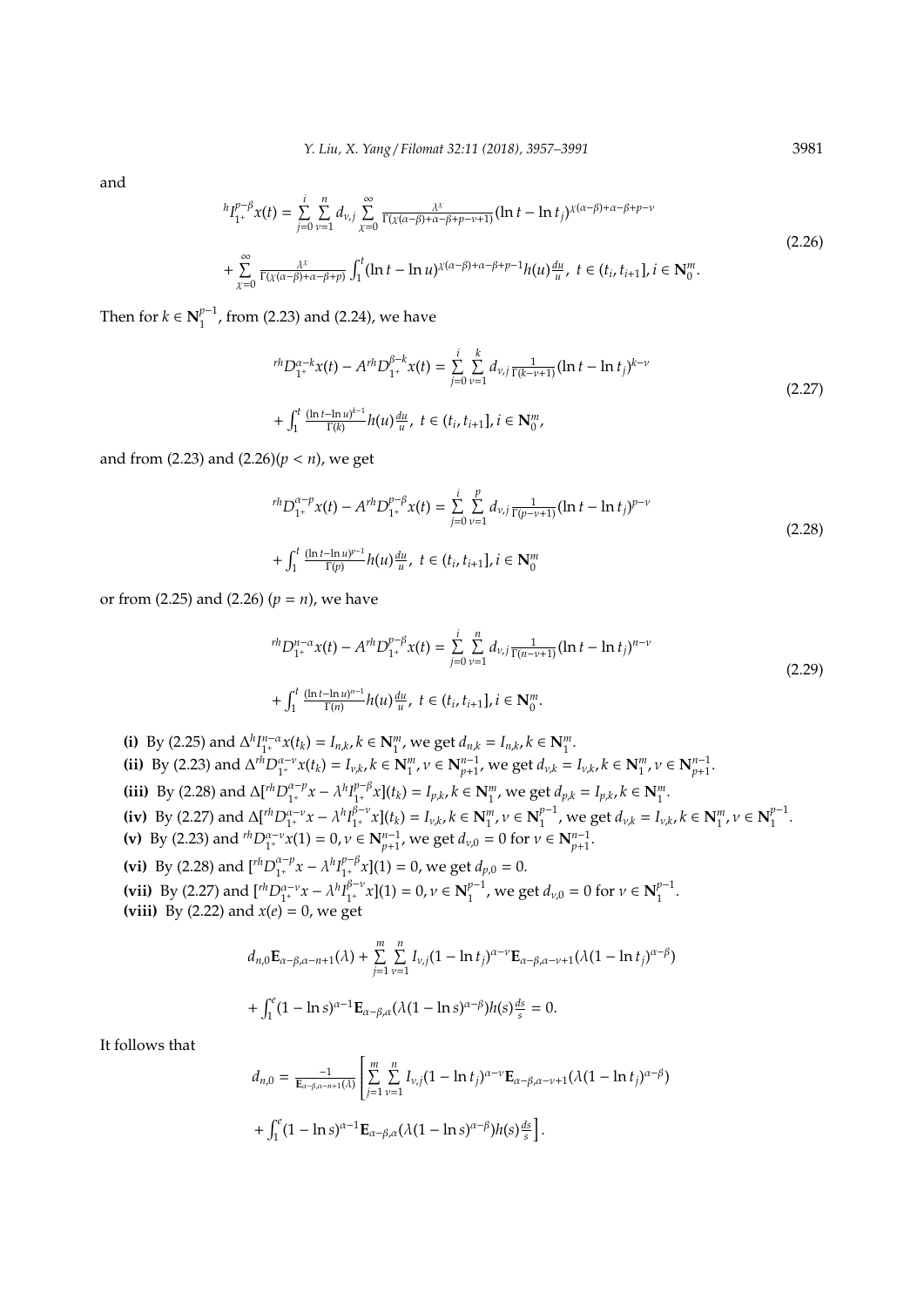Hence

$$
x(t) = \frac{-1}{\mathbf{E}_{\alpha-\beta,\alpha-n+1}(\lambda)} \left[ \sum_{j=1}^{m} \sum_{\nu=1}^{n} I_{\nu,j} (1 - \ln t_j)^{\alpha-\nu} \mathbf{E}_{\alpha-\beta,\alpha-\nu+1} (\lambda (1 - \ln t_j)^{\alpha-\beta}) + \int_{1}^{e} (1 - \ln s)^{\alpha-1} \mathbf{E}_{\alpha-\beta,\alpha} (\lambda (1 - \ln s)^{\alpha-\beta}) h(s) \frac{ds}{s} \right] (\ln t)^{\alpha-\nu} \mathbf{E}_{\alpha-\beta,\alpha-\nu+1} (\lambda (\ln t)^{\alpha-\beta}) + \sum_{j=1}^{\tau} \sum_{\nu=1}^{n} I_{\nu,j} (\ln t - \ln t_j)^{\alpha-\nu} \mathbf{E}_{\alpha-\beta,\alpha-\nu+1} (\lambda (\ln t - \ln t_j)^{\alpha-\beta}) + \int_{1}^{t} (\ln t - \ln s)^{\alpha-1} \mathbf{E}_{\alpha-\beta,\alpha} (\lambda (\ln t - \ln s)^{\alpha-\beta}) h(s) \frac{ds}{s}, t \in (t_{\tau}, t_{\tau+1}], \tau \in \mathbb{N}_{0}^{m}.
$$
\n(2.22)

This is just (2.21). On the other hand, we can prove by direction computation that *x* is a solution of (2.20) if *x* satisfies (2.20). The proof is omitted.  $\Box$ 

Define the operators *T* on  $PC_{n-\alpha}(1,e]$  for  $x \in PC_{n-\alpha}(1,e]$  by

 $\overline{a}$ 

$$
(Tx)(t) = \frac{-1}{\mathbf{E}_{\alpha-\beta,\alpha-n+1}(\lambda)} \left[ \sum_{j=1}^{m} \sum_{\nu=1}^{n} I_{\nu}(t_j, x(t_j)) (1 - \ln t_j)^{\alpha-\nu} \mathbf{E}_{\alpha-\beta,\alpha-\nu+1}(\lambda (1 - \ln t_j)^{\alpha-\beta}) + \int_{1}^{e} (1 - \ln s)^{\alpha-1} \mathbf{E}_{\alpha-\beta,\alpha}(\lambda (1 - \ln s)^{\alpha-\beta}) h(s) f(s, x(s)) \frac{ds}{s} \right] (\ln t)^{\alpha-\nu} \mathbf{E}_{\alpha-\beta,\alpha-\nu+1}(\lambda (\ln t)^{\alpha-\beta}) + \sum_{j=1}^{\tau} \sum_{\nu=1}^{n} I_{\nu}(t_j, x(t_j)) (\ln t - \ln t_j)^{\alpha-\nu} \mathbf{E}_{\alpha-\beta,\alpha-\nu+1}(\lambda (\ln t - \ln t_j)^{\alpha-\beta}) + \int_{1}^{t} (\ln t - \ln s)^{\alpha-1} \mathbf{E}_{\alpha-\beta,\alpha}(\lambda (\ln t - \ln s)^{\alpha-\beta}) h(s) f(s, x(s)) \frac{ds}{s}, t \in (t_{\tau}, t_{\tau+1}], \tau \in \mathbb{N}_{0}^{m}.
$$

The proofs of the following two lemmas are standard and are omitted, see [10].

**Lemma 2.4.**  $T: PC_{n-\alpha}(1, e] \mapsto PC_{n-\alpha}(1, e)$  is well defined, *x* is a solution of BVP(1.5) if and only if *x* is a fixed point of *T*, *T* is completely continuous.

**Lemma 2.5(Schauder's fixed point theorem) [7].** Let *X* be a Banach space and  $T : X \mapsto X$  be a completely continuous operator. Suppose  $\overline{\Omega}$  is a nonempty closed convex bounded subset of *X* and  $T(\overline{\Omega} \subseteq \overline{\Omega}$ . Then there exists  $x \in \overline{\Omega}$  such that  $x = Tx$ .

#### **3. Main results**

In this section, we prove the existence of solutions of BVP(1.4) and BVP(1.5) under the assumptions. We need the following assumptions:

**(H1)** there exists a non-decreasing function  $\Phi_f : \mathbf{R} \to [0, +\infty)$  such that

$$
\left|f\left(t,\frac{x}{(\ln t-\ln t_i)^{n-\alpha}}\right)\right|\leq \Phi(|x|),\ t\in (t_i,t_{i+1}),\ x\in\mathbf{R}, i\in\mathbf{N}_0^m.
$$

**(H2)** there exists a non-decreasing function  $\Phi_I : \mathbf{R} \to [0, +\infty)$  such that

$$
\left|I_{\nu}\left(t_{i},\frac{x}{(\ln t_{i}-\ln t_{i-1})^{n-\alpha}}\right)\right|\leq\Phi_{I}(|x|),i\in\mathbf{N}_{1}^{m},\nu\in\mathbf{N}_{1}^{n}.
$$

**Theorem 3.1.** Suppose that (a)-(d) and (H3)-(H4) hold. Then BVP(1.4) has at least one solution if

$$
\left[\frac{\mathbf{E}_{\alpha-\beta,\alpha-\nu+1}(\lambda)}{\mathbf{E}_{\alpha-\beta,\alpha-\nu+1}(\lambda)}\sum_{j=1}^{m}\sum_{\nu=1}^{n}(1-\ln t_{j})^{\alpha-\nu}\mathbf{E}_{\alpha-\beta,\alpha-\nu+1}(|\lambda|)+m\sum_{\nu=1}^{n}\mathbf{E}_{\alpha-\beta,\alpha-\nu+1}(|\lambda|)\right]\Phi_{I}(r)
$$
\n
$$
+\left[\frac{\mathbf{E}_{\alpha-\beta,\alpha-\nu+1}(\lambda)}{\mathbf{E}_{\alpha-\beta,\alpha-\nu+1}(\lambda)}\mathbf{B}(\alpha+\tau,\sigma+1)\mathbf{E}_{\alpha-\beta,\alpha}(|\lambda|)+\mathbf{B}(\alpha+\tau,\sigma+1)\mathbf{E}_{\alpha-\beta,\alpha}(|\lambda|)\right]\Phi_{f}(r)\leq r
$$
\n(3.1)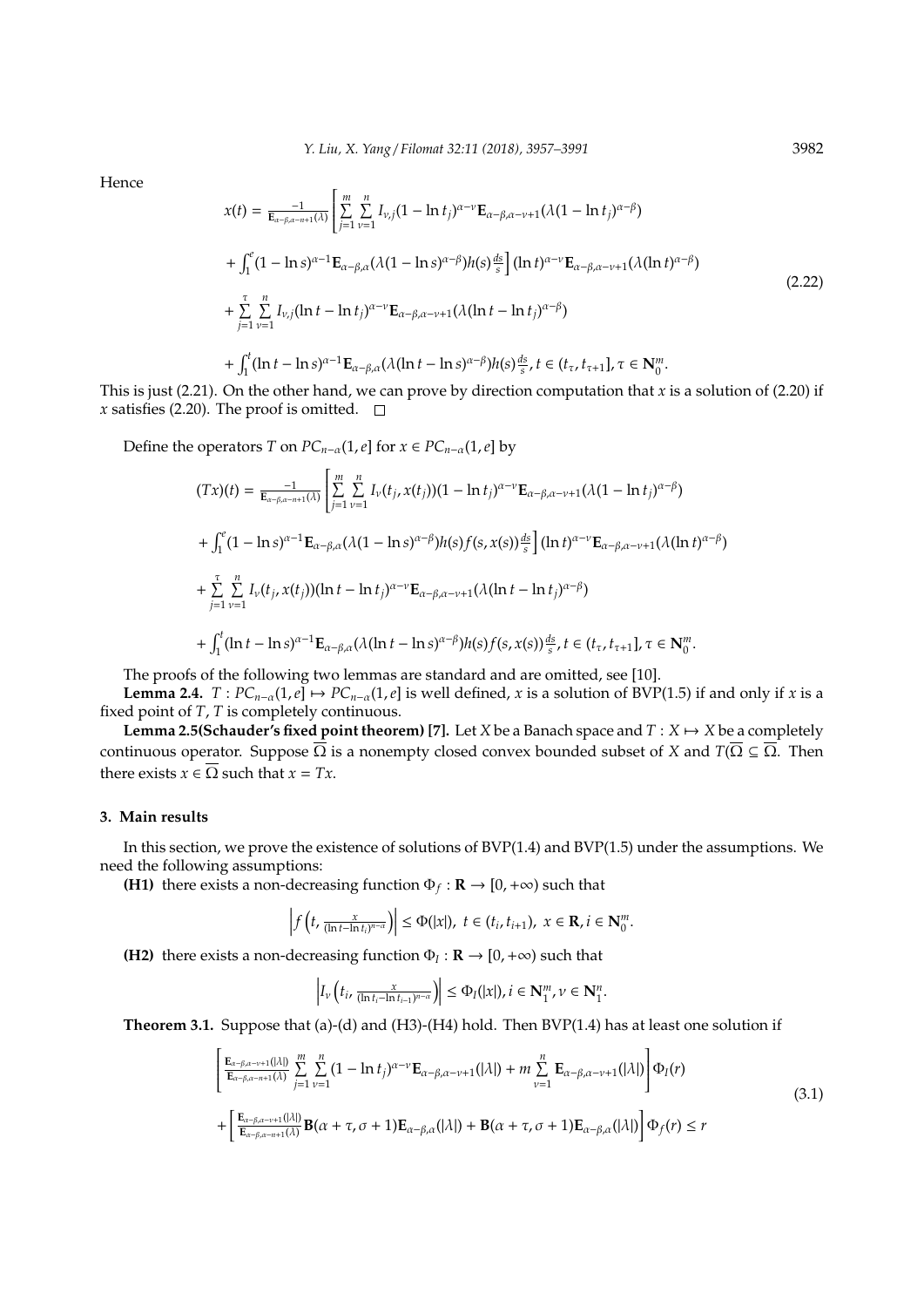has at least one positive solution  $r_0$ .

Let *T* be defined in Section 2. By Lemma 2.4,  $T : X \to X$  is well defined, *x* is a solution of BVP(1.5) if and only if *x* is a fixed point of *T*, *T* is completely continuous.

Denote  $\Omega_r = \{x : x \in X, ||x|| \leq r\}$  for  $r > 0$ . Let  $r_0$  be a positive solution of (3.1). For  $x \in \Omega_{r_0}$ , then  $||x||| \leq r_0$ and (H1)-(H2) imply that | *f*(*t*, *x*(*t*))| ≤ Φ*f*(||*x*||), *t* ∈ (*t<sup>i</sup>*

$$
|f(t, x(t))| \leq \Phi_f(||x||), t \in (t_i, t_{i+1}], i \in \mathbb{N}_0^m,
$$

$$
|I_{\nu}(t_i,x(t_i))| \leq \Phi_{I}(||x||), i \in \mathbf{N}^m_1, \nu \in \mathbf{N}^{n-1}_0.
$$

We get by the definition of *T* for  $t \in (t_\tau, t_{\tau+1}](\tau \in \mathbb{N}_0^m)$  that

$$
|(\ln t - \ln t_{\tau})^{n-\alpha}(Tx)(t)|
$$
\n
$$
\leq \frac{(\ln t - \ln t_{\tau})^{n-\alpha}}{\mathbb{E}_{\alpha-\beta,\alpha-n+1}(\lambda)} \Bigg| \sum_{j=1}^{m} \sum_{\nu=1}^{n} I_{\nu}(t_{j},x(t_{j}))(1 - \ln t_{j})^{\alpha-\nu} \mathbf{E}_{\alpha-\beta,\alpha-\nu+1}(\lambda(1 - \ln t_{j})^{\alpha-\beta})
$$
\n
$$
+ \int_{1}^{e} (1 - \ln s)^{\alpha-1} \mathbf{E}_{\alpha-\beta,\alpha}(\lambda(1 - \ln s)^{\alpha-\beta}) h(s) f(s, x(s)) \frac{ds}{s} |(\ln t)^{\alpha-\nu} \mathbf{E}_{\alpha-\beta,\alpha-\nu+1}(\lambda(\ln t)^{\alpha-\beta})
$$
\n
$$
+ (\ln t - \ln t_{\tau})^{n-\alpha} \Bigg| \sum_{j=1}^{n} \sum_{\nu=1}^{n} I_{\nu}(t_{j},x(t_{j}))( \ln t - \ln t_{j})^{\alpha-\nu} \mathbf{E}_{\alpha-\beta,\alpha-\nu+1}(\lambda(\ln t - \ln t_{j})^{\alpha-\beta})
$$
\n
$$
+ \int_{1}^{t} (\ln t - \ln s)^{\alpha-1} \mathbf{E}_{\alpha-\beta,\alpha}(\lambda(\ln t - \ln s)^{\alpha-\beta}) h(s) f(s, x(s)) \frac{ds}{s} \Bigg|
$$
\n
$$
\leq \frac{1}{\mathbb{E}_{\alpha-\beta,\alpha-n+1}(\lambda)} \Bigg| \sum_{j=1}^{m} \sum_{\nu=1}^{n} \Phi_{f}(|x||)(1 - \ln t_{j})^{\alpha-\nu} \mathbf{E}_{\alpha-\beta,\alpha-\nu+1}(|\lambda|)
$$
\n
$$
+ \int_{1}^{e} (1 - \ln s)^{\alpha-1} \mathbf{E}_{\alpha-\beta,\alpha}(|\lambda|)(\ln s)^{\sigma}(1 - \ln s)^{\tau} \Phi_{f}(|x||) \frac{ds}{s} \Bigg| \mathbf{E}_{\alpha-\beta,\alpha-\nu+1}(|\lambda|)
$$
\n
$$
+ (\ln t - \ln t_{\tau})^{n-\alpha} \int_{1}^{t} (\ln t - \ln s)^{\alpha-1} \mathbf{E}_{\alpha-\beta,\alpha-\nu+1}(|\lambda|)(\ln s)^{\sigma}(1 -
$$

It follows that

$$
||Tx|| \leq \left[ \frac{\mathbf{E}_{\alpha-\beta,\alpha-\nu+1}(\lambda|)}{\mathbf{E}_{\alpha-\beta,\alpha-n+1}(\lambda)} \sum_{j=1}^{m} \sum_{\nu=1}^{n} (1 - \ln t_j)^{\alpha-\nu} \mathbf{E}_{\alpha-\beta,\alpha-\nu+1}(|\lambda|) + m \sum_{\nu=1}^{n} \mathbf{E}_{\alpha-\beta,\alpha-\nu+1}(|\lambda|) \right] \Phi_I(r_0)
$$
  
+ 
$$
\left[ \frac{\mathbf{E}_{\alpha-\beta,\alpha-\nu+1}(\lambda|)}{\mathbf{E}_{\alpha-\beta,\alpha-n+1}(\lambda)} \mathbf{B}(\alpha+\tau,\sigma+1) \mathbf{E}_{\alpha-\beta,\alpha}(|\lambda|) + \mathbf{B}(\alpha+\tau,\sigma+1) \mathbf{E}_{\alpha-\beta,\alpha}(|\lambda|) \right] \Phi_f(r_0).
$$

By the assumption (3.1), we have  $||Tx|| \le r_0$  for all  $x \in \Omega_{r_0}$ . Hence Lemma 2.5 implies that *T* has at least one fixed point in  $\Omega_{r_0}$  which is a solution of BVP(1.5). The proof is completed.  $\square$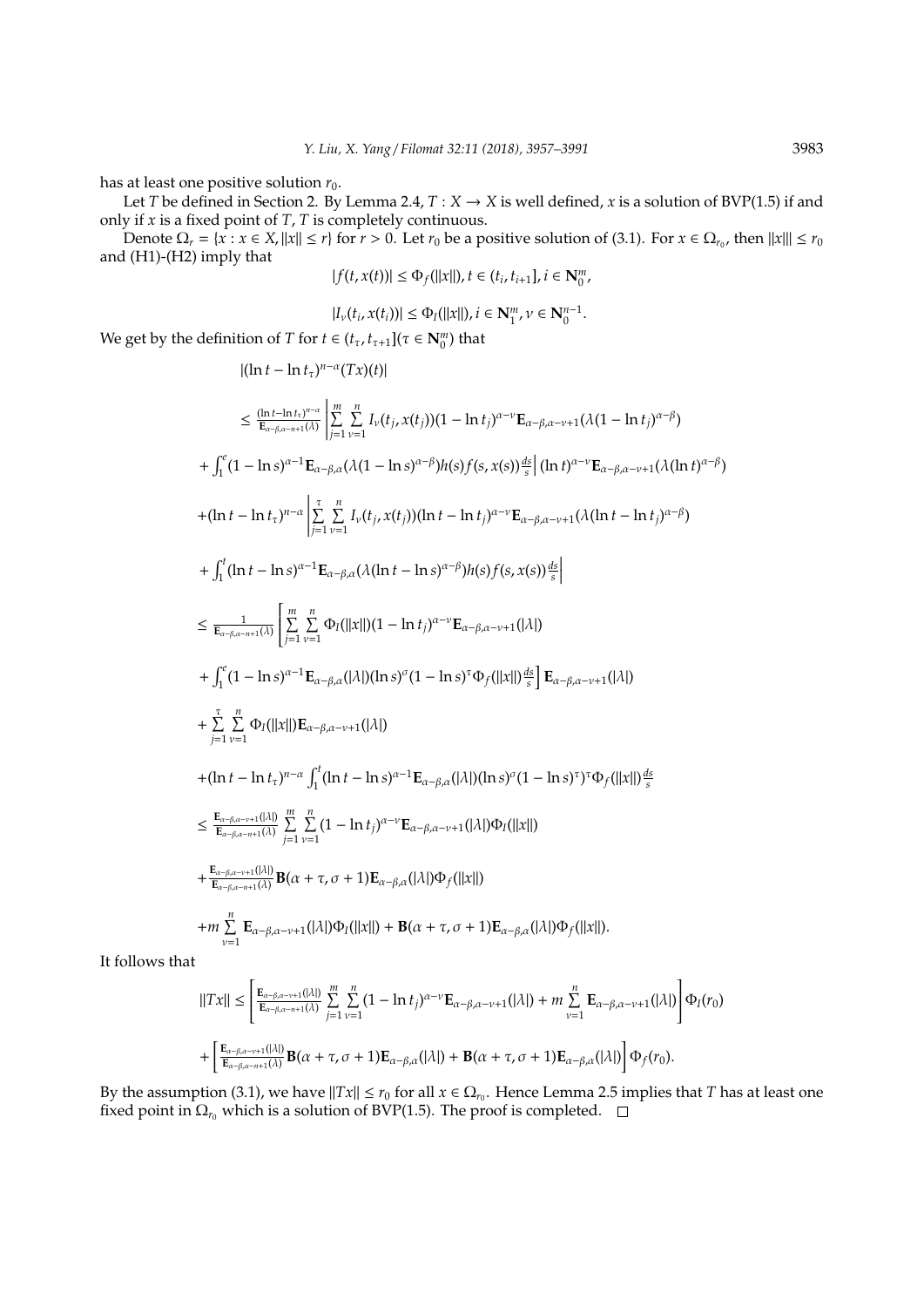**(H3)** there exist constants  $\sigma$ ,  $A$ ,  $B > 0$  such that

$$
\left|f\left(t,\tfrac{x}{(\ln t-\ln t_i)^{n-\alpha}}\right)\right|\leq A+B|x|^{\sigma},\ t\in(t_i,t_{i+1}),\ x\in\mathbf{R},i\in\mathbf{N}_0^m.
$$

**(H4)** there exist constants  $\sigma$ ,  $C$ ,  $D \ge 0$  such that

$$
\left| I_{\nu}\left(t_{i}, \frac{x}{(\ln t_{i}-\ln t_{i-1})^{n-\alpha}}\right)\right| \leq C + D|x|^{\sigma}, i \in \mathbf{N}_{1}^{m}, \nu \in \mathbf{N}_{1}^{n}.
$$

Denote

$$
P = \left[\frac{\sum\limits_{j=1}^{m} \sum\limits_{\nu=1}^{n} (1-\ln t_j)^{\alpha-\nu} \mathbf{E}_{\alpha,\alpha-n+1}(|\lambda|) \mathbf{E}_{\alpha,\alpha-\nu+1}(|\lambda|)}{|\mathbf{E}_{\alpha,\alpha-n+1}(\lambda)|} + m \sum\limits_{\nu=1}^{n} \mathbf{E}_{\alpha,\alpha-\nu+1}(|\lambda|) \right] C
$$
  
+ 
$$
\left[\frac{\mathbf{B}(\alpha+\tau,\sigma+1)\mathbf{E}_{\alpha,\alpha-n+1}(|\lambda|) \mathbf{E}_{\alpha,\alpha}(|\lambda|)}{|\mathbf{E}_{\alpha,\alpha-n+1}(\lambda)|} + \mathbf{B}(\alpha+\tau,\sigma+1)\mathbf{E}_{\alpha,\alpha}(|\lambda|) \right] A,
$$
  

$$
Q = \left[\frac{\sum\limits_{j=1}^{m} \sum\limits_{\nu=1}^{n} (1-\ln t_j)^{\alpha-\nu} \mathbf{E}_{\alpha,\alpha-n+1}(|\lambda|) \mathbf{E}_{\alpha,\alpha-\nu+1}(|\lambda|)}{|\mathbf{E}_{\alpha,\alpha-n+1}(\lambda)|} + m \sum\limits_{\nu=1}^{n} \mathbf{E}_{\alpha,\alpha-\nu+1}(|\lambda|) \right] C
$$
  
+ 
$$
\left[\frac{\mathbf{B}(\alpha+\tau,\sigma+1)\mathbf{E}_{\alpha,\alpha-n+1}(|\lambda|) \mathbf{E}_{\alpha,\alpha}(|\lambda|)}{|\mathbf{E}_{\alpha,\alpha-n+1}(\lambda)|} + \mathbf{B}(\alpha+\tau,\sigma+1)\mathbf{E}_{\alpha,\alpha}(|\lambda|) \right] B.
$$

**Theorem 3.2.** Suppose that (a)-(d) and (H3)-(H4) hold. Then BVP(1.4) has at least one solution if **(i)**  $\sigma\tau \in [0, 1)$  or

**(ii)**  $\sigma = 1$  with  $Q < 1$  or

**(iii)**  $\sigma > 1$  with  $P^{\sigma-1}Q \leq \frac{(\sigma-1)^{\sigma-1}}{\sigma^{\sigma}}$  $rac{11}{\sigma^{\sigma}}$ .

**Proof.** In the proof of Theorem 3.1, we choose  $\Phi_f(x) = A + Bx^\sigma$  and  $\Phi_I(x) = C + Dx^\sigma$ . Then (H1)-(H2) hold. Similar to the proof of Theorem 3.1, we denote  $\Omega_r = \{x \in PC_{n-\alpha}(1,e]$ . Then for  $x \in PC_{n-\alpha}(1,e]$ , we have

$$
|f(t, x(t))| = |f(t, (\ln t - \ln t_i)^{\alpha - n}(\ln t - \ln t_i)^{n - \alpha}x(t))| \le A + B||x||^{\sigma}, t \in (t_i, t_{i+1}], i \in \mathbb{N}_0^m,
$$

$$
|I_{\nu}(t_i,x(t_i))|=|I_{\nu}(t_i,( \ln t_i-\ln t_{i-1})^{\alpha-n}(\ln t_i-\ln t_{i-1})^{n-\alpha}x(t))|\leq C+D\|x\|^{\sigma}, i\in\mathbb{N}_1^m, \nu\in\mathbb{N}_1^n.
$$

Then (3.1) becomes  $P + Qr^{\sigma} \leq r$ .

**Case 1.**  $\sigma \in [0, 1)$ . It is easy to see that  $P + Qr^{\sigma} \le r$  has positive solution  $r_0$ . Then Theorem 3.1 implies that BVP(1.4) has at least one solution.

**Case 2.**  $\sigma = 1$ . It is easy to see that  $P + Qr^{\sigma} \leq r$  has positive solution  $r_0$  by  $Q < 1$ . Then Theorem 3.1 implies that BVP(1.4) has at least one solution.

**Case 3.**  $\sigma > 1$ .

Choose  $r_1 = \left(\frac{p}{Q(\sigma-1)}\right)^{\frac{1}{\sigma}}$ . Then  $r_1$  is a positive solution of  $P + Qr^{\sigma} \leq r$  since  $P^{\sigma-1}Q \leq \frac{(\sigma-1)^{\sigma-1}}{\sigma^{\sigma}}$  $\frac{\tau_{1}}{\sigma^{\sigma}}$ . Then Theorem 3.1 implies that  $\widehat{BVP}(1.4)$  has at least one solution.

The proof of Theorem 3.2 is completed.  $\square$ 

 $\mathbb{R}^{\mathbb{Z}}$ 

**Theorem 3.3.** Suppose that (a)–(d) hold, and there exist constants  $M_f$ ,  $M_I \geq 0$  such that

$$
\left| f\left(t, \frac{x}{(t-t_i)^{n-\alpha}}\right) \right| \le M_f, \ t \in (t_i, t_{i+1}], \ x \in \mathbf{R}, i \in \mathbf{N}_0^m,
$$
  

$$
\left| I_\nu\left(t_i, \frac{x}{(t_i-t_{i-1})^{n-\alpha}}\right) \right| \le M_I, i \in \mathbf{N}_1^m, \nu \in \mathbf{N}_1^n.
$$

Then BVP(1.4) has at least one solution in  $PC_{n-\alpha}$ .

**Proof.** In Theorem 3.2, choose  $\sigma = 0$ ,  $A = M_f$ ,  $C = M_I$  and  $B = D = 0$ . It is easy to see that (H3) and (H4) hold. We get Theorem 3.3 from Theorem 3.2. The proof is completed.  $\square$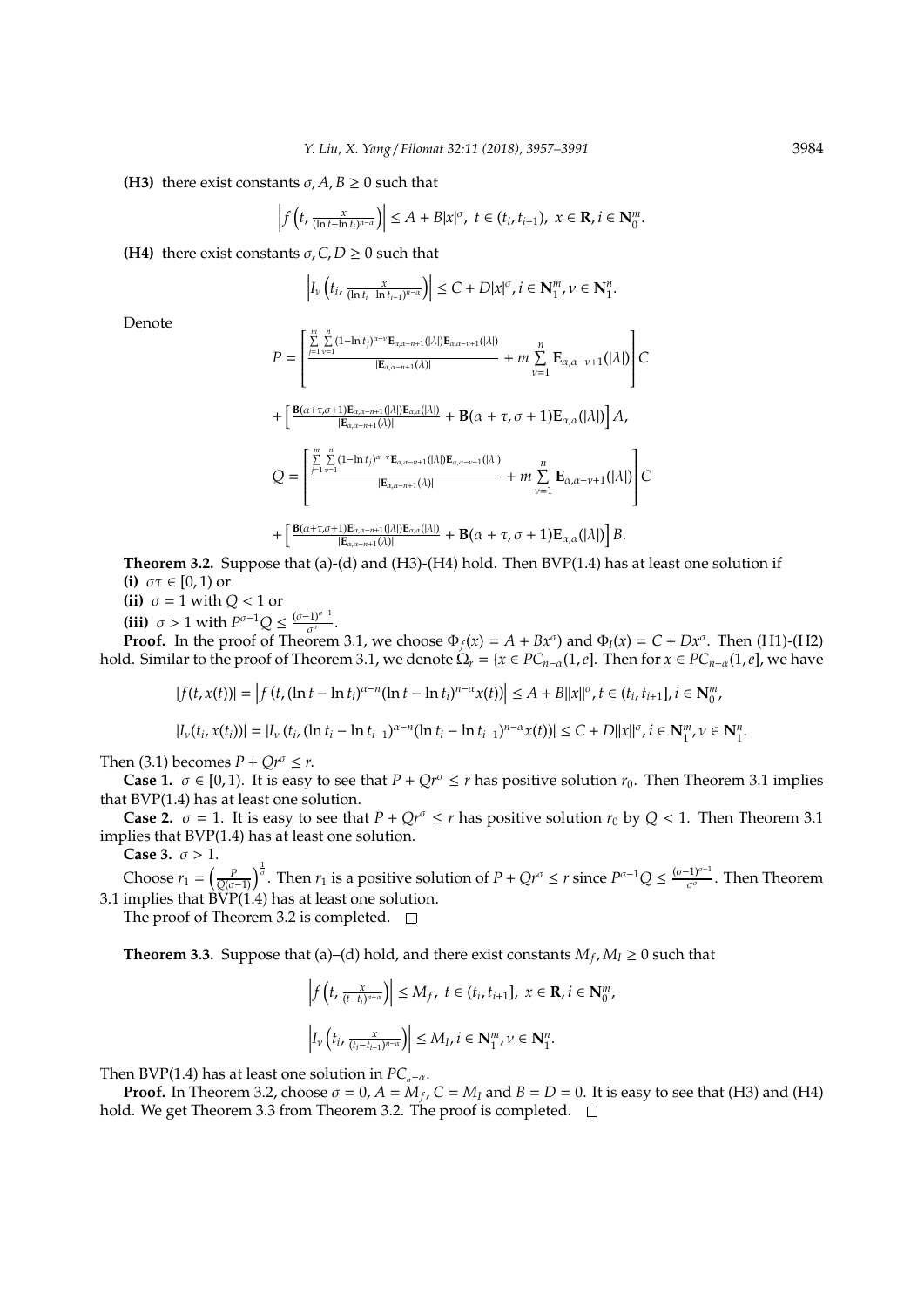## **4. Comments on recent published papers**

We give the following remarks on Lemma 2.9 in [18] on page 87, on Theorem 3.4 in [21] on page 24 and Theorem 4 on [23] on page 3 in order not to misleading readers.

**Remark 4.1.** Let  $f : [1,e] \times \mathbf{R} \mapsto \mathbf{R}$  and  $t \mapsto (\ln t)^{1-\alpha} f(t, u)$  are continuous functions. Then *x* is a solution of the fractional integral equation

$$
x(t) = \begin{cases} \frac{u_0}{\Gamma(\alpha)} (\ln t)^{\alpha - 1} + \int_1^t \frac{(\ln t - \ln s)^{\alpha - 1}}{\Gamma(\alpha)} f(s, x(s)) \frac{ds}{s}, t \in (1, t_1], \\ \frac{u_0}{\Gamma(\alpha)} (\ln t)^{\alpha - 1} + \sum_{j=1}^i \frac{p_j}{\Gamma(\alpha)} (\ln t)^{\alpha - 1} \\ + \int_1^t \frac{(\ln t - \ln s)^{\alpha - 1}}{\Gamma(\alpha)} f(s, x(s)) \frac{ds}{s}, t \in (t_i, t_{i+1}], i = 1, 2, \cdots, m \end{cases}
$$

if and only if *x* is a solution of IVP(1.1). We note that Result 1 is wrong. In fact, by Definition 2.2 in Section 2, we have for  $t \in (t_i, t_{i+1}]$  that

$$
r^{\dagger}D_{1}^{\alpha}x(t) = \frac{(t_{\alpha}^{\beta})\int_{1}^{t}(\ln t - \ln s)^{-\alpha}x(s)^{\frac{d}{s}}}{\Gamma(1-\alpha)} = \frac{(t_{\alpha}^{\beta})\left[\sum_{k=0}^{t-1}\int_{1}^{t}x^{1/4}\left(\ln t - \ln s\right)^{-\alpha}x(s)^{\frac{d}{s}} + \int_{1}^{t}(\ln t - \ln s)^{1-\alpha}x(s)^{\frac{d}{s}}\right]}{\Gamma(1-\alpha)}
$$
\n
$$
= \frac{(t_{\alpha}^{\beta})\left[\sum_{k=0}^{t-1}\int_{1}^{t}x^{1/4}\left(\ln t - \ln s\right)^{-\alpha}\left(\frac{u_{0}}{\Gamma(\alpha)}(\ln s)^{\alpha-1} + \sum_{j=1}^{t}\frac{p_{j}}{\Gamma(\alpha)}(\ln s)^{\alpha-1} + \int_{1}^{s}\frac{(\ln s - \ln u)^{\alpha-1}}{\Gamma(\alpha)}f(u,x(u))\frac{du}{u}\right)\frac{ds}{s}\right]}{\Gamma(1-\alpha)}
$$
\n
$$
+ \frac{(t_{\alpha}^{\beta})\left[\int_{t_{i}}^{t}(\ln t - \ln s)^{-\alpha}\left(\frac{u_{0}}{\Gamma(\alpha)}(\ln s)^{\alpha-1} + \sum_{j=1}^{t}\frac{p_{j}}{\Gamma(\alpha)}(\ln s)^{\alpha-1} + \int_{1}^{s}\frac{(\ln s - \ln u)^{\alpha-1}}{\Gamma(\alpha)}f(u,x(u))\frac{du}{u}\right)\frac{ds}{s}\right]}{\Gamma(1-\alpha)}
$$
\n
$$
= \frac{(t_{\alpha}^{\beta})\left[\sum_{k=0}^{t}\int_{1}^{t}x^{1/4}\left(\ln t - \ln s\right)^{-\alpha}\left(\frac{u_{0}}{\Gamma(\alpha)}(\ln s)^{\alpha-1} + \sum_{j=1}^{t}\frac{p_{j}}{\Gamma(\alpha)}(\ln s)^{\alpha-1}\right)\frac{ds}{s}\right]}{\Gamma(1-\alpha)}
$$
\n
$$
+ \frac{(t_{\alpha}^{\beta})\int_{t_{i}}^{t}(\ln t - \ln s)^{-\alpha}\left(\frac{u_{0}}{\Gamma(\alpha)}(\ln s)^{\alpha-1} + \sum_{j=1}^{t}\frac{p_{j}}{\Gamma(\alpha)}(\ln s)^{\alpha-1}\right)\frac{ds}{s} + \int_{1}^{t}(\ln t - \ln
$$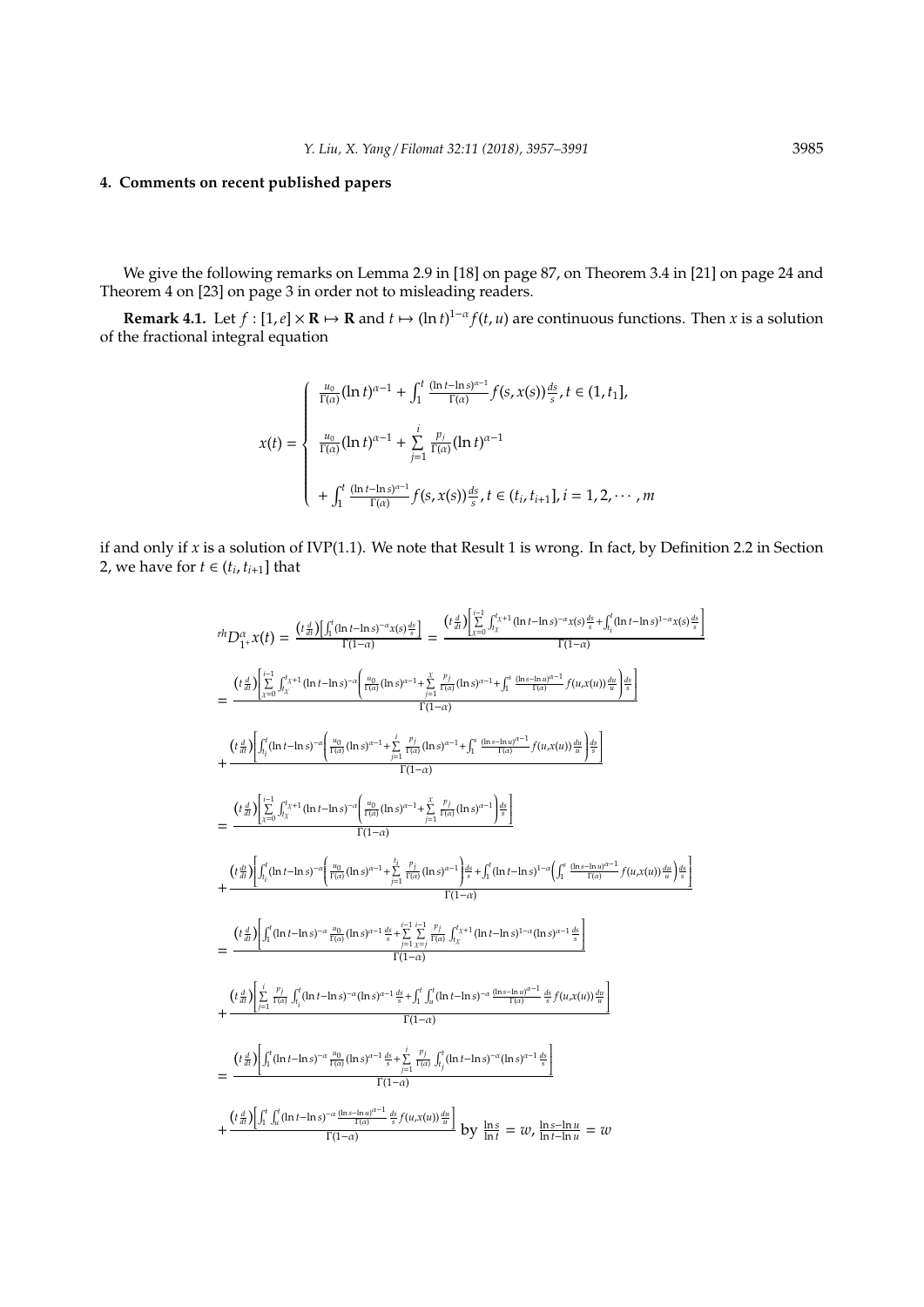*Y. Liu, X. Yang* / *Filomat 32:11 (2018), 3957–3991* 3986

$$
= \frac{\left(t\frac{d}{dt}\right)\left[\frac{u_0}{\Gamma(\alpha)}\int_0^1 (1-w)^{-\alpha}w^{\alpha-1}dw + \sum_{j=1}^i \frac{p_j}{\Gamma(\alpha)}\int_{\frac{\ln t_j}{\ln t}}^1 (1-w)^{-\alpha}w^{\alpha-1}dw\right]}{\Gamma(1-\alpha)} + \frac{\left(t\frac{d}{dt}\right)\left[\int_1^t \int_0^1 (1-w)^{-\alpha}\frac{w^{\alpha-1}}{\Gamma(\alpha)}dw f(u,x(u))\frac{du}{u}\right]}{\Gamma(1-\alpha)} = \left(t\frac{d}{dt}\right)\left[u_0 + \sum_{j=1}^i \frac{p_j}{\Gamma(\alpha)}\int_{\frac{\ln t_j}{\ln t}}^1 (1-w)^{-\alpha}w^{\alpha-1}dw\right] + \left(t\frac{d}{dt}\right)\left[\int_1^t f(u,x(u))\frac{du}{u}\right] = f(t,x(t)) + \left(t\frac{d}{dt}\right)\left[\sum_{j=1}^i \frac{p_j}{\Gamma(\alpha)}\int_{\frac{\ln t_j}{\ln t}}^1 (1-w)^{-\alpha}w^{\alpha-1}dw\right].
$$

It means that  ${}^{rh}D_{1+}^{\alpha}x(t) = f(t, x(t))$  for all  $i \in \mathbb{N}_0^m$  if and only if  $p_1 = \cdots = p_m = 0$ . Hence Lemma 2.9 in [18] is wrong.

**Remark 4.2.** In [21], Zhang considered the general solution of the impulsive fractional system

$$
\begin{cases}\n r^h D_{1^+}^{\frac{3}{2}} x(t) = \ln t, t \in (1,3], t \neq 2, \\
 \Delta^h I_{1^+}^{\frac{1}{2}} x(2) = \delta, \\
 \Delta^{rh} D_{a^+}^{\frac{1}{2}} x(2) = \overline{\delta}, \\
 h I_{1^+}^{\frac{1}{2}} x(1) = x_2, r^h D_{a^+}^{\frac{1}{2}} x(1) = x_1.\n\end{cases}
$$
\n(4.1)

It is claimed that (4.1) has solutions

$$
x(t) = \begin{cases} \frac{x_1}{\Gamma(3/2)} \left( \int_1^t \frac{ds}{s} \right)^{\frac{3}{2}-1} + \frac{x_2}{\Gamma(3/2-1)} \left( \int_1^t \frac{ds}{s} \right)^{\frac{3}{2}-2} + \int_1^t \frac{(\ln t - \ln s)^{\frac{3}{2}-1}}{\Gamma(3/2)} \ln s \frac{ds}{s}, t \in (1,2], \\ \frac{x_1}{\Gamma(3/2)} \left( \int_1^t \frac{ds}{s} \right)^{\frac{3}{2}-1} + \frac{x_2}{\Gamma(3/2-1)} \left( \int_1^t \frac{ds}{s} \right)^{\frac{3}{2}-2} + \int_1^t \frac{(\ln t - \ln s)^{\frac{3}{2}-1}}{\Gamma(3/2)} \ln s \frac{ds}{s} \right. \\ + \frac{\overline{\delta}}{\Gamma(3/2)} \left( \int_2^t \frac{ds}{s} \right)^{\frac{3}{2}-1} + \frac{\delta}{\Gamma(3/2-1)} \left( \int_2^t \frac{ds}{s} \right)^{\frac{3}{2}-2} \\ - (\mathbf{X}\delta + \hbar \delta) \left[ \frac{x_1}{\Gamma(3/2)} \left( \int_1^t \frac{ds}{s} \right)^{\frac{3}{2}-1} + \frac{x_2}{\Gamma(3/2-1)} \left( \int_1^t \frac{ds}{s} \right)^{\frac{3}{2}-2} + \int_1^t \frac{(\ln t - \ln s)^{\frac{3}{2}-1}}{\Gamma(3/2)} \right. \\ + \int_1^t \frac{(\ln t - \ln s)^{\frac{3}{2}-1}}{\Gamma(3/2)} \ln s \frac{ds}{s} - \frac{x_1 + \int_1^2 \ln s \frac{ds}{s}}{\Gamma(3/2)} \left( \int_2^t \frac{ds}{s} \right)^{\frac{3}{2}-1} \left. \frac{1}{\Gamma(3/2)} \ln s \frac{ds}{s} \right], t \in (2, 3]. \end{cases} \tag{4.2}
$$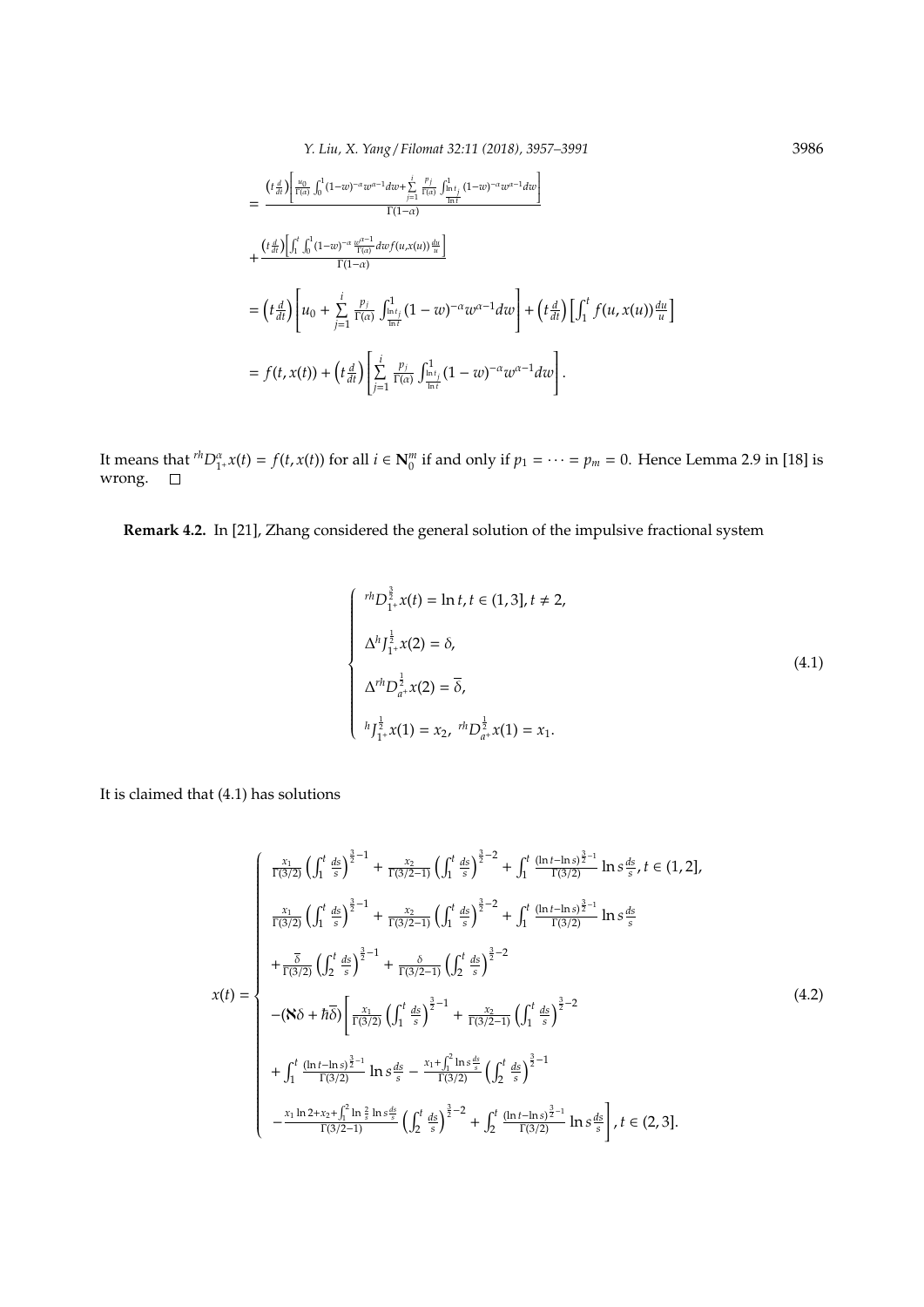By direct computation, we get

$$
x(t) = \begin{cases} \frac{x_1}{\Gamma(3/2)} (\ln t)^{\frac{1}{2}} + \frac{x_2}{\Gamma(1/2)} (\ln t)^{-\frac{1}{2}} + \frac{(\ln t)^{\frac{5}{2}}}{\Gamma(7/2)}, t \in (1, 2], \\ \frac{x_1}{\Gamma(3/2)} (\ln t)^{\frac{1}{2}} + \frac{x_2}{\Gamma(1/2)} (\ln t)^{-\frac{1}{2}} + \frac{(\ln t)^{\frac{5}{2}}}{\Gamma(7/2)} \\ + \frac{\delta}{\Gamma(3/2)} (\ln t - \ln 2)^{\frac{1}{2}} + \frac{\delta}{\Gamma(1/2)} (\ln t - \ln 2)^{-\frac{1}{2}} \\ -M \left[ \frac{x_1}{\Gamma(3/2)} (\ln t)^{\frac{1}{2}} + \frac{x_2}{\Gamma(1/2)} (\ln t)^{-\frac{1}{2}} \right. \\ + \frac{(\ln t)^{\frac{5}{2}}}{\Gamma(7/2)} - \frac{x_1 + \frac{1}{2} (\ln 2)^2}{\Gamma(3/2)} (\ln t - \ln 2)^{\frac{1}{2}} \\ -\frac{x_1 \ln 2 + x_2 + \frac{1}{2} (\ln 2)^3 - \frac{1}{3} (\ln 2)^3}{\Gamma(3/2 - 1)} (\ln t - \ln 2)^{-\frac{1}{2}} + (\ln t)^{\frac{5}{2}} \int_{\frac{\ln 2}{\ln t}}^1 \frac{(1 - w)^{\frac{1}{2}}}{\Gamma(3/2)} w dw \right], t \in (2, 3], \end{cases}
$$

where  $M = \mathbf{N} \delta + \hbar \overline{\delta}$  and  $\mathbf{N}$ ,  $\hbar$  are two constants. This result is wrong. In fact, by Definition 2.2([21]), we have for  $t \in (2, 3]$  that

$$
r^{\frac{1}{2}}D_{1}^{2}x(t) = (t\frac{d}{dt})^{2} \frac{\int_{1}^{2}(\ln t - \ln s)^{-\frac{1}{2}}x(s)\frac{ds}{s} + \int_{2}^{t}(\ln t - \ln s)^{-\frac{1}{2}}x(s)\frac{ds}{s}}{\Gamma(1/2)}
$$
\n
$$
= (t\frac{d}{dt})^{2} \frac{\int_{1}^{2}(\ln t - \ln s)^{-\frac{1}{2}}\left(\frac{x_{1}}{\Gamma(3/2)}(\ln s)^{\frac{1}{2}} + \frac{x_{2}}{\Gamma(1/2)}(\ln s)^{-\frac{1}{2}} + \frac{(\ln s)^{\frac{5}{2}}}{\Gamma(7/2)}\right)\frac{ds}{s}}{\Gamma(1/2)}
$$
\n
$$
+ (t\frac{d}{dt})^{2} \frac{\int_{2}^{t}(\ln t - \ln s)^{-\frac{1}{2}}\left(\frac{x_{1}}{\Gamma(3/2)}(\ln s)^{\frac{1}{2}} + \frac{x_{2}}{\Gamma(1/2)}(\ln s)^{-\frac{1}{2}} + \frac{(\ln s)^{\frac{5}{2}}}{\Gamma(7/2)} + \frac{\delta}{\Gamma(3/2)}(\ln s - \ln 2)^{\frac{1}{2}} + \frac{\delta}{\Gamma(1/2)}(\ln s - \ln 2)^{-\frac{1}{2}}\right)\frac{ds}{s}}}{\Gamma(1/2)}
$$
\n
$$
+ (t\frac{d}{dt})^{2} \frac{\int_{2}^{t}(\ln t - \ln s)^{-\frac{1}{2}}\left(-M\frac{x_{1}}{\Gamma(3/2)}(\ln s)^{\frac{1}{2}} + \frac{x_{2}}{\Gamma(1/2)}(\ln s)^{-\frac{1}{2}} + M\frac{(\ln s)^{\frac{5}{2}}}{\Gamma(7/2)} - \frac{x_{1} + \frac{1}{2}(\ln 2)^{2}}{(\ln s - \ln 2)^{\frac{1}{2}}}\right)\frac{ds}{s}}}{\Gamma(1/2)}
$$
\n
$$
+ (t\frac{d}{dt})^{2} \frac{\int_{2}^{t}(\ln t - \ln s)^{-\frac{1}{2}}\left(-M\frac{x_{1}}{\Gamma(3/2)}(\ln s)^{\frac{1}{2}} + \frac{x_{2}}{\Gamma(1/2)}(\ln s)^{-\frac{1}{2}} + M(\ln s)^{\frac{5}{2}}\int_{\ln s}^{1} \frac{(\ln
$$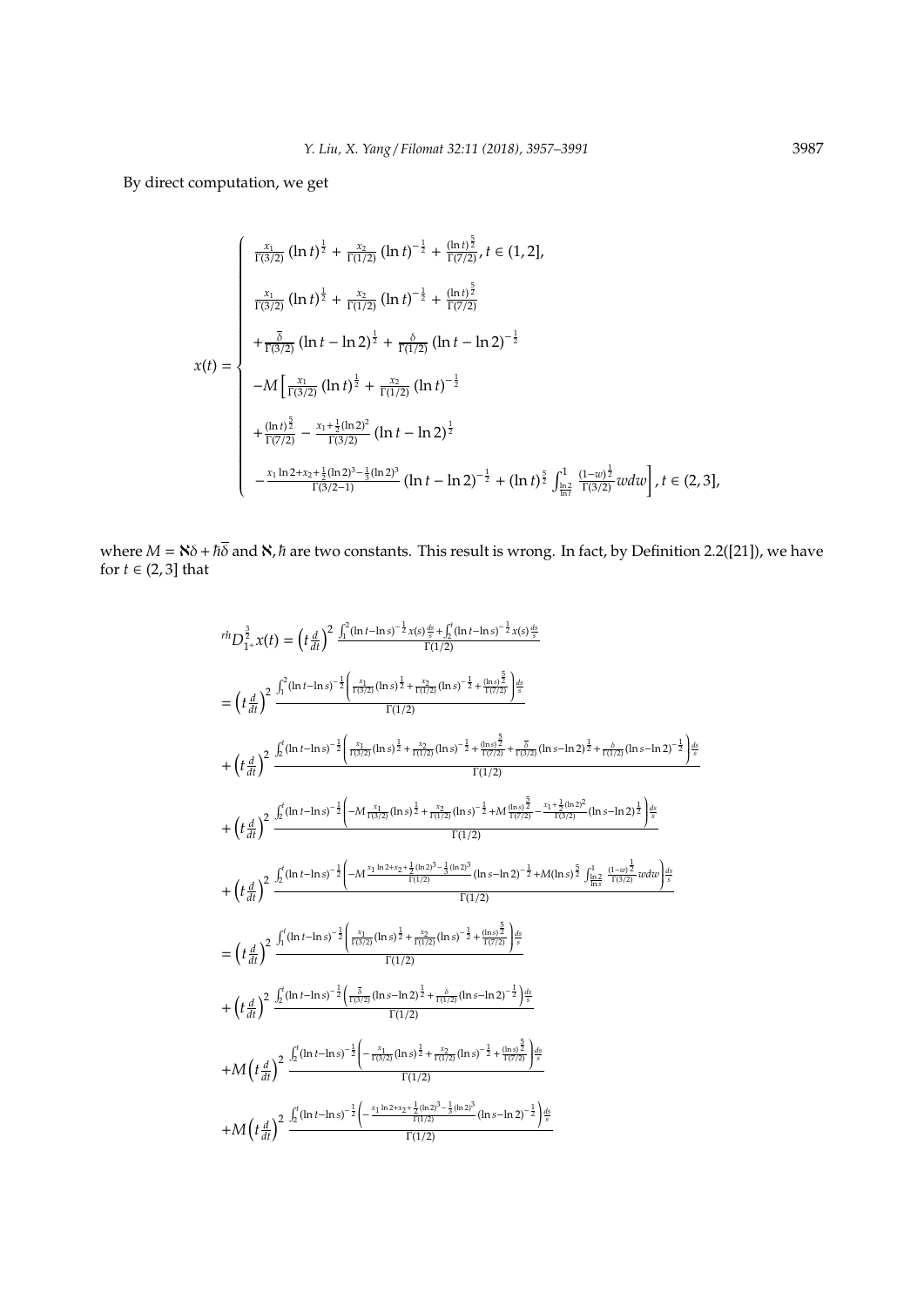$$
+M\left(t\frac{d}{dt}\right)^{2}\frac{\int_{2}^{t}(\ln t - \ln s)^{-\frac{1}{2}}\left(-\frac{x_{1} + \frac{1}{2}(\ln 2)^{2}}{\Gamma(1/2)}(\ln s - \ln 2)^{\frac{1}{2}}\right)\frac{ds}{s}}{\Gamma(1/2)}
$$
\n
$$
+M\left(t\frac{d}{dt}\right)^{2}\frac{\int_{2}^{t}(\ln t - \ln s)^{-\frac{1}{2}}\left((\ln s)^{\frac{5}{2}}\int_{\ln s}^{1} \frac{(1 - w)^{\frac{1}{2}}}{\Gamma(3/2)}w dw\right)\frac{ds}{s}}{\Gamma(1/2)}
$$
\n
$$
= \left(t\frac{d}{dt}\right)^{2}\left(x_{1}\ln t + x_{2} + \frac{(\ln t)^{3}}{\Gamma(4)}\right) + \left(t\frac{d}{dt}\right)^{2}\left(\overline{\delta}(\ln t - \ln 2) + \delta\right)
$$
\n
$$
+M\left(t\frac{d}{dt}\right)^{2}\frac{\int_{2}^{t}(\ln t - \ln s)^{-\frac{1}{2}}\left(-\frac{x_{1}}{\Gamma(3/2)}(\ln s)^{\frac{1}{2}} + \frac{x_{2}}{\Gamma(1/2)}(\ln s)^{-\frac{1}{2}} + \frac{(\ln s)^{\frac{5}{2}}}{\Gamma(7/2)}\right)\frac{ds}{s}}}{\Gamma(1/2)}
$$
\n
$$
-M\left(t\frac{d}{dt}\right)^{2}\left(\frac{x_{1}\ln 2 + x_{2} + \frac{1}{2}(\ln 2)^{3} - \frac{1}{3}(\ln 2)^{3}}{\Gamma(1/2)} + \frac{x_{1} + \frac{1}{2}(\ln 2)^{2}}{\Gamma(3/2)}\left(\ln t - \ln 2\right)\right)
$$
\n
$$
+M\left(t\frac{d}{dt}\right)^{2}\frac{\int_{2}^{t}(\ln t - \ln s)^{-\frac{1}{2}}\left((\ln s)^{\frac{5}{2}}\int_{\ln s}^{1} \frac{(1 - w)^{\frac{1}{2}}}{\Gamma(3/2)}w dw\right)_{s}^{ds}}}{\Gamma(1/2)}
$$
\n
$$
= \ln t + M\left(t\frac{d}{dt}\right)^{2}\frac{\int_{2}^{t}(\ln t - \ln s)^{-\frac{1}{2}}\left((\
$$

$$
+M\left(t\frac{d}{dt}\right)^2\frac{\int_2^t(\ln t -\ln s)^{-\frac{1}{2}}\left((\ln s)^{\frac{5}{2}}\int_{\frac{\ln 2}{\ln s}}^1\frac{(1-w)^{\frac{1}{2}}}{\Gamma(3/2)}wdw\right)^{ds}}{\Gamma(1/2)}\neq\ln t,t\in(2,3].
$$

Hence (4.2) in [21] is wrong. We get by using Lemma 2.3 ( $\alpha \in (1, 2)$ ,  $\lambda = 0$ ) in Section 2 that (4.1) has a unique solution

$$
x(t) = \begin{cases} \frac{x_1}{\Gamma(3/2)} (\ln t)^{\frac{1}{2}} + \frac{x_2}{\Gamma(1/2)} (\ln t)^{-\frac{1}{2}} + \frac{(\ln t)^{\frac{5}{2}}}{\Gamma(7/2)}, t \in (1, 2],\\ \frac{x_1}{\Gamma(3/2)} (\ln t)^{\frac{1}{2}} + \frac{x_2}{\Gamma(1/2)} (\ln t)^{-\frac{1}{2}}\\ + \frac{\overline{\delta}}{\Gamma(3/2)} (\ln t - \ln 2)^{\frac{1}{2}} + \frac{\delta}{\Gamma(1/2)} (\ln t - \ln 2)^{-\frac{1}{2}} + \frac{(\ln t)^{\frac{5}{2}}}{\Gamma(7/2)}, t \in (2, 3]. \end{cases}
$$

The following results are directly from Lemma 2.3 ( $\alpha \in (1, 2)$ ,  $\lambda = 0$ ) and the proofs are omitted: **Result 4.3.** *x* is a solution of IVP(1.2) if and only if

$$
x(t) = \begin{cases} x_1(\ln t - \ln)^{\alpha - 1} + x_2(\ln t - \ln a)^{\alpha - 2} + \int_a^t \frac{(\ln t - \ln s)^{\alpha - 1}}{\Gamma(\alpha)} f(s, x(s)) \frac{ds}{s}, t \in (a, t_1], \\ x_1(\ln t - \ln)^{\alpha - 1} + x_2(\ln t - \ln a)^{\alpha - 2} + \int_a^t \frac{(\ln t - \ln s)^{\alpha - 1}}{\Gamma(\alpha)} f(s, x(s)) \frac{ds}{s} \\ + \sum_{t_i < t} \Delta_i (x(t_i))(\ln t - \ln t_j)^{\alpha - 1} + \sum_{\bar{t}_i < t} \overline{\Delta_i} (x(\bar{t}_i))(\ln t - \ln \bar{t}_i)^{\alpha - 2} \\ + \int_a^t \frac{(\ln t - \ln s)^{\alpha - 1}}{\Gamma(\alpha)} f(s, x(s)) \frac{ds}{s}, t \in (t_1, T]. \end{cases}
$$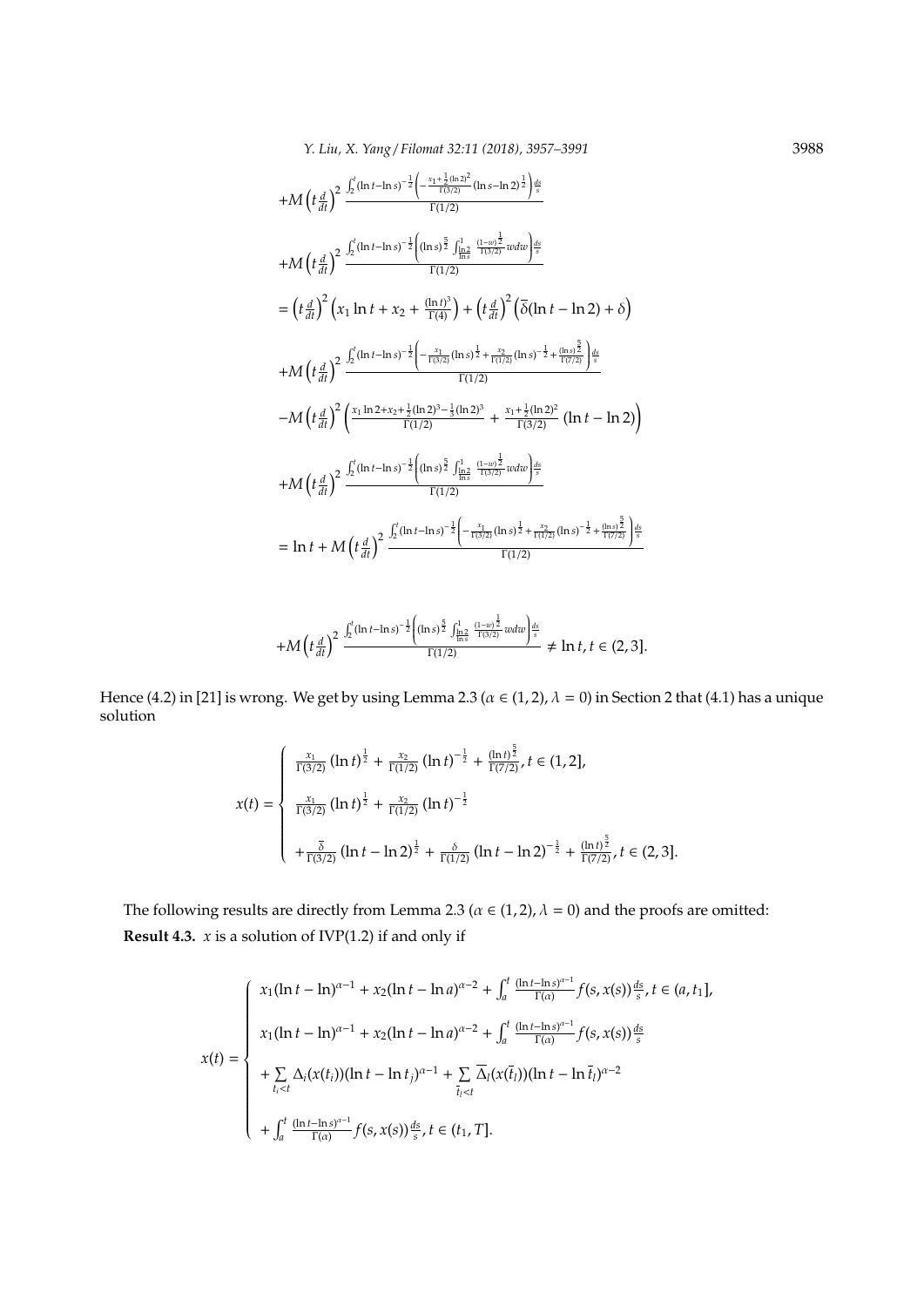**Result 4.4.** *x* is a solution of IVP(1.3) if and only if

$$
x(t) = x_1(\ln t - \ln)^{\alpha - 1} + x_2(\ln t - \ln a)^{\alpha - 2} + \int_a^t \frac{(\ln t - \ln s)^{\alpha - 1}}{\Gamma(\alpha)} f(s, x(s)) \frac{ds}{s}
$$
  
+ 
$$
\sum_{j=1}^i \Delta_j(x(t_j))(\ln t - \ln t_j)^{\alpha - 1} + \sum_{j=1}^i \overline{\Delta}_j(x(t_j))(\ln t - \ln t_j)^{\alpha - 2}
$$
  
+ 
$$
\int_a^t \frac{(\ln t - \ln s)^{\alpha - 1}}{\Gamma(\alpha)} f(s, x(s)) \frac{ds}{s}, t \in (t_i, t_{i+1}], i \in \mathbb{N}_0^m.
$$

**Remark 4.5.** In [23], the following initial value problem was considered:

$$
\begin{cases}\n^{h}D_{a^{+}}^{q}(t) = f(t, z(t)), t \in (a, T], t \neq t_{i}, i = 1, 2, \cdots, m, \\
\Delta^{h}I_{a^{+}}^{1-q}z(t_{i}) = J_{i}(z(t_{i})), i = 1, 2, \cdots, m, \\
^{h}I_{a^{+}}^{1-q}z(a) = z_{a},\n\end{cases}
$$
\n(4.3)

where  $q \in (0,1)$ ,  $T > a > 0$ ,  $z_a \in \mathbb{R}$ ,  $a = t_0 < t_1 < \cdots < t_m < t_{m+1} = T$ ,  $f : [a, T] \times \mathbb{R} \to \mathbb{R}$  and  $J_i : \mathbb{R} \to \mathbb{R}$  are some appropriate functions. The main result in [23] is as follows:

**Theorem 4[23].** Let  $\xi \in \mathbb{R}$  be an arbitrary constant. Then IVP(4.3) is equivalent to the following integral equation:

$$
z(t) = \frac{z_a}{\Gamma(q)} (\ln t - \ln a)^{q-1} + \int_a^t \frac{(\ln t - \ln s)^{q-1}}{\Gamma(q)} f(s, z(s)) \frac{ds}{s}
$$
  
+ 
$$
\sum_{j=1}^i \frac{(\ln t - \ln t_j)^{q-1}}{\Gamma(q)} J_j(z(t_j)) - \xi \sum_{j=1}^i J_j(z(t_j)) \left[ z_a \frac{(\ln t - \ln a)^{q-1}}{\Gamma(q)} + \int_a^t \frac{(\ln t - \ln s)^{q-1}}{\Gamma(q)} f(s, z(s)) \frac{ds}{s} \right]
$$
  
- 
$$
\left( z_a + \int_a^{t_j} f(s, z(s)) \frac{ds}{s} \right) \frac{(\ln t - \ln t_j)^{q-1}}{\Gamma(q)} - \int_{t_j}^t \frac{(\ln t - \ln s)^{q-1}}{\Gamma(q)} f(s, z(s)) \frac{ds}{s} \right],
$$
  

$$
t \in (t_i, t_{i+1}], i = 0, 1, 2, \cdots, m.
$$

**Example 4.5.** In [23], the following example was considered:

$$
\begin{cases} {}^{h}D_{1+}^{1/2}z(t) = f(t, z(t)), t \in (1,3], t \neq 2, \\ \Delta^{h}I_{1+}^{1/2}z(2) = l, {}^{h}I_{1+}^{1/2}z(1) = z_{1}. \end{cases}
$$
(4.4)

By Theorem 4 mentioned, the general solution of (4.4) is given by

$$
z(t) = \begin{cases} \frac{z_1}{\Gamma(1/2)} (\ln t)^{-\frac{1}{2}} + \int_1^t \frac{(\ln t - \ln s)^{-\frac{1}{2}}}{\Gamma(1/2)} \ln s \frac{ds}{s}, t \in (1, 2], \\ \frac{z_1}{\Gamma(1/2)} (\ln t)^{-\frac{1}{2}} + \int_1^t \frac{(\ln t - \ln s)^{-\frac{1}{2}}}{\Gamma(1/2)} \ln s \frac{ds}{s} \\ + \frac{(\ln t - \ln 2)^{-\frac{1}{2}}}{\Gamma(1/2)} l - \xi l \left[ z_1 \frac{(\ln t)^{-\frac{1}{2}}}{\Gamma(1/2)} + \int_1^t \frac{(\ln t - \ln s)^{-\frac{1}{2}}}{\Gamma(1/2)} \ln s \frac{ds}{s} \right] \\ - \left( z_1 + \int_1^2 \ln s \frac{ds}{s} \right) \frac{(\ln t - \ln 2)^{-\frac{1}{2}}}{\Gamma(1/2)} - \int_2^t \frac{(\ln t - \ln s)^{-\frac{1}{2}}}{\Gamma(1/2)} \ln s \frac{ds}{s} \right], t \in (2, 3]. \end{cases}
$$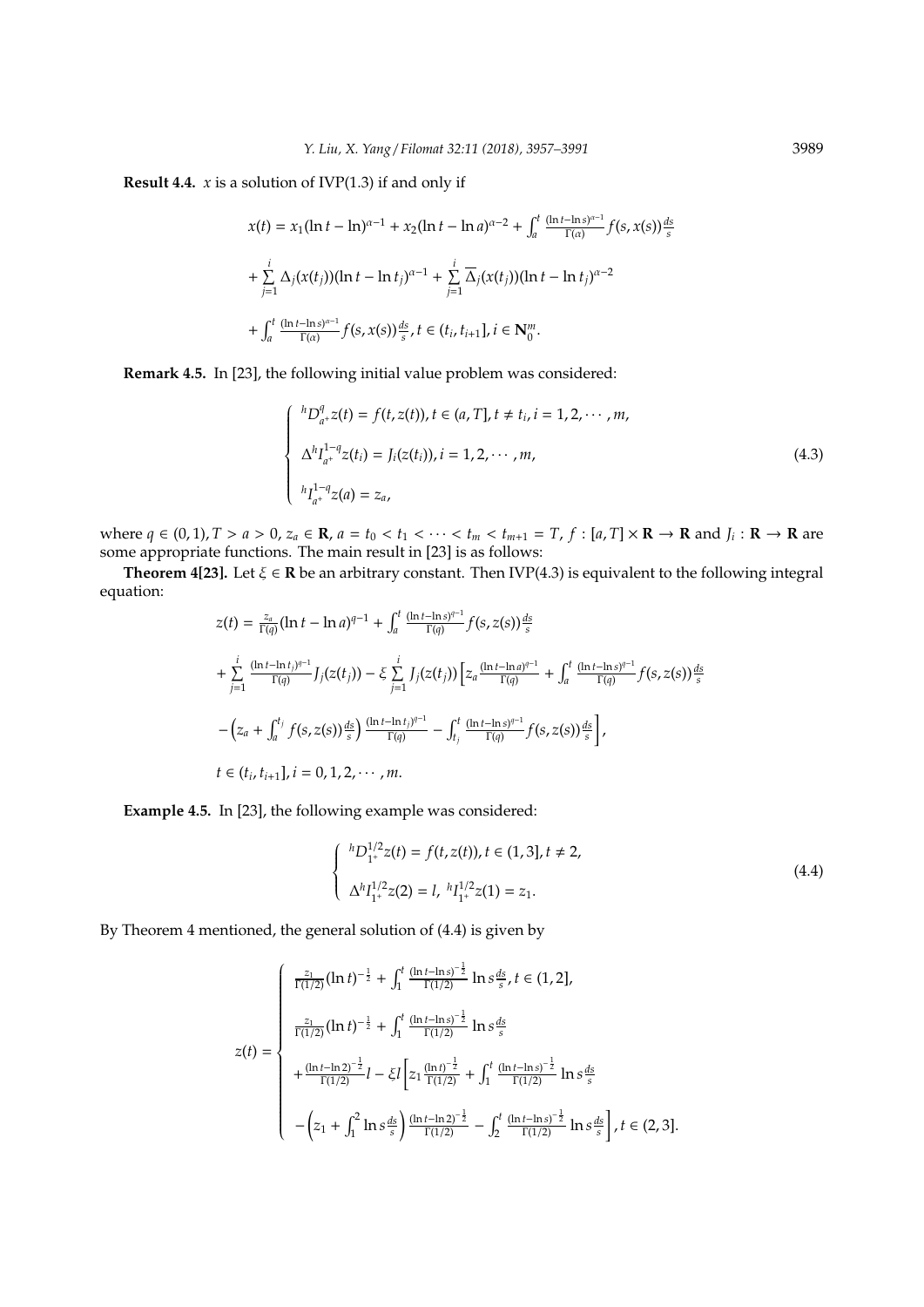One can find by direct computation for  $t \in (2, 3]$  that

$$
{}^{h}D_{1^{+}}^{\frac{1}{2}}z(t) = \left(t\frac{d}{dt}\right)^{2}\left[\int_{1}^{t}\frac{(\ln t - \ln s)^{-\frac{1}{2}}}{\Gamma(1/2)}z(s)\frac{ds}{s}\right]
$$
  
\n
$$
= \left(t\frac{d}{dt}\right)^{2}\left[\int_{1}^{2}\frac{(\ln t - \ln s)^{-\frac{1}{2}}}{\Gamma(1/2)}\left(\frac{z_{1}}{\Gamma(1/2)}(\ln s)^{-\frac{1}{2}} + \int_{1}^{s}\frac{(\ln s - \ln u)^{-\frac{1}{2}}}{\Gamma(1/2)}\ln u\frac{du}{u}\right)\frac{ds}{s}\right]
$$
  
\n
$$
+ \left(t\frac{d}{dt}\right)^{2}\left[\int_{1}^{t}\frac{(\ln t - \ln s)^{-\frac{1}{2}}}{\Gamma(1/2)}\left(\frac{z_{1}}{\Gamma(1/2)}(\ln s)^{-\frac{1}{2}} + \int_{1}^{s}\frac{(\ln s - \ln u)^{-\frac{1}{2}}}{\Gamma(1/2)}\ln u\frac{du}{u}\right)\right]
$$
  
\n
$$
+ \frac{(\ln s - \ln 2)^{-\frac{1}{2}}}{\Gamma(1/2)}l - \xi l\left(z_{1}\frac{(\ln s)^{-\frac{1}{2}}}{\Gamma(1/2)} + \int_{1}^{s}\frac{(\ln s - \ln u)^{-\frac{1}{2}}}{\Gamma(1/2)}\ln u\frac{du}{u}\right)
$$
  
\n
$$
- \left(z_{1} + \int_{1}^{2}\ln u\frac{du}{u}\right)\frac{(\ln s - \ln 2)^{-\frac{1}{2}}}{\Gamma(1/2)} - \int_{2}^{s}\frac{(\ln s - \ln u)^{-\frac{1}{2}}}{\Gamma(1/2)}\ln u\frac{du}{u}\right)\frac{ds}{s} \right] \neq \ln t, t \in (2, 3].
$$

So Theorem 4 is wrong.

By Lemma 2.2 and 2.3( $\lambda = 0$ ,  $\alpha = \frac{1}{2}$ ,  $\beta = 0$ ,  $h(t) = \ln t$ ,  $f(t, x) = 1$ ), we can get the unique solution of (4.4) by

$$
z(t) = \begin{cases} \frac{z_1}{\Gamma(1/2)} (\ln t)^{-\frac{1}{2}} + \int_1^t \frac{(\ln t - \ln s)^{-\frac{1}{2}}}{\Gamma(1/2)} \ln s \frac{ds}{s}, t \in (1, 2],\\ \frac{z_1}{\Gamma(1/2)} (\ln t)^{-\frac{1}{2}} + \frac{l}{\Gamma(1/2)} (\ln t - \ln 2)^{-\frac{1}{2}} + \int_1^t \frac{(\ln t - \ln s)^{-\frac{1}{2}}}{\Gamma(1/2)} \ln s \frac{ds}{s}, t \in (2, 3]. \end{cases}
$$

#### **References**

- [1] Y. Adjabi, F. Jarad, D. Baleanu, et al. On Cauchy problems with Caputo Hadamard fractional derivatives, J. Comput. Anal. Appl. 21(1)(2016), 661-681.
- [2] B. Ahmad, S. K. Ntouyas, J. Tariboon, A study of mixed Hadamard and Riemann-Liouville fractional integro-differential inclusions via endpoint theory, Appl. Math. Letters, 52(2016), 9-14.
- [3] A. A. Kilbas, O. I. Marichev, S. G. Samko, Fractional Integral and Derivatives (Theory and Applications), Gordon and Breach, Switzerland, 1993.
- [4] S. Karthikeyan, C. Ravichandran, T. Gunasekar, Existence results for Hadamard type fractional functional integro-differential equations with integral boundary conditions, Interna. J. Appl. Engineering Research, 10(3)(2015), 6919-6932.
- [5] A. A. Kilbas, H. M. Srivastava, J. J. Trujillo, Theory and Applications of Fractional Differential Equations, in North-Holland Mathematics Studies, vol: 204, Elsevier Science B. V. Amsterdam, 2006.
- [6] Y. Liu, Survey and new results on boundary value problems of singular fractional differential equations with impulse effects, Electronic Journal of Differential Equations, Vol. 2016 (2016), No. 296, pp. 1-177.
- [7] J. Mawhin, Toplogical degree methods in nonlinear boundary value problems, in: NSFCBMS Regional Conference Series in Math., American Math. Soc. Providence, RI, 1979.
- [8] S.K. Ntouyas, J. Tariboon, W. Sudsutad, Boundary value problems for Riemann-Liouville fractional differential inclusions with nonlocal Hadamard fractional integral conditions, Meditter. J. Math. http://dx.doi.org/10.1007/s00009-015-0543-1.
- [9] Sotiris K. Ntouyas, Jessada Tariboon, Fractional boundary value problems with multiple orders of fractional derivatives and integrals, Electron. J. Differential Equations, Vol. 2017 (2017), No. 100, pp. 1-18.
- [10] S.K. Ntouyas, J. Tariboon, Fractional integral problems for Hadamard-Caputo fractional Langevin differential inclusions, J, Appl. Math. Comput. 2015: 1-21. DOI 10.1007/s12190-015-0888-4.
- [11] I. Podlubny, Fractional Differential Equations. Mathmatics in Science and Engineering, Vol. 198, Academic Press, San Diego, California, USA, 1999.
- [12] J. Tariboon, S.K. Ntouyas, W. Sudsutad, Nonlocal Hadamard fractional integral conditions for nonlinear RiemannLiouville fractional differential equations, Bound. Value Probl. 253(2014), 10-16.
- [13] J. Tariboon, S.K. Ntouyas, C. Thaiprayoon, Nonlinear Langevin equation of Hadamard-Caputo type fractional derivatives with nonlocal fractional integral conditions, Adv. Math. Phys. 2014 (2014) 15. Article ID 372749.
- [14] J. Tariboon, S.K. Ntouyas, W. Sudsutad, Coupled systems of Riemann-Liouville fractional differential equations with Hadamard fractional integral boundary conditions, J. Nonl. Sci. Appl. 9(1)(2016), 295-308.
- [15] J. Tariboon, S. K. Ntouyas, P. Thiramanus, Riemann-Liouville fractional differential equations with Hadamard fractional integral conditions, Inter. J. Appl. Math. Stat. 53(1)(2016), 119-134.
- [16] P. Thiramanus, S. K. Ntouyas, J. Tariboon, Existence of solutions for Riemann-Liouville fractional differential equations with nonlocal Erd´ lyi-Kober integral boundary conditions on the half-line, Bound. Value Prob. (1)(2015), 1-15.